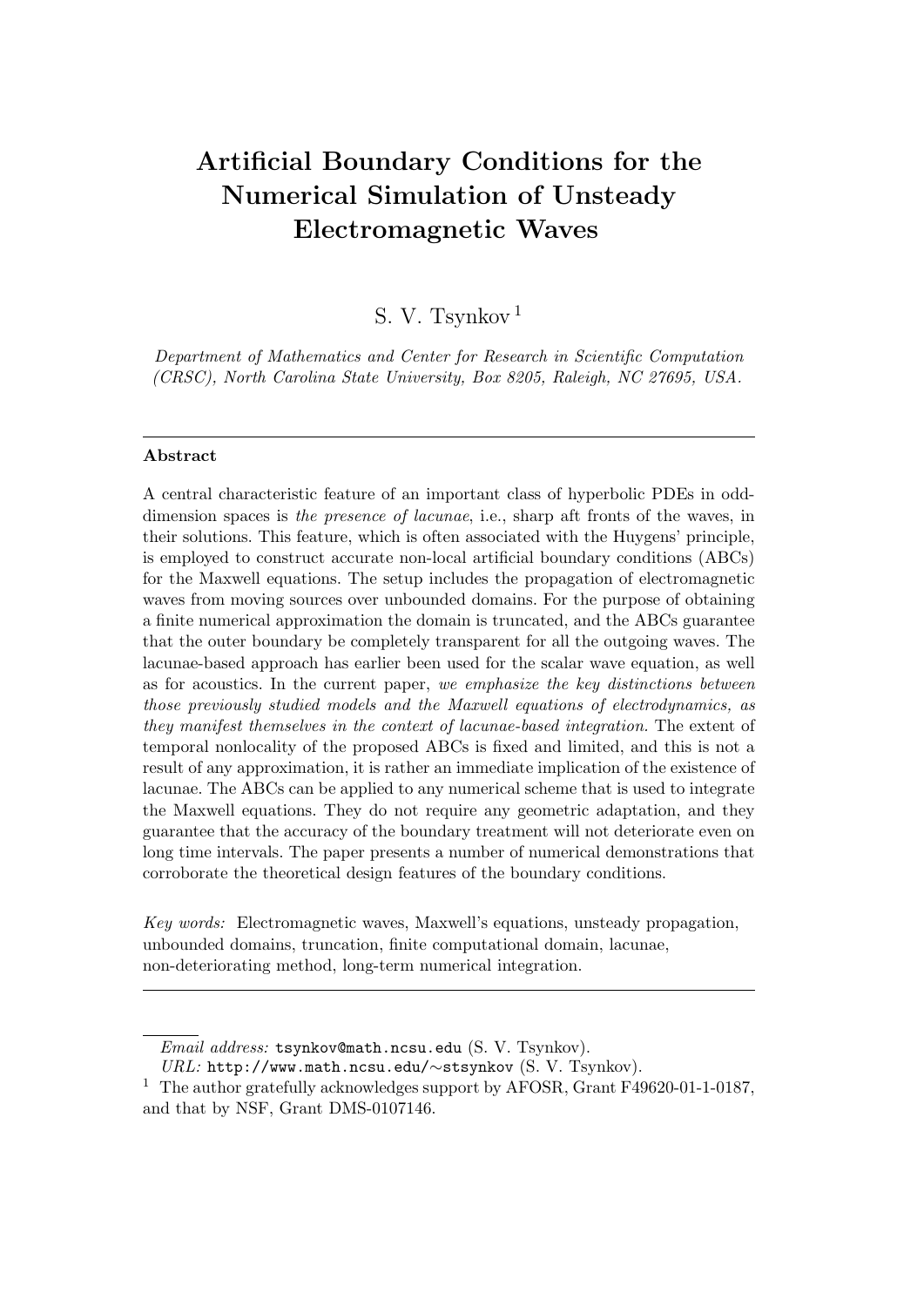#### 1 Introduction

Sharp aft fronts of the waves, or lacunae, is a unique feature of certain hyperbolic solutions in odd-dimension spaces. The corresponding class of PDEs includes the Maxwell equations of electrodynamics studied in the current paper, along with the acoustics system (linearized Euler equations) and the scalar wave equation, that have been analyzed previously, see [1–3]. The key idea of using lacunae for computations is very simple. If the sources of waves are compactly supported in space and time, and if the domain of interest has finite size, then it will completely fall inside the lacuna once a certain time interval has elapsed since the inception of the sources. This interval can be easily evaluated ahead of time, and for all subsequent moments of time the solution on the domain of interest will be zero, as this domain will already be behind the aft front of the waves. Therefore, no computation will need to be run any further, which puts a cap on the long-term error build-up. Moreover, during this predetermined finite interval no wave can travel more than a certain distance away in space from the domain of interest. Consequently, a finite auxiliary computational domain can be set up, which facilitates construction of artificial boundary conditions (ABCs). In general, the term "ABCs" is associated with a fairly large group of methods employed for solving infinite-domain problems on the computer. For the purpose of obtaining a finite numerical approximation the original domain is truncated, and the ABCs provide a required closure for the resulting truncated formulation. The literature on the subject of ABCs is broad, and we refer the reader to the review papers [4–6].

It is generally known that highly accurate ABCs are nonlocal. In particular, exact ABCs are always nonlocal in multidimensional settings. For unsteady problems, this also implies nonlocality in time. Nonlocal ABCs may incur high computational costs and require elaborate implementation strategies. As such, local alternatives obtained either independently or as an approximation of nonlocal ABCs conditions, becomes viable. These ABCs are usually inexpensive and easy to implement, but may often lack computational accuracy.

The ABCs for the Maxwell equations that we propose hereafter are nonlocal, and their accuracy can always match that of the interior discretization. However, the extent of their temporal nonlocality is limited, and does not increase as the time elapses. The bound on temporal nonlocality comes as a consequence of the presence of lacunae, i.e., sharp aft fronts of the waves, in the corresponding solutions. In the literature, existence of the lacunae is often referred to in connection with the Huygens' principle.

The lacunae-based ABCs are not limited to the aforementioned case of the compactly supported sources of waves. The case of continuously operating sources, or in general, that of a certain process/phenomenon confined to a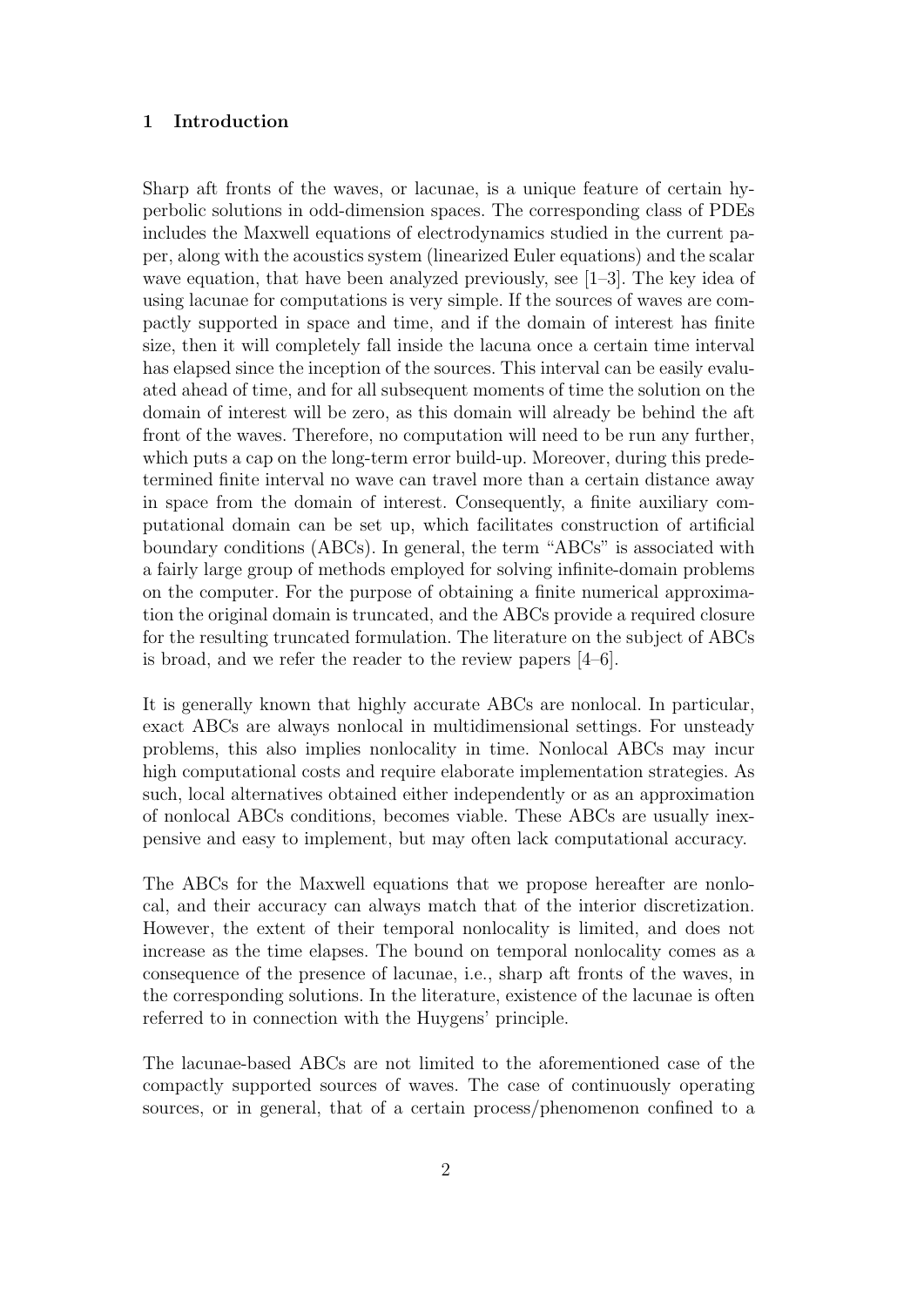bounded region that manifests itself by radiation of electromagnetic waves in the far field, is treated by employing special partitions along the time axis.

Several other nonlocal ABCs' methodologies for unsteady waves have recently been put forward, most notably [7–14]; see also the survey [15]. In comparison, our approach has a number of distinctive characteristics, besides the restricted temporal nonlocality that does not come at a cost of accuracy. The lacunaebased ABCs are obtained directly for the discretization, and can supplement any consistent and stable scheme. In other words, they bypass the common stage of deriving the continuous ABCs and subsequently approximating them, see [5]. The lacunae-based ABCs withstand long-term numerical integration with no deterioration of accuracy and are not restricted geometrically to any particular shape of the external artificial boundary. They also allow one to analyze a variety of cases, including the one of moving sources of waves.

Even though the current ABCs for electromagnetics are related to those developed previously for the scalar wave equation  $[1, 2]$  and for acoustics  $[3]$ , there are not only similarities but also very important differences between the respective models. Foremost, the source terms that drive the Maxwell equations are not independent, they are related via the continuity equation. The latter must be enforced on all stages of building the lacunae-based algorithm. In general, the current ABCs' approach fits into the universal framework of [16].

The scope of numerical demonstrations that we present is limited to the transverse magnetic (TM) mode with cylindrical symmetry. This allows us to take advantage of the three-dimensional effects in a two-dimensional setting.

#### 2 Lacunae of the Wave Equation

Consider a three-dimensional wave equation,  $\mathbf{x} = (x_1, x_2, x_3)$ :

$$
\frac{1}{c^2} \frac{\partial^2 \varphi}{\partial t^2} - \left( \frac{\partial^2 \varphi}{\partial x_1^2} + \frac{\partial^2 \varphi}{\partial x_2^2} + \frac{\partial^2 \varphi}{\partial x_3^2} \right) = f(\boldsymbol{x}, t), \quad t \ge 0
$$
 (1a)

$$
\varphi\Big|_{t=0} = \frac{\partial\varphi}{\partial t}\Big|_{t=0} = 0 \tag{1b}
$$

with homogeneous initial conditions. For every  $(\boldsymbol{x}, t)$ , the solution  $\varphi = \varphi(\boldsymbol{x}, t)$ of problem (1a), (1b) is given by the Kirchhoff integral (see, e.g., [17]):

$$
\varphi(\boldsymbol{x},t) = \frac{1}{4\pi} \iiint\limits_{\varrho \le ct} \frac{f(\boldsymbol{\xi},t-\varrho/c)}{\varrho} d\boldsymbol{\xi}
$$
 (2)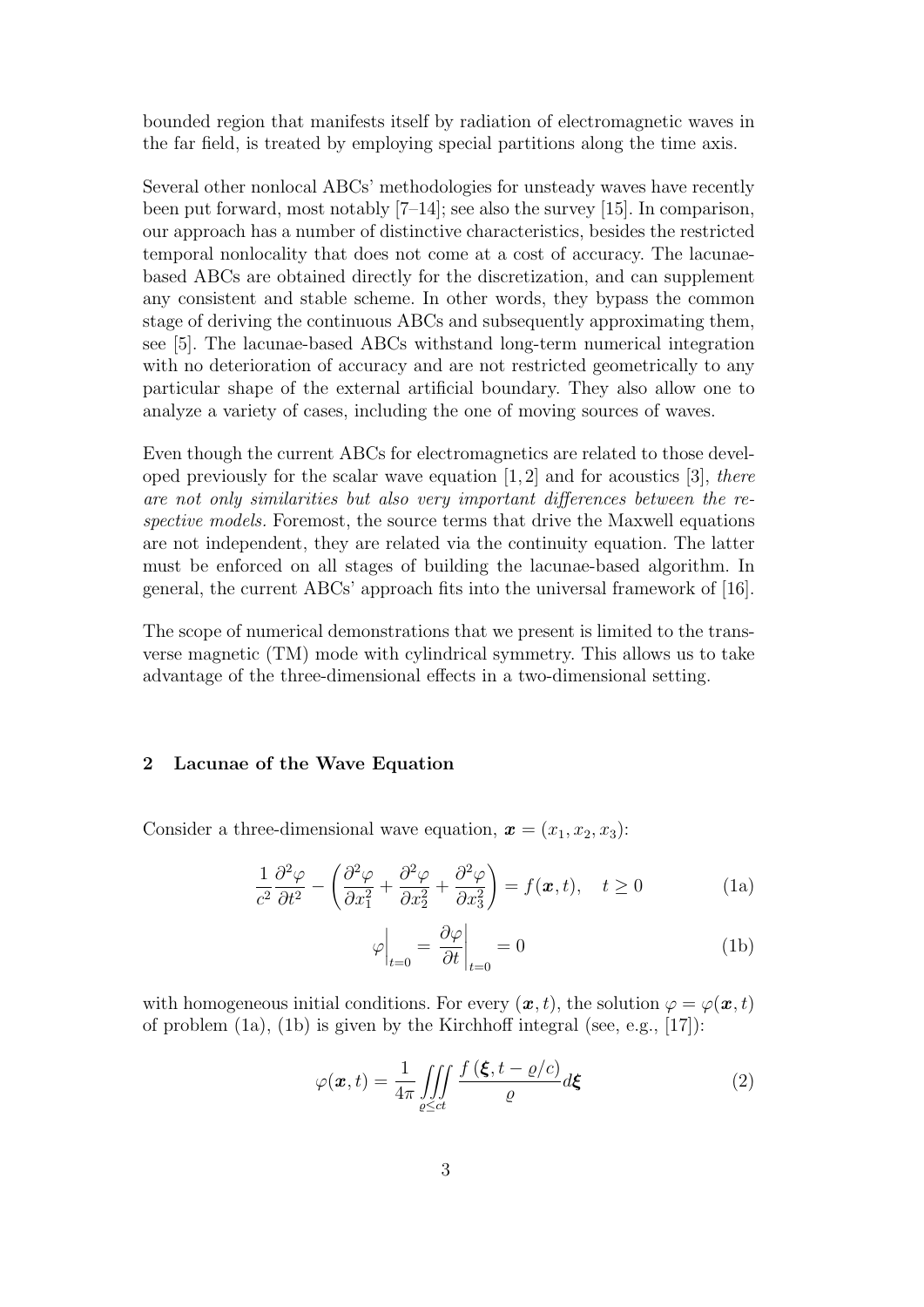where  $\boldsymbol{\xi} = (\xi_1, \xi_2, \xi_3), \varrho = |\boldsymbol{x} - \boldsymbol{\xi}| = \sqrt{(x_1 - \xi_1)^2 + (x_2 - \xi_2)^2 + (x_3 - \xi_3)^2},$ and  $d\mathbf{\xi} = d\xi_1 d\xi_2 d\xi_3$ . If we assume that the right-hand side (RHS)  $f(\mathbf{x}, t)$ of equation (1a) is compactly supported in space-time on the domain  $Q \subset$  $\mathbb{R}^3 \times [0, +\infty)$ , then formula (2) immediately implies that

$$
\varphi(\boldsymbol{x},t) \equiv 0 \text{ for } (\boldsymbol{x},t) \in \bigcap_{(\boldsymbol{\xi},\tau)\in Q} \left\{ (\boldsymbol{x},t) \Big| |\boldsymbol{x}-\boldsymbol{\xi}| < c(t-\tau), \ t > \tau \right\} \tag{3}
$$

The region of space-time defined by formula (3) is called lacuna of the solution  $\varphi = \varphi(\mathbf{x}, t)$ . This region is obviously obtained as the intersection of all characteristic cones of equation (1a) once the vertex of the cone sweeps the support of the RHS: supp  $f \subseteq Q$ . From the standpoint of physics, lacuna corresponds to that part of space-time, on which the waves generated by the sources  $f(\mathbf{x}, t)$ , supp  $f \subset Q$ , have already passed, and the solution has become zero again. The phenomenon of lacunae is inherently three-dimensional. The surface of the lacuna represents the trajectory of aft (trailing) fronts of the waves. The existence of aft fronts in odd-dimension spaces is known as the Huygens' principle, as opposed to the so-called wave diffusion which takes place in even-dimension spaces, see, e.g., [17]. Note that the aft fronts and the lacunae would still be present in the solution of the wave equation (1a) if the homogeneous initial conditions (1b) were replaced by some inhomogeneous initial conditions with compact support.

The notion of lacunae (or lacunas) was first introduced and studied by Petrowsky in [18] (see also an account in [19, Chapter VI]) for a variety of hyperbolic equations and systems; and general characterization of their coefficients was provided that would guarantee existence of the lacunae. However, since work [18] no constructive examples of either equations or systems have been obtained, for which lacunae would be present in the solutions, besides the actual wave equation (1a), as well as those equations that either reduce to or are derived from, the wave equation.

The group of numerical algorithms for integrating the Maxwell system of equations that we describe hereafter will be essentially based on the presence of lacunae. However, the Kirchhoff formula (2) will never be used as an actual part of the algorithm, it will only be needed at the theoretical stage, for determining the shape of the lacunae that will later be incorporated into a purely finite-difference context. Previously, the idea of using the Huygens' principle for constructing the ABCs was promoted by Ting & Miksis [20] and Givoli & Cohen [21]. Both papers, however, have suggested to use numerical quadratures to approximate the integral (2), and then couple it with the interior solver. Moreover, the approach of [20] has never been actually implemented in a practical computational setting, whereas the approach of [21] required artificial dissipation to be added to the scheme to fix the arising instabilities.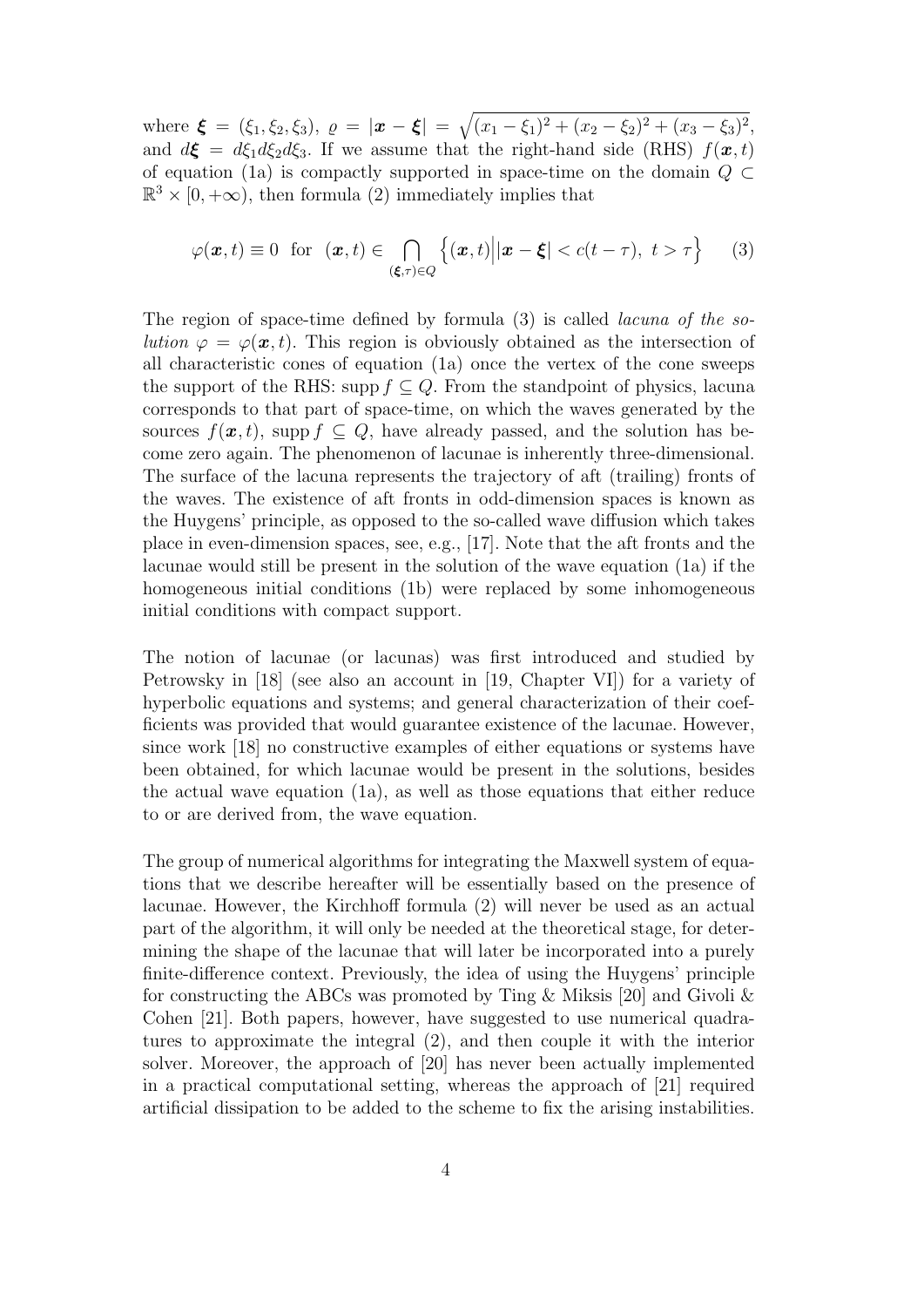#### 3 The Maxwell System of Equations

The propagation of electromagnetic waves in vacuum is governed by the Maxwell equations:

$$
\frac{1}{c} \frac{\partial \boldsymbol{H}}{\partial t} + \nabla \times \boldsymbol{E} = \boldsymbol{0} \qquad \nabla \cdot \boldsymbol{H} = 0
$$
\n
$$
\frac{1}{c} \frac{\partial \boldsymbol{E}}{\partial t} - \nabla \times \boldsymbol{H} = -\frac{4\pi}{c} \boldsymbol{j} \qquad \nabla \cdot \boldsymbol{E} = 4\pi \rho
$$
\n(4)

driven by the electric charges  $\rho = \rho(\mathbf{x}, t)$  and currents  $\mathbf{j} = \mathbf{j}(\mathbf{x}, t)$ . In system (4),  $\boldsymbol{E}$  is the electric field,  $\boldsymbol{H}$  is the magnetic field, c is the speed of light, and the normalization is chosen so that both the permittivity and permeability of vacuum are equal to one:  $\varepsilon_0 = \mu_0 = 1$ . We note that unlike the acoustics system studied in [3], all the unknown quantities in (4) are vectors.

System (4) contains a pair of unsteady equations and a pair of steady-state equations. Taking the operation curl  $\equiv \nabla \times$  of one equation from the first pair, differentiating the remaining unsteady equation with respect to time, substituting into one another, and using the identity <sup>2</sup>  $\nabla \times \nabla \times \mathbf{V} = -\Delta \mathbf{V} + \Delta \mathbf{V}$  $\nabla(\nabla \cdot \mathbf{V})$  along with the corresponding steady-state equation, we arrive at the following individual equations for the fields:

$$
\frac{1}{c^2} \frac{\partial^2 \mathbf{H}}{\partial t^2} - \Delta \mathbf{H} = \frac{4\pi}{c} \nabla \times \mathbf{j}
$$
\n
$$
\frac{1}{c^2} \frac{\partial^2 \mathbf{E}}{\partial t^2} - \Delta \mathbf{E} = -4\pi \left[ \frac{1}{c^2} \frac{\partial \mathbf{j}}{\partial t} + \nabla \rho \right]
$$
\n(5)

Each of the two equations (5) is a vector wave equation. Therefore, if the currents and charges in system (4) were compactly supported in space and time, as in Section 2, then the RHSs in equations (5) would be compactly supported as well, and consequently, the solutions  $\mathbf{E} = \mathbf{E}(\mathbf{x}, t)$  and  $\mathbf{H} =$  $\mathbf{H}(\boldsymbol{x},t)$  would have lacunae of the same shape as prescribed by formula (3).

At this stage, another important difference compared to the acoustics system of equations needs to be outlined. In acoustics [3], we have required that the velocity field be conservative. It was necessary and sufficient for the individual equation for acoustic velocity to become a wave equation.<sup>3</sup> In its own turn, the fact that a given quantity is governed by the wave equation is sufficient for the solutions driven by compactly supported sources to have lacunae.

In contradistinction to that, individual equations that govern the electric and magnetic fields always reduce to the wave equation, see (5). As such, existence

 $2 V \text{ can be any vector.}$ 

<sup>3</sup> The other acoustic variable, pressure, always satisfies the wave equation, [3].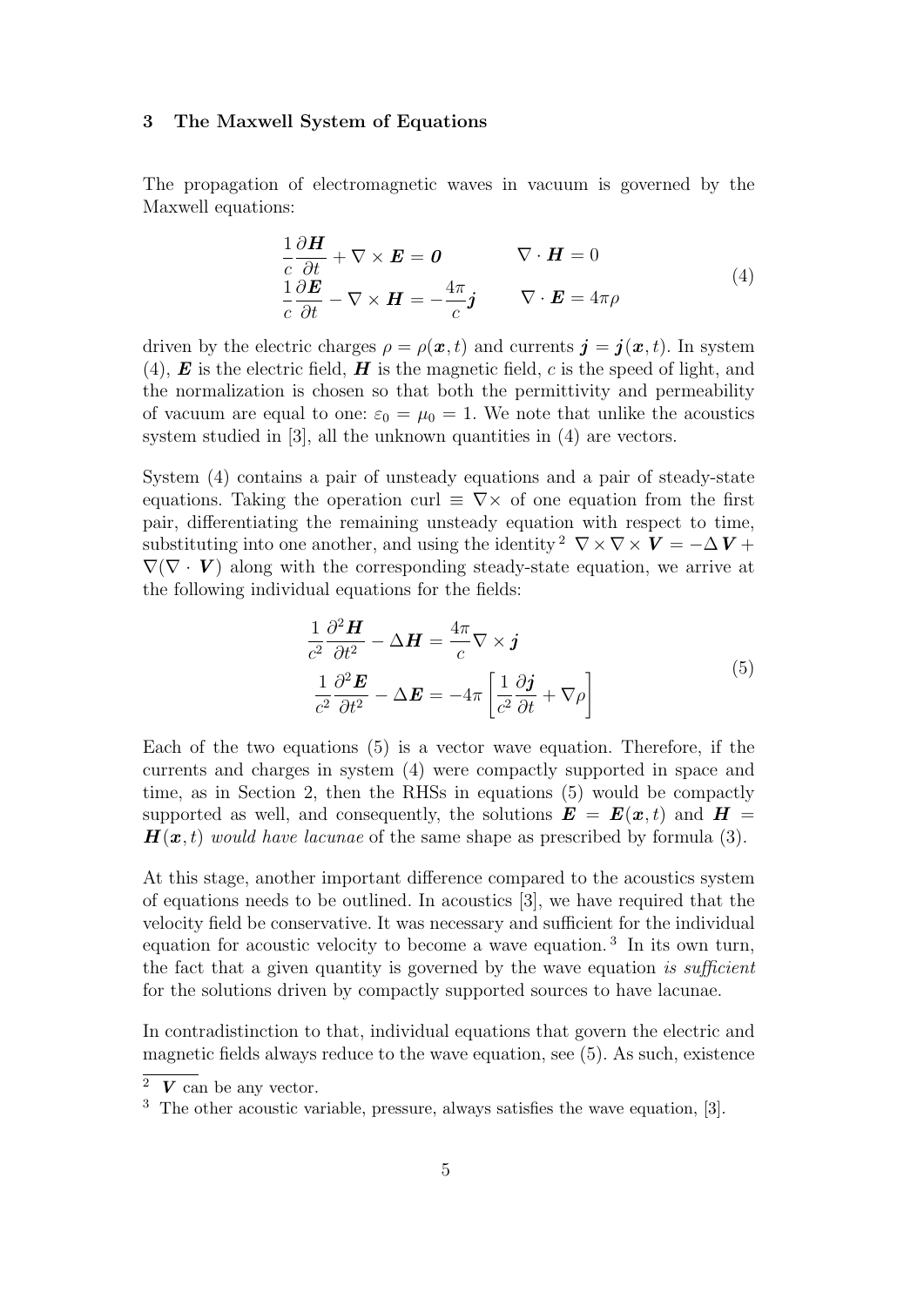of the lacunae for compactly supported sources is always guaranteed. This, however, comes "at a price." Indeed, there are two types of sources in acoustics, the volume velocity (scalar) that drives the continuity equation, and the force (vector) that drives the momentum equation. These two sources are completely independent, see [3] and also [22]. In electrodynamics, this is not the case. The currents and charges that drive the Maxwell equations (4) are always connected via the continuity equation [23]:

$$
\frac{\partial \rho}{\partial t} + \nabla \cdot \mathbf{j} = 0 \tag{6}
$$

Equation (6) may present a certain limitation when building the ABCs for the Maxwell equations (4). Indeed, our general approach [1, 2] involves construction of the special auxiliary sources that have to be compactly supported in both space and time, i.e., in the sense of Section 2. It is clear, however, that specifying a compactly supported current  $\bm{j}(\bm{x}, t)$  may yield the distribution of charges  $\rho(\mathbf{x}, t)$  that is not necessarily compactly supported in time because of equation (6). For the numerical examples of Section 8 this limitation does not manifest itself due to the cylindrically symmetric setup that we have adopted, see Sections 5 and 6. In general, however, additional attention may be required toward this issue. If, on the other hand, we knew ahead of time that the original currents, as well as charges in (4), were compactly supported, then the RHSs of (5) would be compactly supported as well, i.e., equation (6) would carry no restriction from the standpoint of existence of the lacunae.

#### 4 Decomposition of the Original Problem

As indicated in Section 1, artificial boundary conditions are needed to truncate the problem which is originally formulated on an unbounded domain, and as such enable its solution on the computer. Suppose that the original formulation of the problem involves the entire space  $\mathbb{R}^3$ , but we are only interested in finding a fragment of the overall solution defined on a given domain  $S(t)$ . This domain has a fixed shape and finite diameter, diam  $S(t) = d < \infty$ , for all  $t \geq 0$ , but is allowed to move across  $\mathbb{R}^3$  according to the general law:

$$
\boldsymbol{u}_0 = \boldsymbol{u}_0(t), \qquad \boldsymbol{x}_0 = \boldsymbol{x}_0(t) = \int_0^t \boldsymbol{u}_0(\tau) d\tau \tag{7}
$$

where  $u_0$  and  $x_0$  are the velocity vector and coordinates of a given point inside  $S(t)$ , respectively. The only natural limitation is that  $\max_t |\mathbf{u}_0(t)| = k < c$ .

While not making any specific assumptions regarding the nature of the phenomena/processes that are going on inside  $S(t)$ , we assume that outside  $S(t)$ , i.e.,  $\forall t > 0$  and  $\mathbf{x} \notin S(t)$ , the appropriate model would be based on the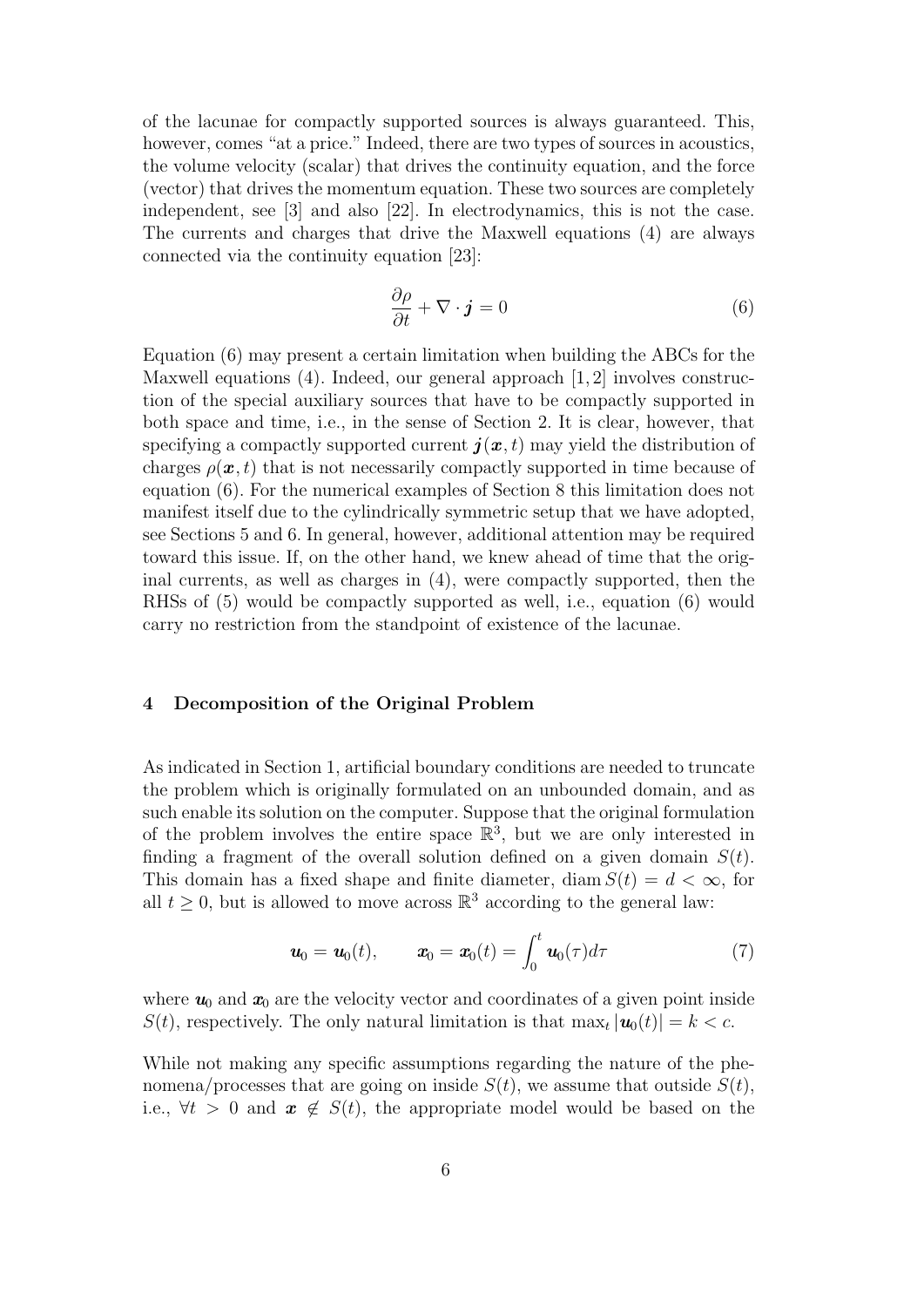homogeneous Maxwell equations [cf. equations (4)]:

$$
\frac{1}{c} \frac{\partial \boldsymbol{H}}{\partial t} + \nabla \times \boldsymbol{E} = \boldsymbol{0} \qquad \nabla \cdot \boldsymbol{H} = 0
$$
\n
$$
\frac{1}{c} \frac{\partial \boldsymbol{E}}{\partial t} - \nabla \times \boldsymbol{H} = \boldsymbol{0} \qquad \nabla \cdot \boldsymbol{E} = 0
$$
\n(8)

We, of course, assume that the overall problem, i.e., the interior one that we do not elaborate on, combined with the exterior one, which is governed by system  $(8)$ , is uniquely solvable on  $\mathbb{R}^3$ . In other words, our model may include some possibly complex phenomena confined to the bounded region  $S(t)$  that manifest themselves by the radiation of electromagnetic waves in the far field. The objective is to actually solve the problem on the domain  $S(t)$  using a numerical method, but truncate all of its exterior replacing it with the ABCs on the external boundary  $\partial S(t)$ . The ideal or exact ABCs would make the foregoing replacement equivalent, which means that the solution obtained this way would coincide on  $S(t)$  with the corresponding fragment of the original infinite-domain solution. The latter, of course, is not actually available because the far-field propagation of electromagnetic waves governed by (8) cannot be computed directly at an acceptable cost.

Let us emphasize that from the viewpoint of an observer inside  $S(t)$ , the role of the ABCs at  $\partial S(t)$  is only to guarantee that this boundary behave exactly as if the domain  $S(t)$  were surrounded by vacuum. In particular, the boundary  $\partial S(t)$  may not reflect, fully or partially, any outgoing waves. Therefore, as far as the ABCs are concerned, we indeed do not have to be very specific regarding the nature of the problem inside  $S(t)$ , provided, of course, that the overall interior/exterior problem does have a unique solution.

The latter assumption is obviously of key importance. However, justifying it for every particular setting is beyond the scope of the current paper. A relatively easy case would be that of linear scattering from a known (sufficiently simple) shape with known material characteristics. Otherwise, the model inside  $S(t)$ may be more sophisticated, possibly nonlinear. In any event, for the purpose of constructing the ABCs, the overall solvability will hereafter be assumed, including the case when  $S(t)$  is moving. We only mention that in the context of electromagnetics the capability of the method to handle moving sources of waves is probably less important than in acoustics, see [3], for the obvious reason that all feasible speeds will be much slower than the speed of light. We, however, still include this capability in the design. One reason is that there may be future applications, for which it will be important, e.g., in astrophysics. Another reason is that in electromagnetics, the structure of the field does depend on the frame of reference, in which this field is analyzed, see [23]. Again, one can, in principle, think of situations, in which employing a moving frame of reference, which, in turn, may imply moving sources, could be beneficial because of a potentially simpler structure of the associated field.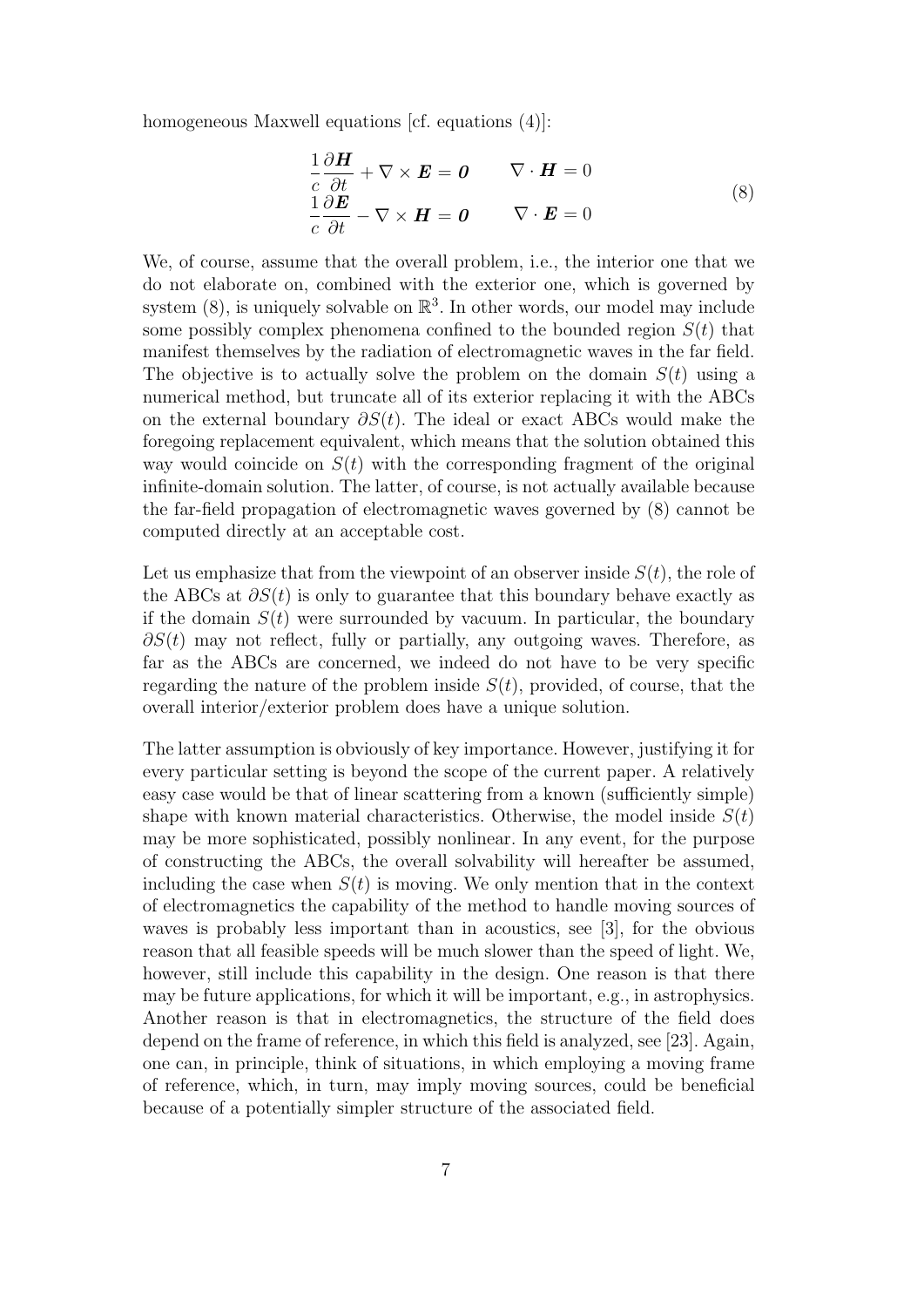The first stage in constructing the ABCs will be decomposition of the original infinite-domain problem into two sub-problems. An auxiliary problem will be formulated that will have the exact same solution outside  $S(t)$  as the original problem does, but will be linear throughout the entire space  $\mathbb{R}^3$  and will be driven by the special source terms concentrated only inside  $S(t)$ . Next, the auxiliary problem will be solved using the lacunae-based methodology [1–3] adopted here for the Maxwell equations, and its solution obtained right outside  $S(t)$  will be used to supply the boundary conditions for the interior problem solved inside  $S(t)$ . In practice, the two aforementioned stages will be meshed together so that both the interior problem and the auxiliary problem are time-marched concurrently. In so doing, the interior solution will be used to generate sources for the auxiliary problem, and the auxiliary solution will be used to provide the missing boundary data for the interior problem. The entire algorithm will be implemented directly on the discrete level.

Let us define a smaller subdomain  $S_{\varepsilon}(t) \subset S(t)$  such that  $\mathbf{x} \in S_{\varepsilon}(t)$  iff  $\mathbf{x} \in S(t)$ and dist $(\mathbf{x}, \partial S(t)) > \varepsilon$ , where  $\varepsilon > 0$ . Let us also introduce a multiplier function  $\mu = \mu(x, t)$  that is smooth across the entire space and  $\forall t > 0$  satisfies:

$$
\mu(\boldsymbol{x},t) = \begin{cases} 0, & \boldsymbol{x} \in S_{\varepsilon}(t) \\ 1, & \boldsymbol{x} \notin S(t) \\ \in (0,1), & \boldsymbol{x} \in S(t) \setminus S_{\varepsilon}(t) \end{cases}
$$
(9)

The curvilinear strip  $S(t)\backslash S_{\varepsilon}(t)$  of width  $\epsilon$  adjacent to the boundary  $\partial S(t)$ of the domain  $S(t)$  from inside will hereafter be called the transition region. Assume that the solution to the original problem  $\mathbf{E}(\mathbf{x}, t)$ ,  $\mathbf{H}(\mathbf{x}, t)$  is known on  $\mathbb{R}^3$  for  $t > 0$ , and that  $\mathbf{E}(\mathbf{x}, 0) = 0$  and  $\mathbf{H}(\mathbf{x}, 0) = 0$  for  $\mathbf{x} \notin S_{\varepsilon}(0)$ , which means that nothing is going on outside the domain of interest before  $t = 0$ . We multiply this solution on the entire space by  $\mu(\boldsymbol{x},t)$  of (9) and obtain:

$$
\mathbf{E}(\mathbf{x},t) \longmapsto \mu(\mathbf{x},t)\mathbf{E}(\mathbf{x},t) \equiv \hat{\mathbf{E}}(\mathbf{x},t) \n\mathbf{H}(\mathbf{x},t) \longmapsto \mu(\mathbf{x},t)\mathbf{H}(\mathbf{x},t) \equiv \hat{\mathbf{H}}(\mathbf{x},t)
$$
\n(10)

We emphasize that in formulae (10) we do not, in fact, need to know  $\mathbf{E}(\mathbf{x}, t)$ and  $\mathbf{H}(\mathbf{x},t)$  on  $S_{\epsilon}(t)$ , because the multiplier  $\mu$  is equal to zero there anyway. Moreover, multiplication (10) will not change any quantities on  $\mathbb{R}^3 \setminus S(t)$ . With that in mind, we apply the differential operators from the left-hand sides of system (8) to the modified solution  $\mathbf{E}(\mathbf{x}, t)$ ,  $\mathbf{H}(\mathbf{x}, t)$ , see (10), and obtain:

$$
-\frac{4\pi}{c}\hat{j}_{\mathbf{m}} := \frac{1}{c}\frac{\partial \hat{H}}{\partial t} + \nabla \times \hat{E} \qquad 4\pi \hat{\rho}_{\mathbf{m}} := \nabla \cdot \hat{H}
$$
  

$$
-\frac{4\pi}{c}\hat{j} := \frac{1}{c}\frac{\partial \hat{E}}{\partial t} - \nabla \times \hat{H} \qquad 4\pi \hat{\rho} := \nabla \cdot \hat{E}
$$
 (11)

Relations (11) define the auxiliary sources  $\hat{\mathbf{j}}_{\mathrm{m}}(\boldsymbol{x},t)$ ,  $\hat{\mathbf{j}}(\boldsymbol{x},t)$ ,  $\hat{\rho}_{\mathrm{m}}(\boldsymbol{x},t)$ , and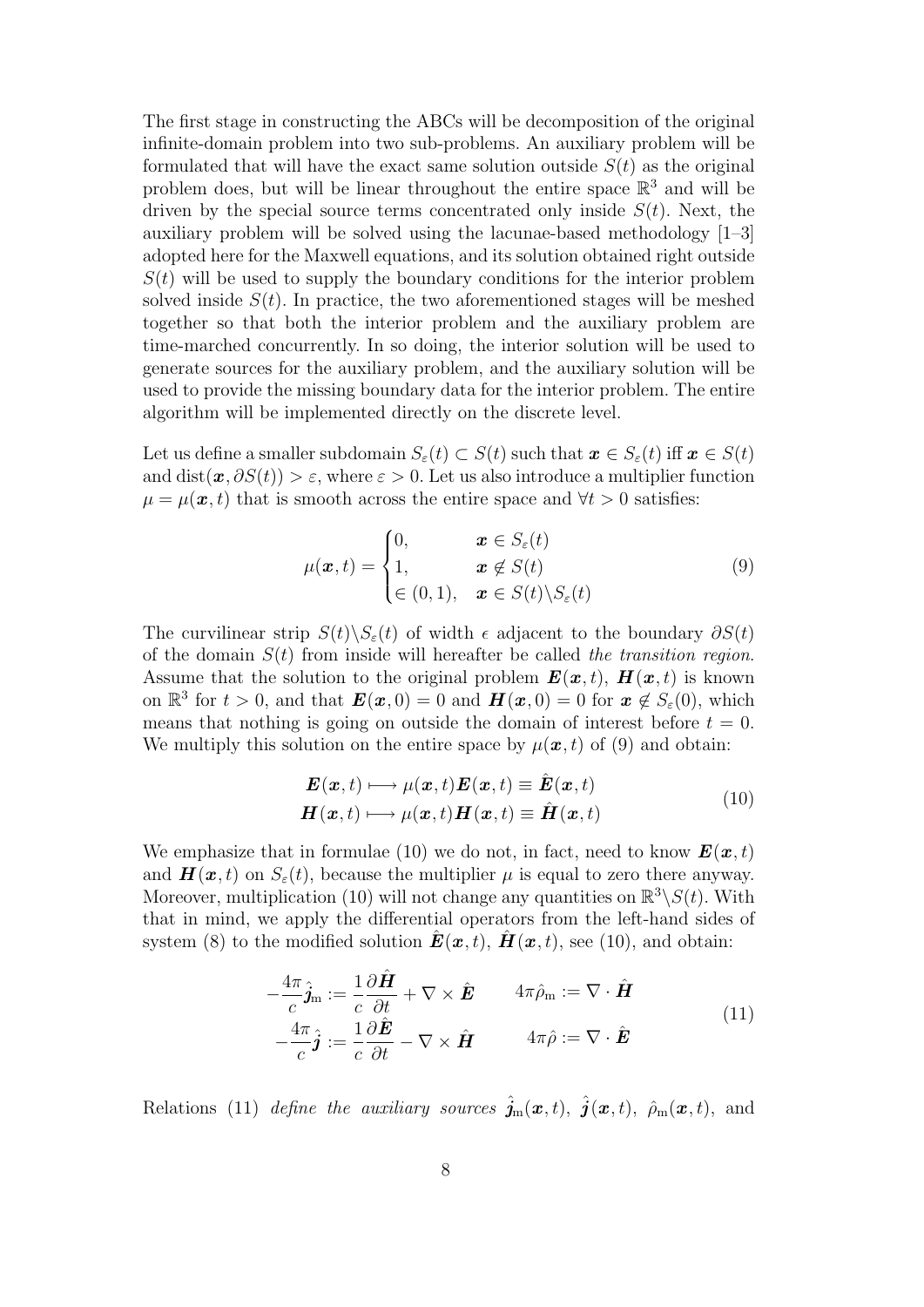$\hat{\rho}(\boldsymbol{x},t)$  on the space  $\mathbb{R}^3$  for  $t > 0$ . Clearly, for  $\boldsymbol{x} \in S_{\varepsilon}(t)$  and  $t > 0$  we have:

$$
\hat{j}_{m}(\boldsymbol{x},t) = \boldsymbol{0} \qquad \hat{\rho}_{m}(\boldsymbol{x},t) = 0
$$
\n
$$
\hat{j}(\boldsymbol{x},t) = \boldsymbol{0} \qquad \hat{\rho}(\boldsymbol{x},t) = 0 \qquad (12)
$$

because  $\mu(\bm{x},t) = 0$  for  $\bm{x} \in S_{\varepsilon}(t)$ . Equalities (12) also hold for  $\bm{x} \in \mathbb{R}^3 \backslash S(t)$ and all  $t > 0$ , because the modified quantities  $\hat{\mathbf{E}}(\mathbf{x}, t)$  and  $\hat{\mathbf{H}}(\mathbf{x}, t)$  of (10) coincide with  $\bm{E}(\bm{x},t)$  and  $\bm{H}(\bm{x},t)$ , respectively, on  $\mathbb{R}^3 \backslash S(t)$ . Therefore, the auxiliary sources (11) may only differ from zero in the transition region  $S(t)\backslash S_{\varepsilon}(t)$ . Note also that the overall smoothness of the original solution  $\mathbf{E}(\mathbf{x}, t)$ ,  $\mathbf{H}(\mathbf{x}, t)$ , as well as that of the multiplier  $\mu(\bm{x}, t)$ , guarantee that  $\hat{j}_{m}, \hat{j}, \hat{\rho}_{m}$ , and  $\hat{\rho}$  will be smooth compactly supported functions. In Figure 1, we schematically depict the geometry of the region on which the auxiliary sources are defined.



Fig. 1. Schematic geometry of the auxiliary sources region.

Similarly to the actual physical currents and charges, the electric auxiliary sources  $\bm{j}(\bm{x}, t)$  and  $\hat{\rho}(\bm{x}, t)$  of (11) do satisfy the continuity equation (6), as can be verified by direct substitution. The other pair of auxiliary sources  $j<sub>m</sub>$  and  $\hat{\rho}_m$  of (11) can formally be interpreted as magnetic currents and charges. They are, however, nonexistent in nature and as such shall be considered artifacts with no actual physical meaning. They are only introduced for intermediate derivation purposes, and will never be a part of any final result. The magnetic sources  $\hat{j}_m(x, t)$  and  $\hat{\rho}_m(x, t)$  also satisfy the continuity equation (6).

The *auxiliary problem* can now be formulated: To integrate the Maxwell equations driven by the source terms (11) on the entire space subject to the homogeneous initial conditions; all equations are inhomogeneous rather than only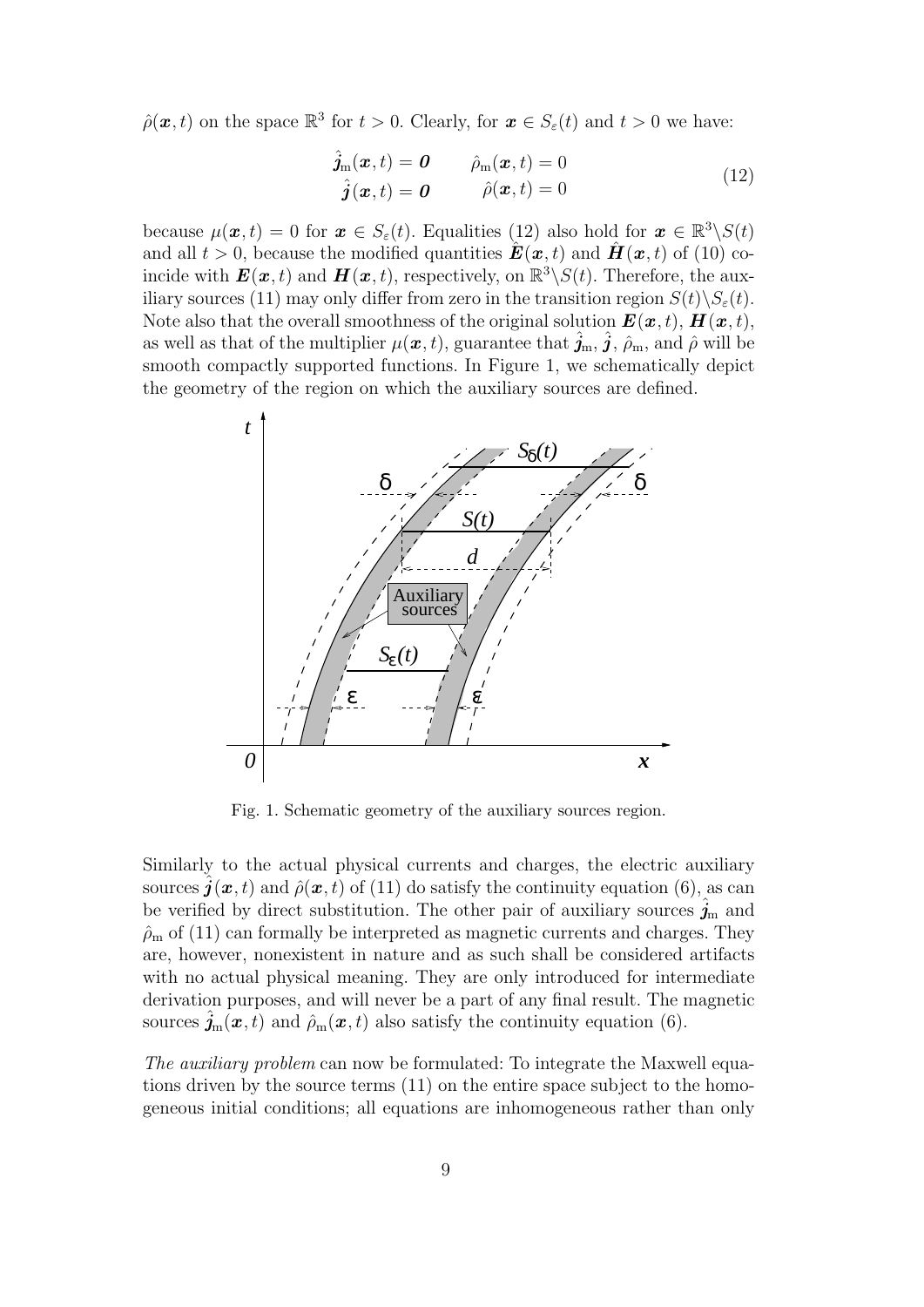the second pair, as in system (4). The auxiliary problem is linear everywhere on  $\mathbb{R}^3$ . Under the assumption of sufficient regularity, its solution is unique. The regularity is guaranteed by the requirement that the transition from the exterior solution on  $\mathbb{R}^3 \backslash S(t)$  to zero on  $S_{\varepsilon}(t)$  be smooth, see (9) and (10), so that the auxiliary sources (11) are smooth as well. Uniqueness for the auxiliary problem implies that its solution will coincide on the entire space with the modified fields  $\mathbf{E}(\mathbf{x},t)$  and  $\mathbf{H}(\mathbf{x},t)$  of (10). This, in particular, means that on  $\mathbb{R}^3 \setminus S(t)$  the auxiliary solution will coincide with the original exterior solution  $\mathbf{E}(\mathbf{x},t)$ ,  $\mathbf{H}(\mathbf{x},t)$ . Note that we do not need to know the latter on  $\mathbb{R}^3 \setminus S(t)$  in order to obtain the source terms  $\hat{j}_m(x,t)$ ,  $\hat{j}(x,t)$ ,  $\hat{\rho}_m(x,t)$ , and  $\hat{\rho}(x,t)$  of (11) that drive the auxiliary problem. We only need to be sure that it satisfies the homogeneous Maxwell equations (8) and that transition (10) is smooth.

Altogether, we have effectively split the original problem into two: The linear auxiliary problem that needs to be solved on the entire space, and the interior problem on  $S(t)$  that will be integrated with the external boundary data provided by the solution of the auxiliary problem. In their own turn, the sources that drive the auxiliary problem depend on the interior solution. The algorithm for solving the auxiliary problem will rely on the presence of lacunae in its solutions, see Sections 2 and 3. This algorithm will allow one to keep the size of the auxiliary domain finite, computational expenses per unit time interval fixed, and accuracy non-deteriorating over long time intervals. The lacunae-based algorithm is described in Section 6. Its implementation will, in fact, require introducing certain modifications to the formulation of the auxiliary problem. These rather minor modifications will affect the construction of the auxiliary sources so that to guarantee existence of the lacunae.

#### 5 The Transverse-Magnetic Subsystem

From here on, we employ cylindrical coordinates  $(r, \theta, z)$  in space and assume axial symmetry so that all the unknown quantities will depend only on  $r, z$ , and the time t, and  $\frac{\partial}{\partial \theta}(\cdot) \equiv 0$ . This facilitates the split of system (4) into two independent subsystems such that each one governs only three out of the total of six field components. The subsystem that connects  $E_{\theta}$ ,  $H_{r}$ , and  $H_{z}$  is referred to as transverse-magnetic (TM); it contains three unsteady equations

$$
\frac{1}{c}\frac{\partial E_{\theta}}{\partial t} - \left(\frac{\partial H_r}{\partial z} - \frac{\partial H_z}{\partial r}\right) = -\frac{4\pi}{c}j_{\theta}
$$
\n
$$
\frac{1}{c}\frac{\partial H_r}{\partial t} - \frac{\partial E_{\theta}}{\partial z} = 0
$$
\n
$$
\frac{1}{c}\frac{\partial H_z}{\partial t} + \frac{1}{r}\frac{\partial (rE_{\theta})}{\partial r} = 0
$$
\n(13a)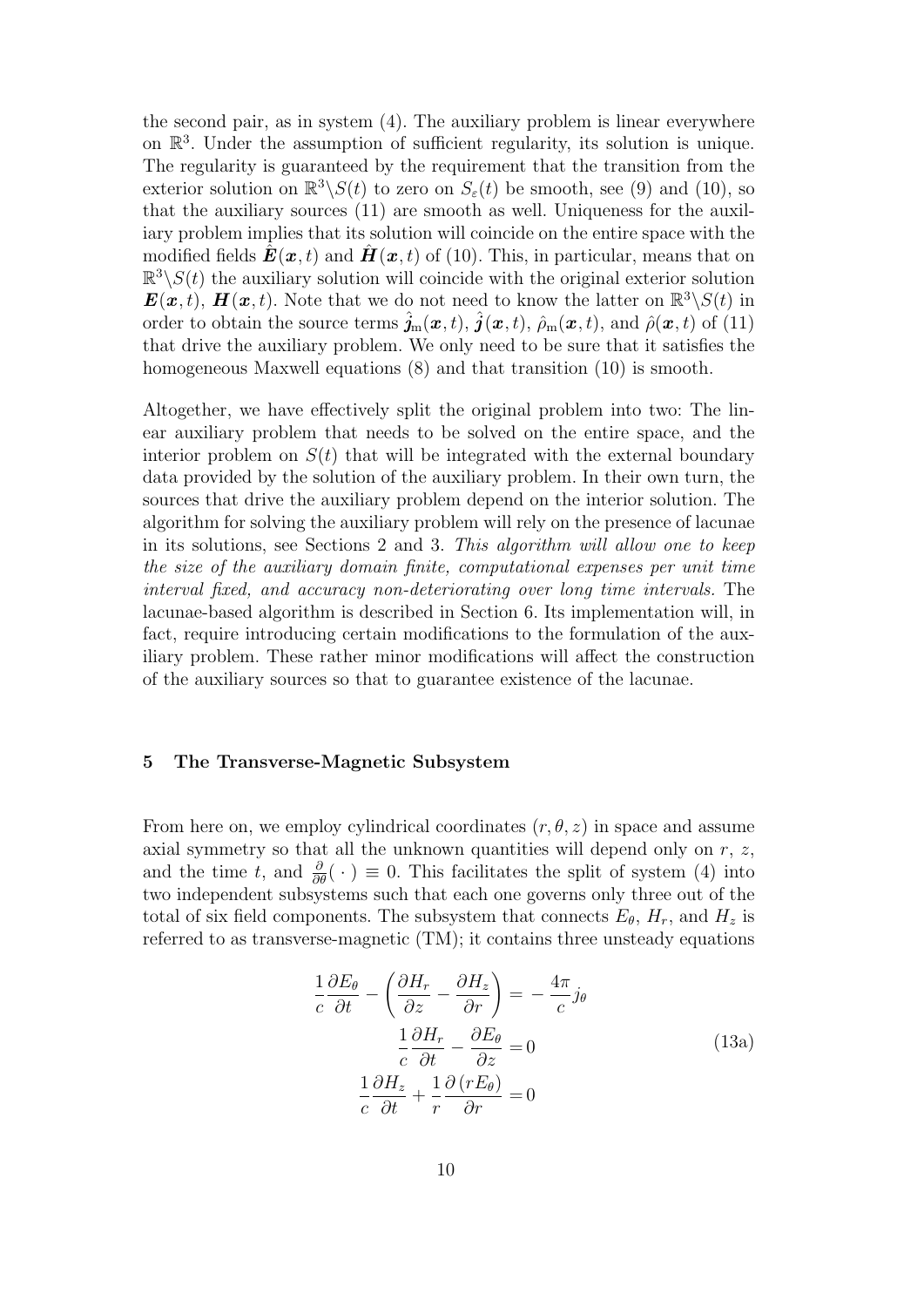supplemented by the steady-state equation

$$
\frac{1}{r}\frac{\partial (rH_r)}{\partial r} + \frac{\partial H_z}{\partial z} = 0
$$
\n(13b)

The latter obviously corresponds to  $\nabla \cdot \boldsymbol{H} = 0$ . Note that the second steadystate equation of (4),  $\nabla \cdot \mathbf{E} = 4\pi \rho$ , does not appear in the TM system because  $\frac{\partial}{\partial \theta}(E_{\theta}) \equiv 0$ . It is rather a part of the other subsystem known as transverseelectric (TE); the latter will not be considered in the current paper.

It is also known that in electrodynamics the six field components are not completely independent, they are determined by the vector and scalar potentials A and  $\phi$ , respectively. The potentials, in their own turn, are not defined uniquely. A particular gauge [23] that we are choosing here to specify the potentials is  $H=\nabla\times A, E=-\frac{1}{2}$ c  $\frac{\partial \mathbf{A}}{\partial t}$ ,  $\phi \equiv 0$ , which translates into

$$
H_r = -\frac{\partial A_\theta}{\partial z}, \quad H_z = \frac{1}{r} \frac{\partial (r A_\theta)}{\partial r}, \quad E_\theta = -\frac{1}{c} \frac{\partial A_\theta}{\partial t} \tag{14}
$$

In other words, everything is, in fact, controlled by one quantity  $A_{\theta}$ , which is the angular component of the vector potential.

It is instrumental to compare equations (13a), (13b), and (14) with the cylindrically symmetric linearized Euler equations that appear in acoustics. If we introduce the new variables:  $rA_{\theta} := \varphi$ ,  $-rH_r := w$ ,  $rH_z := u$ ,  $rE_{\theta} := \frac{1}{c}p$ , then system (13a) becomes

$$
\frac{1}{c^2} \frac{\partial p}{\partial t} + \frac{1}{r} \frac{\partial (ru)}{\partial r} \left[ \frac{2}{r} u \right] + \frac{\partial w}{\partial z} = -\frac{4\pi}{c} r j_\theta
$$
\n
$$
\frac{\partial u}{\partial t} + \frac{\partial p}{\partial r} = 0
$$
\n
$$
\frac{\partial w}{\partial t} + \frac{\partial p}{\partial z} = 0
$$
\n(15a)

and equation (13b) transforms into

$$
\frac{\partial u}{\partial z} - \frac{\partial w}{\partial r} = 0\tag{15b}
$$

Equality (15b) can be interpreted as the condition of zero vorticity, assuming that  $u$  and  $w$  are the radial and axial components, respectively, of the velocity vector. In that case, (15b) obviously implies conservativeness of the velocity field, which is sufficient for existence of the lacunae in the solutions of the acoustics system, see [3]. The gauge (14) is then equivalent to

$$
\frac{\partial \varphi}{\partial r} = u, \quad \frac{\partial \varphi}{\partial z} = w, \quad \frac{\partial \varphi}{\partial t} = -p \tag{16}
$$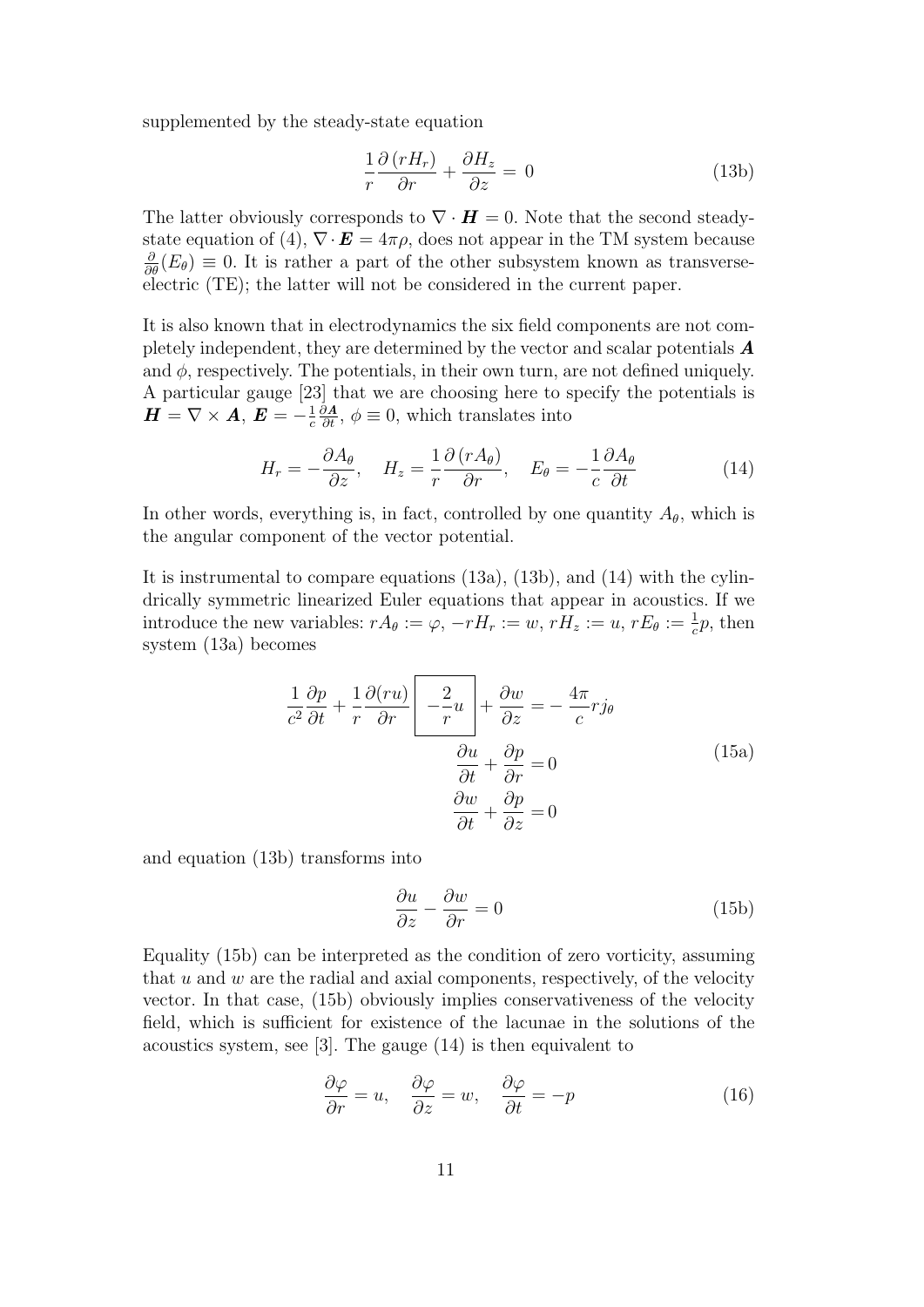where p should be thought of as the acoustic pressure, and  $\varphi$  — the velocity potential. Equalities (15b) and (16) do look, in fact, exactly the same as the corresponding relations in acoustics. Let us emphasize, however, that in spite of the substantial similarities, system (15a) is not quite identical to the actual acoustics system. The difference resides in the boxed term in the first equation of (15a), which is not present in the genuine acoustics. In fact, the two systems — two-dimensional acoustics and TM Maxwell — look completely identical only in the Cartesian coordinates. Still, the similarities that we have identified for the cylindrical coordinates will help us build the numerical algorithm for the Maxwell equations that will share certain components with the previously built procedure for the acoustics system, see [3].

Next, following the discussion of Section 4, we assume that the homogeneous version of equations  $(13a)$ ,  $(13b)$  [cf. formulae  $(8)$ ] holds outside the domain  $S(t)$ . Clearly, in the cylindrically symmetric case  $S(t)$  can be defined as a two-dimensional shape of variables  $(r, z)$ , while the actual three-dimensional domain will be given by the corresponding body of revolution. The motion of the domain must obviously be aligned with the  $z$ -axis [cf. formulae  $(7)$ ]:

$$
w_0 = w_0(t), \quad z_0 = z_0(t) = \int_0^t w_0(\tau) d\tau, \quad x_0 = y_0 \equiv 0 \tag{17}
$$

Inside the bounded region  $S(t)$ , some possibly complex processes may be going on that manifest themselves by the radiation of electromagnetic waves in the far field. We assume the overall unique solvability, introduce the multiplier  $\mu = \mu(r, z, t)$  as in (9), and modify the solution on  $\mathbb{R}^3$  according to (10):

$$
E_{\theta}(r, z, t) \longmapsto \mu(r, z, t) E_{\theta}(r, z, t) \equiv \hat{E}_{\theta}(r, z, t)
$$
  
\n
$$
H_r(r, z, t) \longmapsto \mu(r, z, t) H_r(r, z, t) \equiv \hat{H}_r(r, z, t)
$$
  
\n
$$
H_z(r, z, t) \longmapsto \mu(r, z, t) H_z(r, z, t) \equiv \hat{H}_z(r, z, t)
$$
\n(18)

Then, applying the differential operators of (13a), (13b) to the modified field components of (18) we obtain the auxiliary RHSs [cf. formula (11)]:

$$
-\frac{4\pi}{c}\hat{j}_{\theta} := \frac{1}{c}\frac{\partial \hat{E}_{\theta}}{\partial t} - \left(\frac{\partial \hat{H}_{r}}{\partial z} - \frac{\partial \hat{H}_{z}}{\partial r}\right)
$$

$$
-\frac{4\pi}{c}\hat{j}_{mr} := \frac{1}{c}\frac{\partial \hat{H}_{r}}{\partial t} - \frac{\partial \hat{E}_{\theta}}{\partial z}
$$

$$
-\frac{4\pi}{c}\hat{j}_{m_{z}} := \frac{1}{c}\frac{\partial \hat{H}_{z}}{\partial t} + \frac{1}{r}\frac{\partial (r\hat{E}_{\theta})}{\partial r}
$$

$$
4\pi\hat{\rho}_{m} := \frac{1}{r}\frac{\partial (r\hat{H}_{r})}{\partial r} + \frac{\partial \hat{H}_{z}}{\partial z}
$$
(19)

that may differ from zero only on  $S(t)\backslash S_{\varepsilon}(t)$ . The non-physical magnetic cur-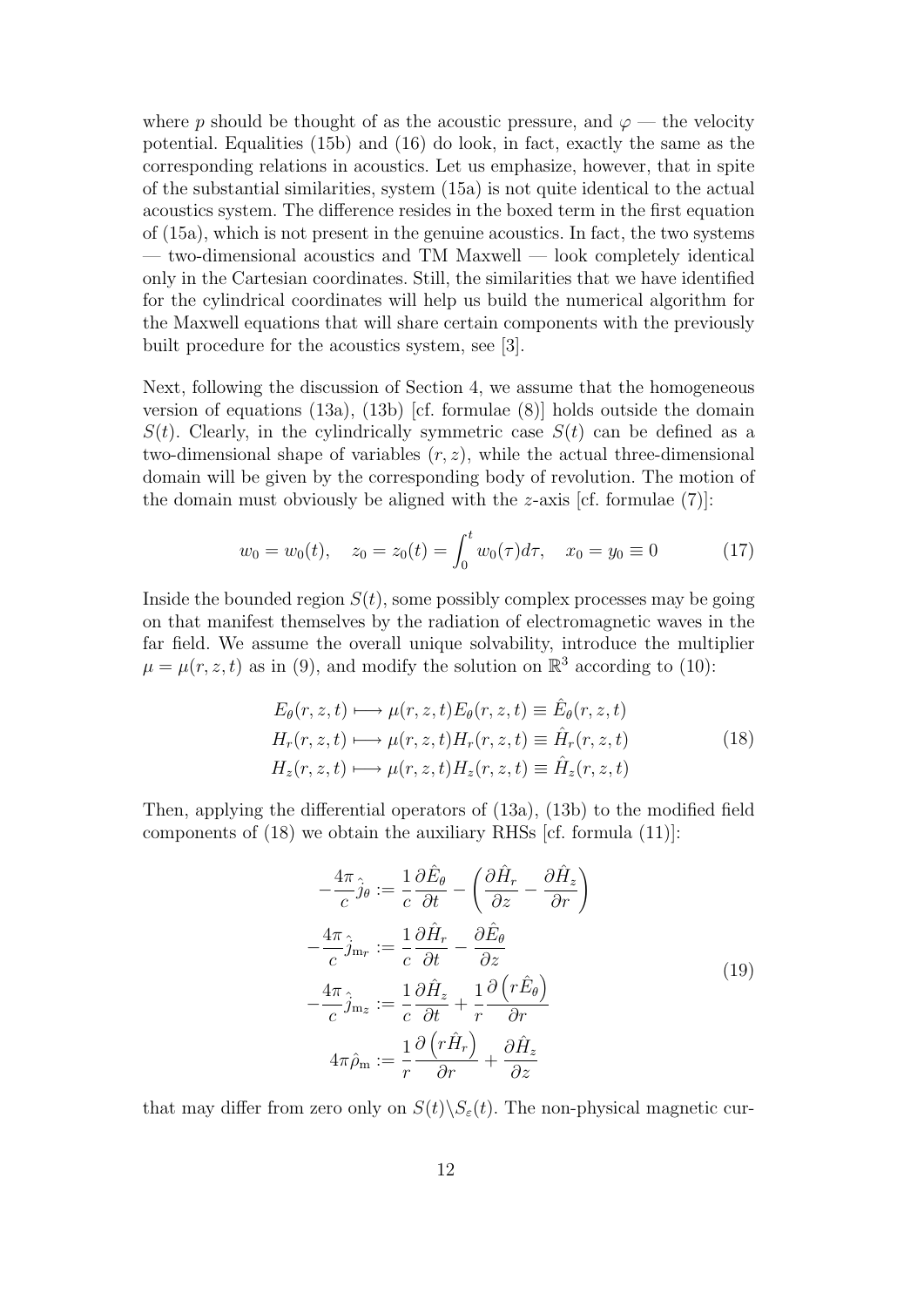rents and charges always satisfy the continuity equation [cf. formula (6)]:

$$
\frac{\partial \hat{\rho}_{\rm m}}{\partial t} + \frac{1}{r} \frac{\partial (r \hat{j}_{\rm m}r)}{\partial r} + \frac{\partial \hat{j}_{\rm m}r}{\partial z} = 0 \tag{20}
$$

obtained by straightforward differentiation of (19). We note that in the TM context there is no continuity equation for the electric currents and charges. The reason is that the only type of electric sources that appear in the TM mode is the current component  $j_{\theta}$ , for which we obviously have  $\frac{\partial j_{\theta}}{\partial \theta} \equiv 0$ . The electric continuity equation is, in fact, a part of the TE subsystem.

There is also an alternative procedure for obtaining the auxiliary source terms, besides the one given by formulae (18), (19). Instead of applying the multiplier  $\mu(r, z, t)$  directly to all the field components, as done in (18), let us first reconstruct  $A_{\theta}$  in the transition region  $S(t)\backslash S_{\varepsilon}(t)$  using the first two equations of (14). Then, the multiplier is applied to  $E_{\theta}$  and  $A_{\theta}$ , and the modified magnetic filed is obtained by differentiating the modified potential:

$$
E_{\theta}(r, z, t) \longmapsto \mu(r, z, t) E_{\theta}(r, z, t) \equiv \hat{E}_{\theta}(r, z, t)
$$
  
\n
$$
H_{r} = -\frac{\partial A_{\theta}}{\partial z}, \quad H_{z} = \frac{1}{r} \frac{\partial (r A_{\theta})}{\partial r} \quad \text{on} \quad S(t) \setminus S_{\varepsilon}(t)
$$
  
\n
$$
A_{\theta}(r, z, t) \longmapsto \mu(r, z, t) A_{\theta}(r, z, t) \equiv \hat{A}_{\theta}(r, z, t)
$$
  
\n
$$
H_{r}(r, z, t) \longmapsto -\frac{\partial \hat{A}_{\theta}}{\partial z} \equiv \hat{H}_{r}(r, z, t)
$$
  
\n
$$
H_{z}(r, z, t) \longmapsto \frac{1}{r} \frac{\partial (r \hat{A}_{\theta})}{\partial r} \equiv \hat{H}_{z}(r, z, t)
$$
\n(21)

Replacing the straightforward modification procedure (18) by the new scheme (21) that involves reconstruction of  $A_{\theta}$  induces important simplifications in the definition of the auxiliary RHSs (19). Namely, by adopting (21) we will guarantee that  $\hat{\rho}_m \equiv 0$ , i.e.,  $\frac{1}{r}$  $\frac{\partial (r\hat{H}_r)}{\partial r} + \frac{\partial \hat{H}_z}{\partial z} \equiv 0$ . Besides, the continuity equation (20) will degenerate and reduce to  $\frac{1}{r}$  $\frac{\partial(\hat{r}_{j_{\mathrm{m}_r}})}{\partial r} + \frac{\partial \hat{j}_{\mathrm{m}_z}}{\partial z} \equiv 0.$ 

Returning to the issue of comparison between electromagnetics and acoustics, we note that in three-dimensional acoustics there is no such a thing as the continuity equation for the source terms. In two dimensions, however, and in particular, in the  $(r, z)$  coordinates, an equation similar to (20) can be written that would connect the vorticity, see formula (15b), with the curl of the forcing that drives the momentum equation. In case the acoustic velocity filed is conservative, this equation degenerates similarly to the aforementioned degeneration of the continuity equation for the magnetic sources.

We should also mention that the foregoing construction of the auxiliary sources is by no means the only possible one. In fact, all we need is a smooth extension of the exterior solution inwards that would transition to zero at a given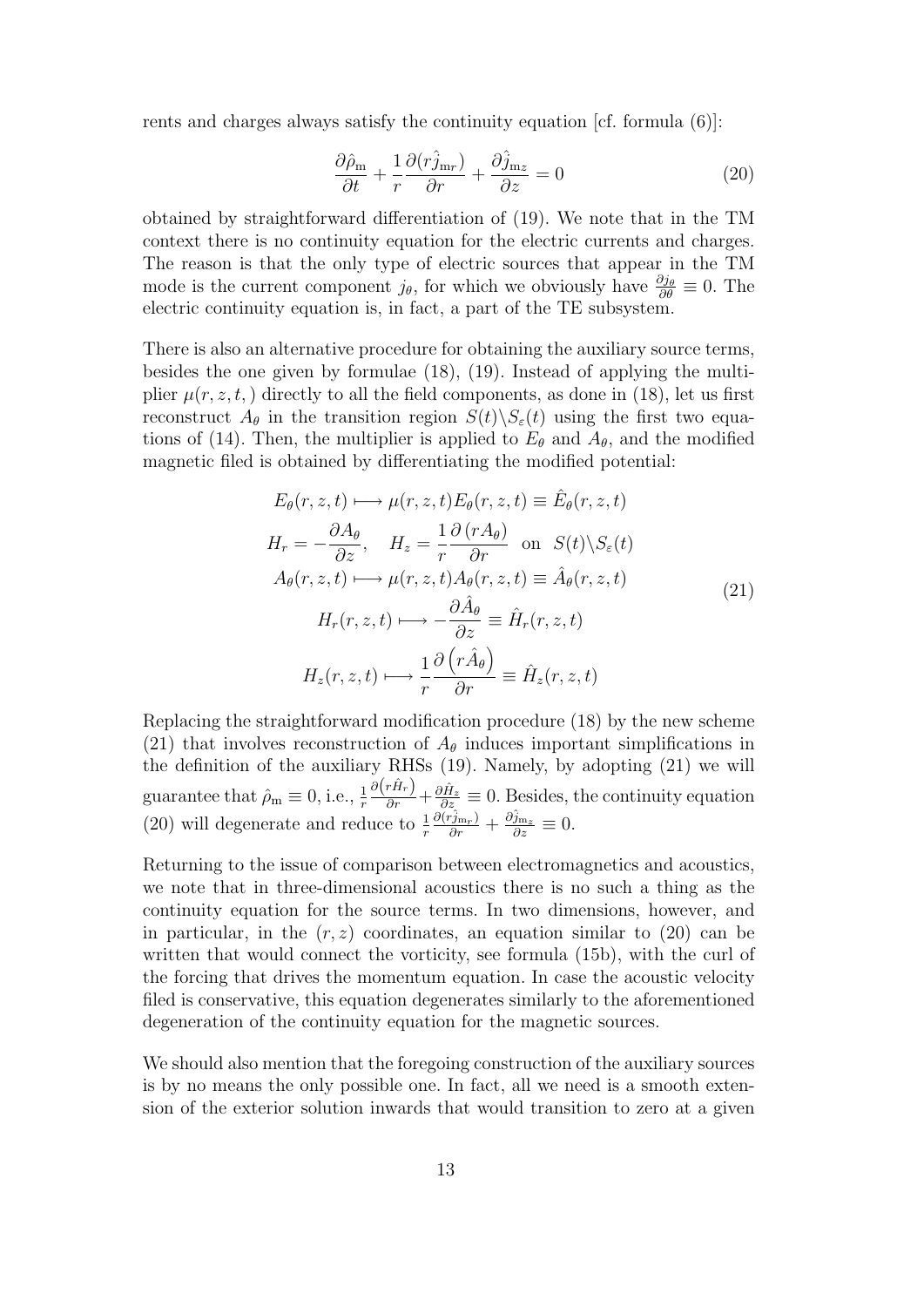"depth"  $\varepsilon$ , and would also maintain certain properties described in the following Section 6. There may be different ways of obtaining this extension, not necessarily based on applying the multiplier  $\mu$  to the interior solution on the transition region.

#### 6 Lacunae-Based Integration

As formulated in Section 4, the auxiliary problem consists of solving the Maxwell equations driven by the source terms (19) that are concentrated inside  $S(t)$ , or more precisely, on  $S(t)\backslash S_{\varepsilon}(t)$ . In other words, we need to integrate the system of equations:

$$
\frac{1}{c}\frac{\partial E_{\theta}}{\partial t} - \left(\frac{\partial H_r}{\partial z} - \frac{\partial H_z}{\partial r}\right) = -\frac{4\pi}{c}\hat{j}_{\theta}
$$
\n
$$
\frac{1}{c}\frac{\partial H_r}{\partial t} - \frac{\partial E_{\theta}}{\partial z} = -\frac{4\pi}{c}\hat{j}_{\text{m}_r}
$$
\n
$$
\frac{1}{c}\frac{\partial H_z}{\partial t} + \frac{1}{r}\frac{\partial (rE_{\theta})}{\partial r} = -\frac{4\pi}{c}\hat{j}_{\text{m}_z}
$$
\n
$$
\frac{1}{r}\frac{\partial (rH_r)}{\partial r} + \frac{\partial H_z}{\partial z} = 4\pi\hat{\rho}_{\text{m}}
$$
\n(22)

for  $t > 0$  subject to the homogeneous initial conditions. The source terms in  $(22)$  may be defined by either  $(18)$ ,  $(19)$  or  $(21)$ ,  $(19)$ . The solution will need to be found on a domain slightly larger than  $S(t)$  for all  $t > 0$ . Given  $\delta > 0$ , we define this new domain as  $S_{\delta}(t) = \{(\boldsymbol{x},t) | \text{dist}(\boldsymbol{x},S(t)) < \delta\}$ ; obviously,  $S_{\varepsilon}(t) \subset S(t) \subset S_{\delta}(t)$ , see Figure 1. We emphasize that the sources (19) are not independent. They can only be obtained in the context of problem decomposition, as described in Section 4. In the current section however, we will describe the solution methodology for the auxiliary problem as if those sources have simply been given. In the following Section 7, this solution methodology will be applied in the decomposition framework for actually setting the ABCs.

The definition of the source terms  $(18)$ ,  $(19)$  or  $(21)$ ,  $(19)$ , along with the unique solvability, imply that the solution of system (22) will coincide with the modified fields (18) or (21), respectively. This, in particular, means that outside  $S(t)$  it will coincide with the non-modified fields, as the multiplier  $\mu$ is identically equal to one there, see (9).

Let us now introduce a partition of unity on the semi-infinite interval  $t \geq 0$ :

$$
\forall t \ge 0: \sum_{i=0}^{\infty} \Theta(t - \sigma T i) = 1 \tag{23}
$$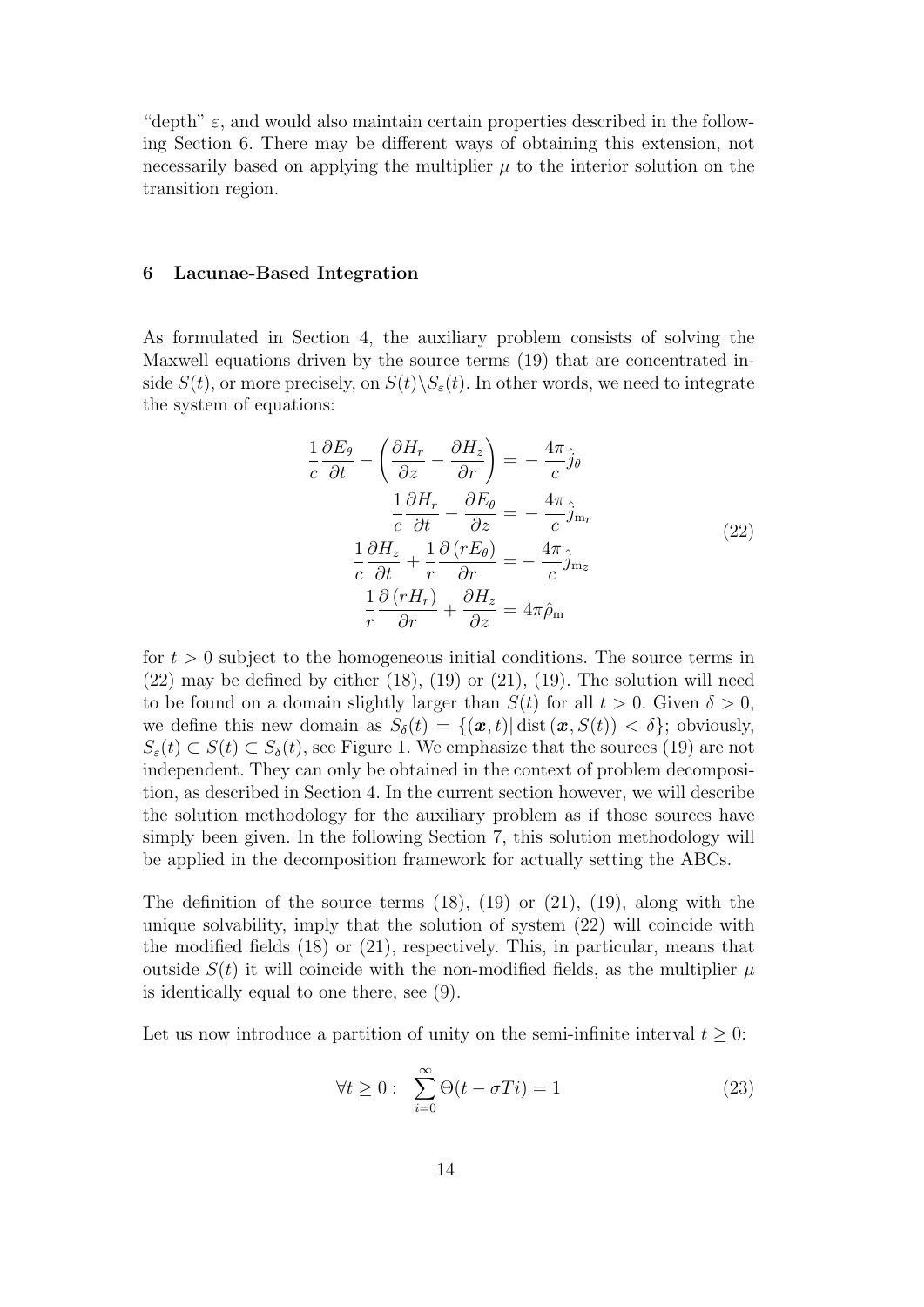where  $T > 0$  and  $\frac{1}{2} \leq \sigma < 1$  are two parameters, and  $\Theta = \Theta(t)$  is a smooth, even, "hat"-type function with supp  $\Theta(t) \subseteq [-\frac{7}{2}]$  $\frac{T}{2}, \frac{T}{2}$  $\frac{T}{2}$ :

$$
\Theta(t) = \begin{cases} 0, & t > \frac{T}{2} \\ 1, & 0 \le t \le (\sigma - \frac{1}{2})T \\ 1 - \Theta(\sigma T - t), & (\sigma - \frac{1}{2})T < t \le \frac{T}{2} \\ \Theta(-t), & t < 0 \end{cases} \tag{24}
$$

Then, we can partition the sources of  $(22)$  and obtain for  $i = 0, 1, 2, \ldots$ :

$$
\hat{j}_{\theta}^{(i)}(r, z, t) = \hat{j}_{\theta}(r, z, t)\Theta(t - \sigma Ti), \quad \text{supp}\,\hat{j}_{\theta}^{(i)}(r, z, t) \subseteq Q_i
$$
\n
$$
\hat{j}_{\text{m}_r}^{(i)}(r, z, t) = \hat{j}_{\text{m}_r}(r, z, t)\Theta(t - \sigma Ti), \quad \text{supp}\,\hat{j}_{\text{m}_r}^{(i)}(r, z, t) \subseteq Q_i
$$
\n
$$
\hat{j}_{\text{m}_z}^{(i)}(r, z, t) = \hat{j}_{\text{m}_z}(r, z, t)\Theta(t - \sigma Ti), \quad \text{supp}\,\hat{j}_{\text{m}_z}^{(i)}(r, z, t) \subseteq Q_i
$$
\n
$$
\hat{\rho}_{\text{m}}^{(i)}(r, z, t) = \hat{\rho}_{\text{m}}(r, z, t)\Theta(t - \sigma Ti), \quad \text{supp}\,\hat{\rho}_{\text{m}}^{(i)}(r, z, t) \subseteq Q_i
$$
\n(25)

where according to  $(24)$  each domain  $Q_i$  is compact in both space and time:

$$
Q_i = \left\{ (r, z, t) \Big| (r, z) \in S(t), \left( \sigma i - \frac{1}{2} \right) T \le t \le \left( \sigma i + \frac{1}{2} \right) T \right\}
$$
 (26)

Next, we would like to consider a collection of individual subsystems driven by the partitioned RHSs of (25) [cf. formulae (22)]:

$$
\frac{1}{c}\frac{\partial E_{\theta}^{(i)}}{\partial t} - \left(\frac{\partial H_{r}^{(i)}}{\partial z} - \frac{\partial H_{z}^{(i)}}{\partial r}\right) = -\frac{4\pi}{c}\hat{j}_{\theta}^{(i)}
$$
\n
$$
\frac{1}{c}\frac{\partial H_{r}^{(i)}}{\partial t} - \frac{\partial E_{\theta}^{(i)}}{\partial z} = -\frac{4\pi}{c}\hat{j}_{\text{m}_r}^{(i)}
$$
\n
$$
\frac{1}{c}\frac{\partial H_{z}^{(i)}}{\partial t} + \frac{1}{r}\frac{\partial \left(rE_{\theta}^{(i)}\right)}{\partial r} = -\frac{4\pi}{c}\hat{j}_{\text{m}_z}^{(i)}
$$
\n
$$
\frac{1}{r}\frac{\partial \left(rH_{r}^{(i)}\right)}{\partial r} + \frac{\partial H_{z}^{(i)}}{\partial z} = 4\pi\hat{\rho}_{\text{m}}^{(i)}
$$
\n(27a)

For each  $i = 0, 1, 2, \ldots$ , the corresponding system (27a) needs to be solved for  $t > (\sigma i - \frac{1}{2})$  $\frac{1}{2}$ )T, subject to the homogeneous initial conditions.

We need to emphasize though that the split (25), (27a) may not always be legitimate. Indeed, as can be generally shown, see [23], and as has been indicated when obtaining the source terms (19), every RHS to a Maxwell system must always satisfy the continuity equation of type (20). It is obvious that partitioning (25) may disrupt that, because multiplication by a function of time  $\Theta(t - \sigma T i)$  will affect the time derivative of  $\hat{\rho}_{m}^{(i)}$ . A natural remedy would be to use the definition of the auxiliary sources by means of formulae (21), (19) that involve the reconstruction of  $A_{\theta}$  on  $S(t)\backslash S_{\varepsilon}(t)$ , rather than the general definition  $(18)$ ,  $(19)$ . As has been mentioned, by using  $(21)$ ,  $(19)$  we guarantee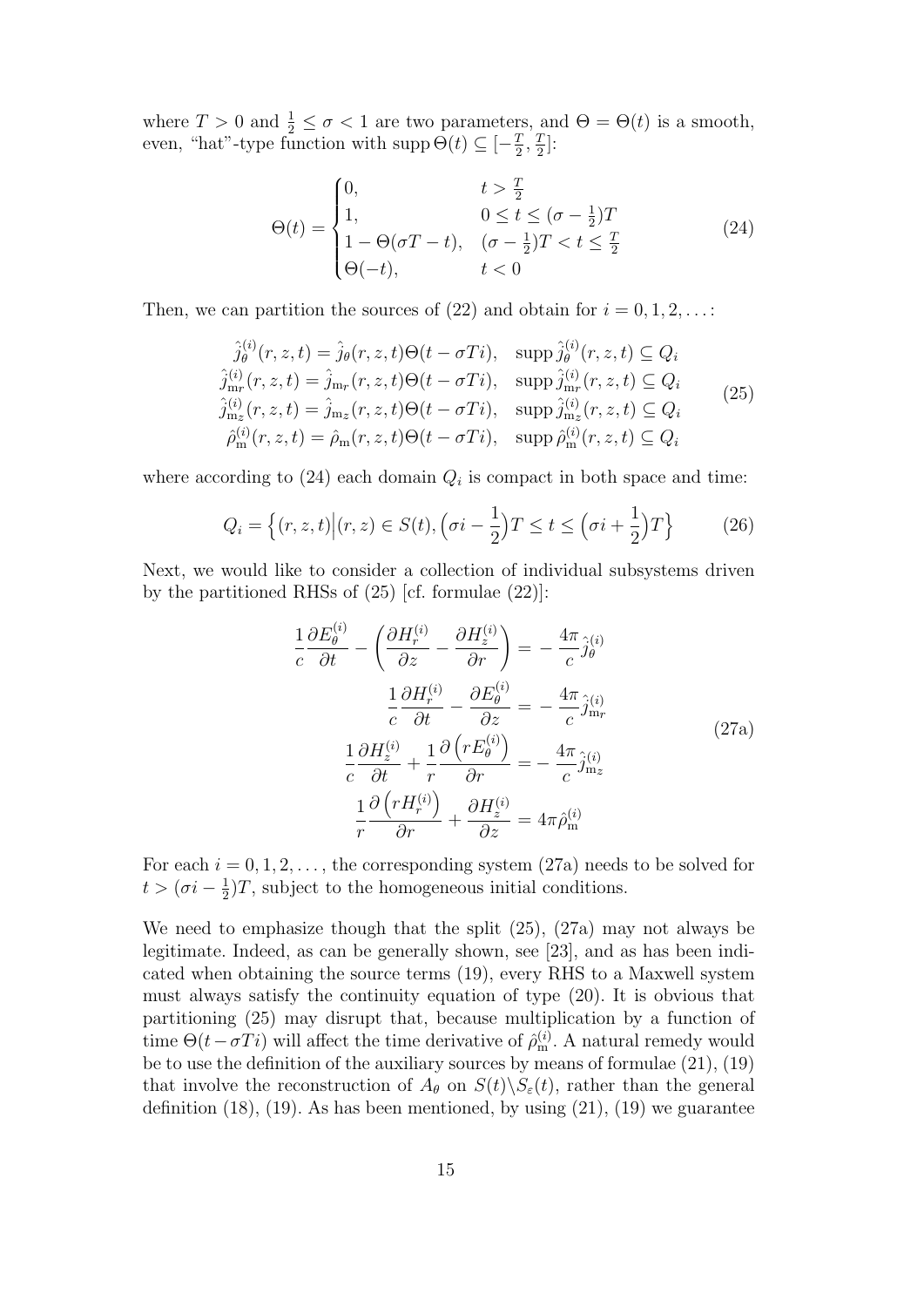that  $\rho_m \equiv 0$  and also independently  $\nabla \cdot \mathbf{j}_m \equiv 0$ , so that the continuity equation (20) is satisfied identically both before the split (25) and after the split, i.e., individually for each  $i = 0, 1, 2, \ldots$ . As such, we will always be assuming hereafter that formulae (21), (19) have been used for defining the auxiliary sources, so that system (27a) reduces to

$$
\frac{1}{c}\frac{\partial E_{\theta}^{(i)}}{\partial t} - \left(\frac{\partial H_{r}^{(i)}}{\partial z} - \frac{\partial H_{z}^{(i)}}{\partial r}\right) = -\frac{4\pi}{c}\hat{j}_{\theta}^{(i)}
$$
\n
$$
\frac{1}{c}\frac{\partial H_{r}^{(i)}}{\partial t} - \frac{\partial E_{\theta}^{(i)}}{\partial z} = -\frac{4\pi}{c}\hat{j}_{\text{m}r}^{(i)}
$$
\n
$$
\frac{1}{c}\frac{\partial H_{z}^{(i)}}{\partial t} + \frac{1}{r}\frac{\partial (rE_{\theta}^{(i)})}{\partial r} = -\frac{4\pi}{c}\hat{j}_{\text{m}z}^{(i)}
$$
\n
$$
\frac{1}{r}\frac{\partial (rH_{r}^{(i)})}{\partial r} + \frac{\partial H_{z}^{(i)}}{\partial z} = 0
$$
\n(27b)

where  $\nabla \cdot \textbf{\textit{j}}_{\text{m}}^{(i)} = \frac{1}{r}$ r  $\partial\left(\hat{r_{j\mathrm{m}_r}^{(i)}}\right)$  $\frac{\partial \hat{m}_r}{\partial r}$  +  $\frac{\partial \hat{j}_m^{(i)}(z)}{\partial z} \equiv 0$ . The RHSs of each system (27b) are compactly supported in space-time on the domain  $Q_i$ , see (26), and each of those systems is now uniquely solvable. As (23) is a partition of unity, we have:

$$
\hat{j}_{\theta}(r, z, t) = \sum_{i=0}^{\infty} \hat{j}_{\theta}^{(i)}(r, z, t), \qquad \hat{j}_{\mathbf{m}_{r}}(r, z, t) = \sum_{i=0}^{\infty} \hat{j}_{\mathbf{m}_{r}}^{(i)}(r, z, t),
$$

$$
\hat{j}_{\mathbf{m}_{z}}(r, z, t) = \sum_{i=0}^{\infty} \hat{j}_{\mathbf{m}_{z}}^{(i)}(r, z, t)
$$

and because of the linear superposition, the solution  $E_{\theta}(r, z, t)$ ,  $H_r(r, z, t)$ ,  $H_z(r, z, t)$  of system (22) with the source terms defined by (21), (19) and subject to the homogeneous initial conditions at  $t = 0$ , can be expanded in terms of the solutions to systems (27b):

$$
E_{\theta}(r, z, t) = \sum_{i=0}^{\infty} E_{\theta}^{(i)}(r, z, t), \qquad H_r(r, z, t) = \sum_{i=0}^{\infty} H_r^{(i)}(r, z, t),
$$
  

$$
H_z(r, z, t) = \sum_{i=0}^{\infty} H_z^{(i)}(r, z, t)
$$
 (28)

The series (28) are formally infinite. However, for any  $t > 0$  and  $(r, z) \in S(t)$ each will, in fact, contain only a finite fixed number of nonzero terms. Indeed, due to the causality for a given  $t > 0$  and all  $(\sigma i - \frac{1}{2})$  $(\frac{1}{2})T > t$ , i.e., all  $i >$  $\left(\frac{t}{T} + \frac{1}{2}\right)$  $\frac{1}{2}$ )/ $\sigma$ , we will have  $E_{\theta}^{(i)}$  $\mathcal{H}_{\theta}^{(i)}(r,z,t) = 0, H_{r}^{(i)}(r,z,t) = 0, \text{and } H_{z}^{(i)}(r,z,t) = 0 \text{ on }$ the entire space  $\mathbb{R}^3$ . Moreover, since the RHSs of system (27b) are compactly supported in space and time on the domain  $Q_i$  of (26), solutions of this system are going to have lacunae, as shown in Section 3. Let us now denote the moment of inception of source  $\#\ i$  as  $t_0^{(i)} = (\sigma i - \frac{1}{2})$  $\frac{1}{2}$ )T and the moment of its cessation as  $t_1^{(i)} = (\sigma i + \frac{1}{2})$  $\frac{1}{2}$ )T. Recall also that diam  $S(t) = d$ , which means that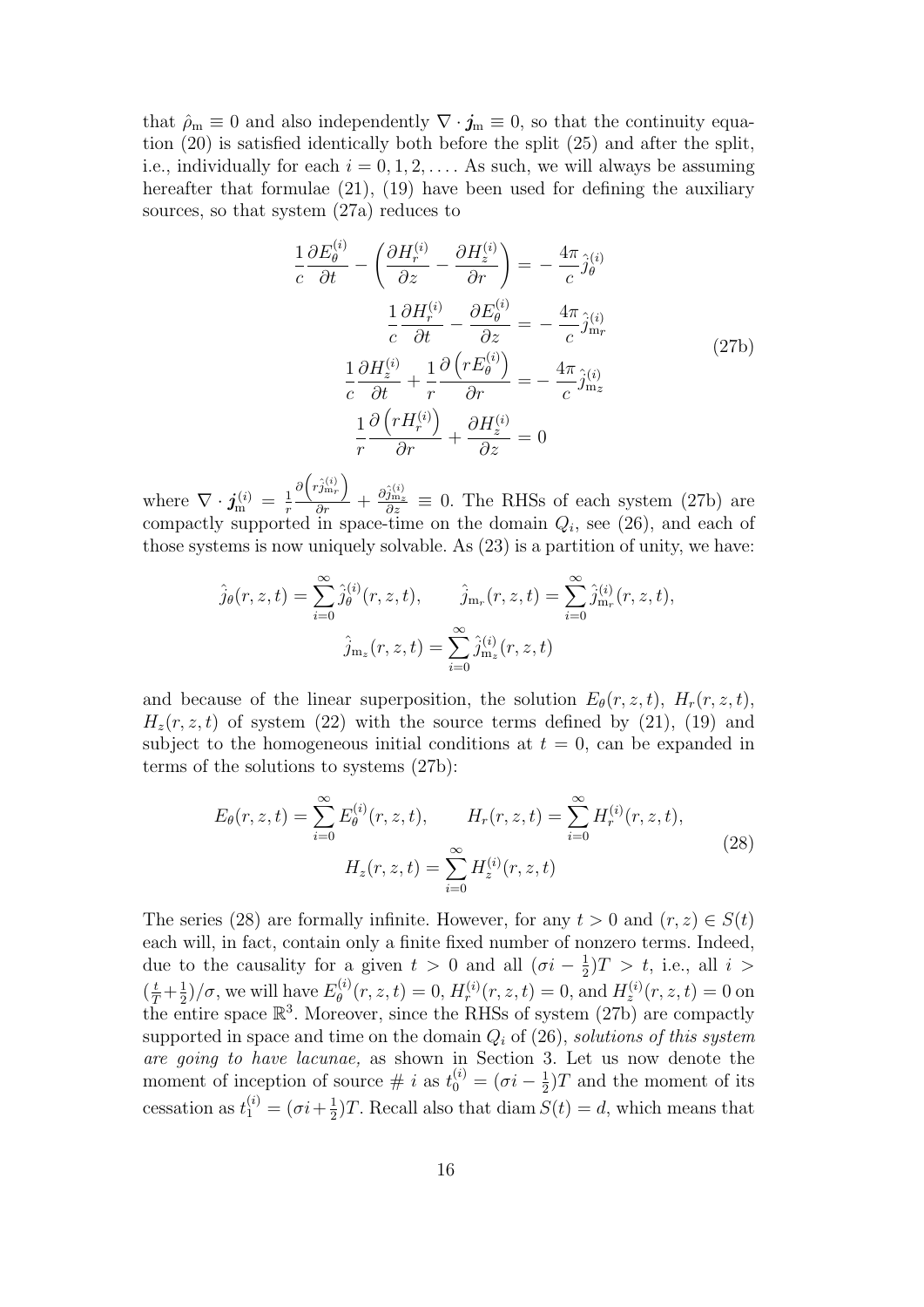diam  $S_\delta(t) = d + 2\delta$ , and that the maximum speed of motion of the domain  $S(t)$  is  $k < c$ . Then, formula (3) implies that no later than

$$
t = t_2^{(i)} = t_0^{(i)} + \frac{d + 2\delta + (t_1^{(i)} - t_0^{(i)})(c + k)}{c - k}
$$
  
= 
$$
(\sigma i - \frac{1}{2})T + \frac{d + 2\delta + T(c + k)}{c - k} \equiv t_0^{(i)} + T_{\text{int}}
$$
 (29)

all of the domain  $S_{\delta}(t)$  will fall into the lacuna of system (27b) (see [1, 2] for a more detailed argument), and will remain inside the lacuna continuously thereafter, i.e., for all  $t \geq t_2^{(i)}$  $2^{(i)}$ . In other words, for the solution of system (27b), we will have  $E_{\theta}^{(i)}$  $\mathcal{H}_{\theta}^{(i)}(r, z, t) = 0, H_r^{(i)}(r, z, t) = 0, \text{ and } H_z^{(i)}(r, z, t) = 0 \text{ when } t \in \mathbb{R}$  $(r, z) \in S_{\delta}(t)$  and  $t \geq t_2^{(i)}$  $\binom{i}{2}$ , where  $t_2^{(i)}$  $\binom{1}{2}$  is defined by formula (29). Alternatively, this means that for any  $t > 0$  and all  $i < (\frac{t-T_{\text{int}}}{T} + \frac{1}{2})$  $\frac{1}{2}$ / $\sigma$ , where  $T_{\text{int}} = \frac{d+2\delta+T(c+k)}{c-k}$ as in formula (29), the terms  $E_{\theta}^{(i)}$  $H_{\theta}^{(i)}(r, z, t)$ ,  $H_{r}^{(i)}(r, z, t)$  and  $H_{z}^{(i)}(r, z, t)$  in the series (28) will be equal to zero for  $(r, z) \in S_\delta(t)$ . Consequently, for all  $t > 0$ and  $(r, z) \in S_\delta(t)$  we can replace expansions (28) with

$$
E_{\theta}(r, z, t) = \sum_{i=p_1}^{p_2} E_{\theta}^{(i)}(r, z, t), \qquad H_r(r, z, t) = \sum_{i=p_1}^{p_2} H_r^{(i)}(r, z, t),
$$
  

$$
H_z(r, z, t) = \sum_{i=p_1}^{p_2} H_z^{(i)}(r, z, t)
$$
(30)

where  $p_1 = \left[\left(\frac{t-T_{\text{int}}}{T} + \frac{1}{2}\right)\right]$  $\left[\frac{1}{2}\right]$ *(* $\sigma$ ],  $p_2 = \left[(\frac{t}{T} + \frac{1}{2})\right]$  $\frac{1}{2}$ / $\sigma$  + 1, and [·] denotes the integer part. This implies that for any  $t > 0$  and  $(r, z) \in S_\delta(t)$  the number of terms  $p = p_2 - p_1 + 1$  in the sum (30), and as such, the number of non-zero terms in the expansion (28), may not exceed  $\left[\frac{T_{\text{int}}}{\sigma T}\right] + 2$ . Most important, this number p does not increase as the time t elapses, because the interval  $T_{\text{int}}$  introduced in  $(29)$  depends only on the partition size T for the sources, the diameter of the domain, the propagation speed, and the maximum speed of motion.

Next, we realize that for any given  $i = 0, 1, 2, \ldots$  no wave can travel in space further away than the distance  $cT_{\text{int}}$  from the boundary of the domain  $S(t_0^{(i)})$  $\binom{2}{0}$ during the time interval  $T_{\text{int}}$ . This means that we will also have  $E_{\theta}^{(i)}$  $\theta^{(i)}_{\theta}(r,z,t) =$  $(0,\;H_{r}^{(i)}(r,z,t)\;=\;0,\;\textrm{and}\;\,H_{z}^{(i)}(r,z,t)\;=\;0\;\,\textrm{for}\;\,\textrm{dist}\left[(r,z),S(t_{0}^{(i)})\right]$  $\binom{0}{0}$  >  $cT_{\text{int}}$  and  $t_0^{(i)} \leq t \leq t_2^{(i)}$  $2^{(i)}$ . As such, instead of the free unobstructed space outside  $S(t)$ we may consider outer boundaries with arbitrary (reflecting) properties for solving each of the problems (27b). As long as none of these boundaries is located closer than  $cT_{\text{int}}$  to  $S(t_0^{(i)})$  $\binom{a}{0}$ , the solution of (27b) inside  $S_{\delta}(t)$  is not going to feel their presence for  $t_0^{(i)} \le t \le t_2^{(i)}$  $\frac{(i)}{2}$ .

In fact, instead of requiring that no wave may reach an outer boundary before  $t = t_2^{(i)}$  we can introduce a weaker requirement that no reflected wave may come back and reach  $S_{\delta}(t)$  before  $t = t_2^{(i)}$  $2^{\binom{l}{2}}$ . The latter consideration easily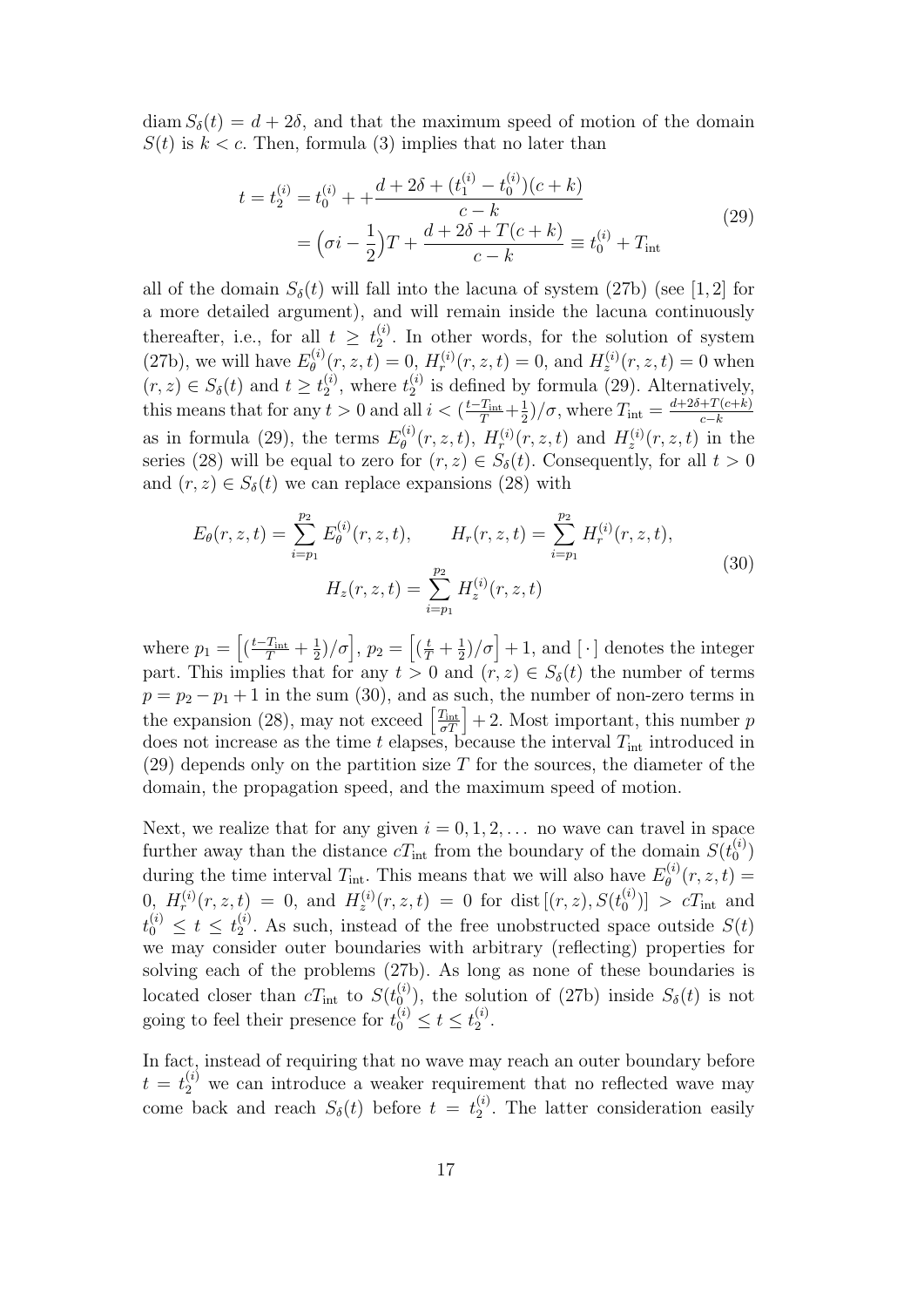translates into the following estimates for the minimal distances between the domain  $S(t_0^{(i)})$  $\binom{1}{0}$  and the allowed location of any reflecting boundary, [1,2]:

$$
Z_{\min} = \frac{c+k}{2} T_{\text{int}}, \quad R_{\min} = \frac{c}{2} T_{\text{int}} \tag{31}
$$

Note that the minimal distances in the directions  $z$  and  $r$  are not the same, see  $(31)$ , because the motion of the domain with the maximum speed k is allowed in the direction  $z$  only, see (17).

Altogether, the solution of each system (27b) driven by the sources compactly supported on the domain  $Q_i$  of (26) and subject to the homogeneous initial conditions at  $t=t_0^{(i)}$  $S_0^{(i)}$ , can be obtained on  $S_\delta(t)$  for all  $t \geq t_0^{(i)}$  as follows. First, this solution can be formally considered equal to zero for  $0 \le t \le t_0^{(i)}$  $\mathbf{0}^{(i)}$ . Next, on the time interval  $t_0^{(i)} < t \leq t_2^{(i)}$  $2<sup>(1)</sup>$ , see formula (29), system (27b) can be integrated on the rectangular auxiliary domain with the sides  $Z$  and  $R$ :

$$
Z = d + 2\delta + 2Z_{\min} = d + 2\delta + (c + k)T_{\text{int}}
$$
  
\n
$$
R = d + \delta + R_{\min} = d + \delta + \frac{c}{2}T_{\text{int}}
$$
\n(32)

centered around  $S(t_0^{(i)})$  $\binom{0}{0}$ . This is going to yield the correct solution inside  $S_{\delta}(t)$ . Finally, for all  $t \geq t_2^{(i)}$  $S_{\delta}(t)$  will be equal to zero again because all the waves will have left the domain by  $t = t_2^{(i)}$  $\binom{1}{2}$  (lacuna).

Let us now return to the representation of the solution of system  $(22)$  with the RHSs given by (21), (19) in the form of finite sums (30). Assume that the i-th component of the solution is obtained by integrating the corresponding system (27b) on the appropriate domain of size (32) by means of a consistent and stable finite-difference scheme. System (27b) only needs to be integrated from  $t_0^{(i)} = (\sigma_i - \frac{1}{2})$  $\frac{1}{2}$ )T till  $t_2^{(i)} = t_0^{(i)} + T_{\text{int}}$  because for all subsequent moments of time its solution on  $S_{\delta}(t)$  will be equal to zero. Consequently, the following convergence estimates will hold for  $t_0^{(i)} \le t \le t_2^{(i)}$  and  $(r, z) \in S_\delta(t)$ :

$$
||E_{\theta}^{(i)}(r, z, t) - E_{\theta}^{(h,i)}(r, z, t)|| \le K_i h^{\alpha}
$$
  
\n
$$
||H_r^{(i)}(r, z, t) - H_r^{(h,i)}(r, z, t)|| \le K_i h^{\alpha}
$$
  
\n
$$
||H_z^{(i)}(r, z, t) - H_z^{(h,i)}(r, z, t)|| \le K_i h^{\alpha}
$$
\n(33)

where  $\alpha$  is the order of convergence, h denotes the generic grid size, and the functions  $E_{\theta}^{(h,i)}$  $\theta_{\theta}^{(h,i)}(r, z, t)$ ,  $H_r^{(h,i)}(r, z, t)$ , and  $H_z^{(h,i)}(r, z, t)$  denote the discrete solution of system (27b) for a given i. The stability constant  $K_i$  on the righthand side of each inequality  $(33)$  does not depend on h, but may depend on  $\hat{j}^{(i)}_{\theta}$  $\hat{\theta}^{(i)}$ ,  $\hat{j}^{(i)}_{m_r}$ , and  $\hat{j}^{(i)}_{m_z}$ , as well as on  $T_{\text{int}}$ .

We emphasize that the quantity  $T_{int}$  does not depend on i. Moreover, it is natural to assume that the derivatives of the functions  $\hat{j}_{\theta}^{(i)}$  $\hat{\theta}^{(i)}(r,z,t),\,\hat{j}^{(i)}_{\text{m}_r}(r,z,t),$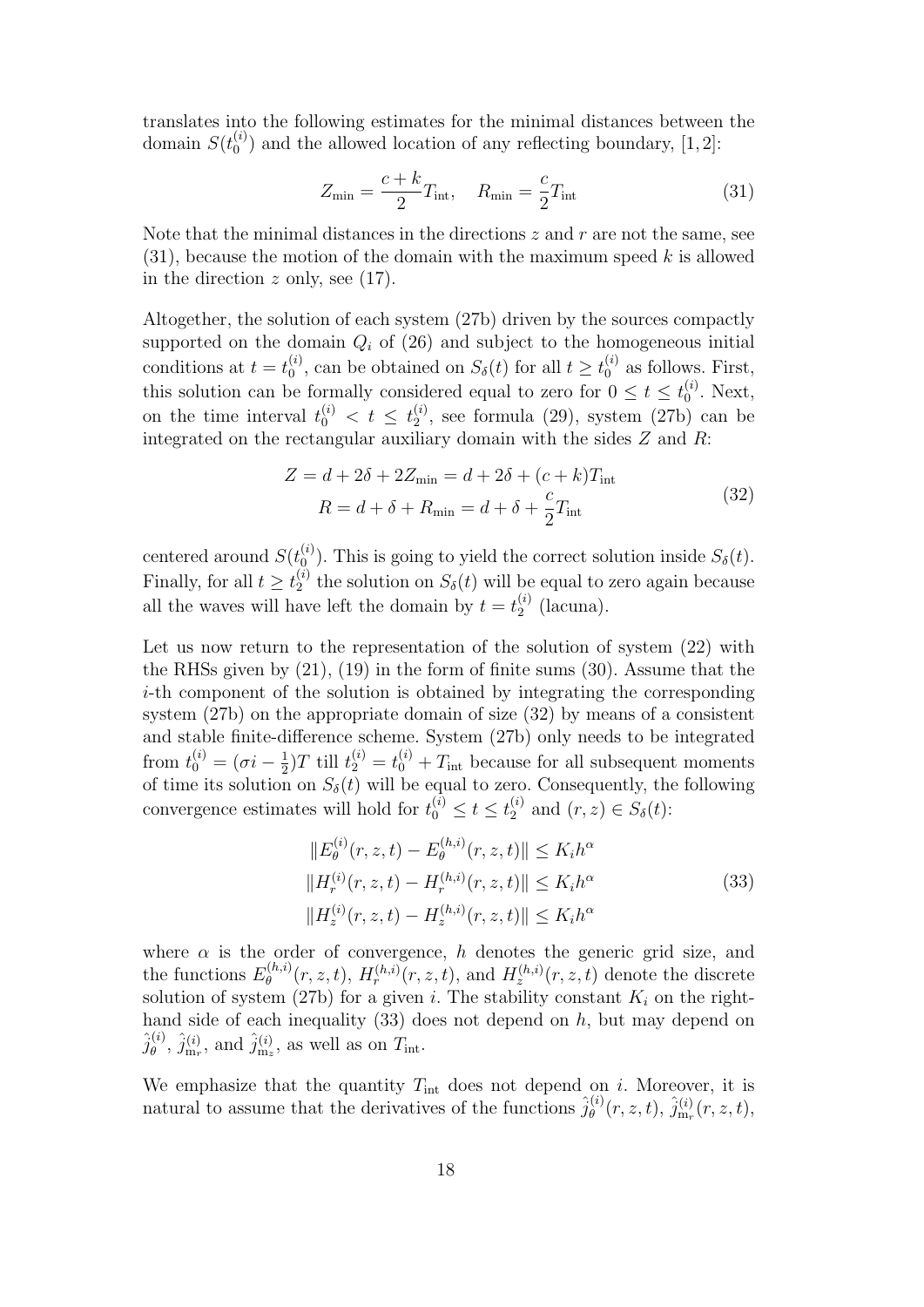and  $\hat{j}^{(i)}_{m_z}(r, z, t)$  are uniformly bounded with respect to i. In this case, there will be a universal, i.e., *i*-independent, constant  $K = K(\hat{j}_{\theta}, \hat{j}_{m_r}, \hat{j}_{m_r}, T_{int})$  such that  $\forall i = 0, 1, 2, \ldots :$   $K_i \leq K$ . Then, using representations (30) one can easily transform the individual convergence estimates (33) into the overall temporally uniform grid convergence estimate for  $E_{\theta}$ ,  $H_r$ , and  $H_z$  that would hold for  $t \geq 0$  and  $(r, z) \in S_{\delta}(t)$ :

$$
||E_{\theta}(r, z, t) - E_{\theta}^{(h)}(r, z, t)|| \le pKh^{\alpha}
$$
  
\n
$$
||H_r(r, z, t) - H_r^{(h)}(r, z, t)|| \le pKh^{\alpha}
$$
  
\n
$$
||H_z(r, z, t) - H_z^{(h)}(r, z, t)|| \le pKh^{\alpha}
$$
\n(34)

In formulae (34),  $E_{\theta}^{(h)} = \sum_{n=1}^{p}$  $\overline{p}_2$  $i=p_1$  $E_{\theta}^{(h,i)}$  $\theta^{(h,i)}$ ,  $H_r^{(h)} = \sum_{n=1}^{n}$  $\overline{p}_2$  $i=p_1$  $H_r^{(h,i)}$ , and  $H_z^{(h)} = \sum_{n=1}^{n}$  $\overline{p}_2$  $i=p_1$  $H_z^{(h,i)},$ cf. formulae (30). A detailed proof of the temporally uniform grid convergence for the wave equation can be found in our previous work [1].

In practical terms, the temporally uniform grid convergence (34) means that the accuracy of the numerical solution of system (22) with the RHSs (21), (19), will not deteriorate even on arbitrarily long time intervals, if the integration is performed using lacunae, i.e., by solving the set of systems (27b) and then employing representation (30). In other words, one should expect that there will be no long-time error buildup. This is, in fact, a key distinction between the foregoing lacunae-based algorithm and traditional time-marching techniques that may be applied to computing the unsteady wave fields.

Indeed, the phenomenon of error accumulation during long runs is well-known in the context of computational methods for time-dependent problems. At the analysis stage, it manifests itself by the increase of the stability constants with time, which is, in fact, equivalent to non-uniformity of the grid convergence. All conventional discrete approximations that can be and are used in modern numerical methods are known to suffer from this deficiency.

As we have seen, the lacunae-based algorithm allows us to circumvent this difficulty, because even though for any individual system (27b) the stability constant  $K_i$  will still depend on the integration interval, the duration of this interval  $T_{\text{int}}$  is fixed and non-increasing for all  $i = 0, 1, 2, \ldots$ . Moreover, the number of components, see (30), needed to obtain the solution on  $S_{\delta}(t)$  at any given moment of time  $t > 0$  is also fixed and non-increasing, which altogether translates into the temporally uniform convergence (34).

We also note that if system  $(22)$  with the RHSs given by  $(21)$ ,  $(19)$  were to be integrated on some large interval  $[0, T<sub>final</sub>]$  using a straightforward timemarching algorithm, it would have also required a large domain in space, of the size roughly  $2cT_{final}$ . This is typically not feasible. On the other hand, implementation of the lacunae-based algorithm allows us to perform the integration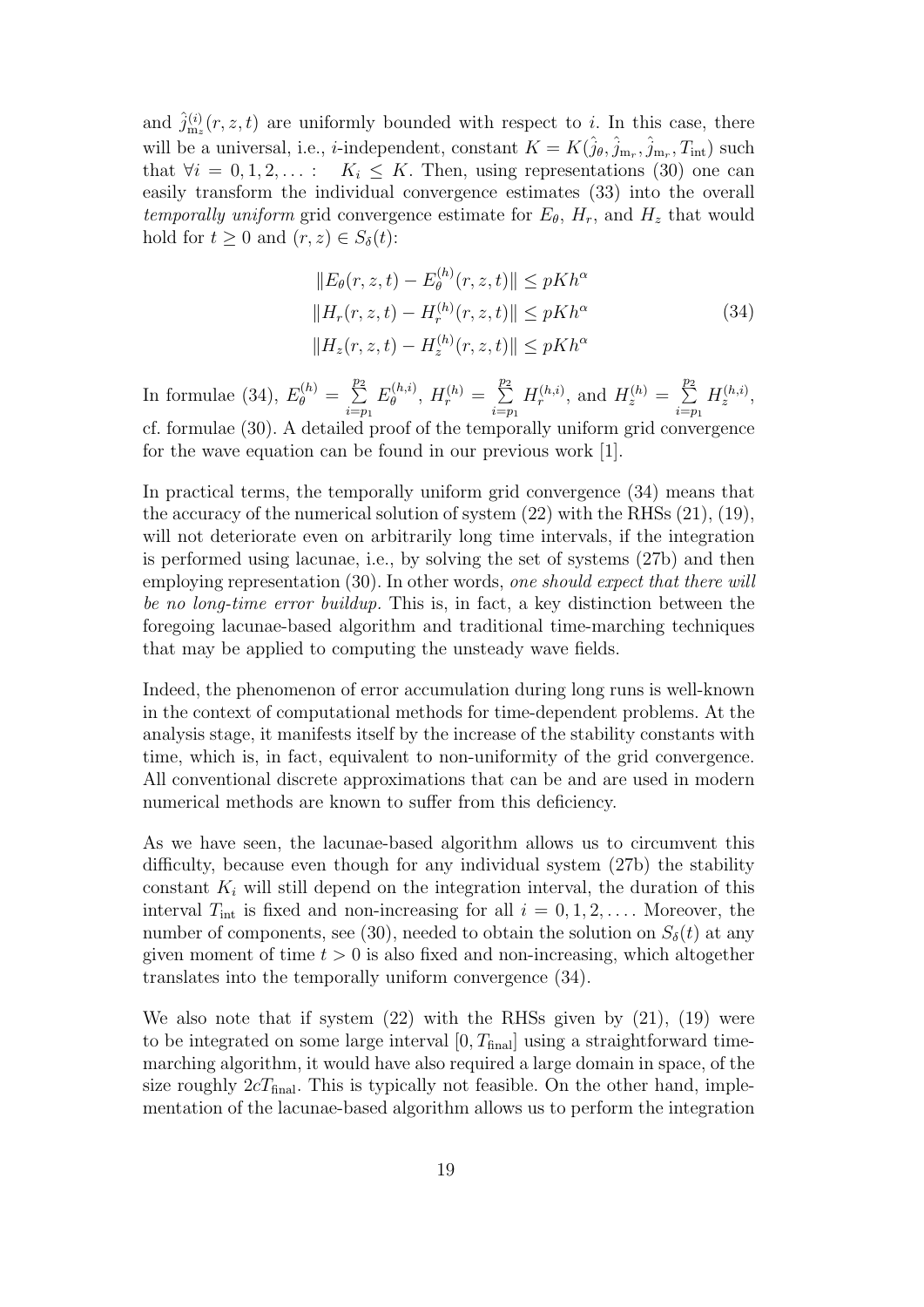on the auxiliary domain of a fixed and non-increasing size determined by formulae (32). This is a key consideration that allows us to use the lacunae-based algorithm for setting the ABCs, see Section 7, i.e., for obtaining computational closures when the original unbounded domain of the problem is truncated.

It is important to mention that smoothness plays a key role in the design of the lacunae-based algorithm. In particular, the function  $\Theta(t)$  of (24) that helps us build the partition of unity  $(23)$  has to be chosen sufficiently smooth so that the dependence of the stability constants  $K_i$  on the properties of individual RHSs  $\hat{j}_{\theta}^{(i)}$  $\hat{\theta}^{(i)}$ ,  $\hat{j}^{(i)}_{m_r}$ , and  $\hat{j}^{(i)}_{m_z}$ , see (33), be not "worse" than that in the original scheme with non-partitioned source terms. In this paper, we leave out the detailed analysis that involves the quantitative smoothness characteristics, and instead refer the reader to our previous work [1].

Let us now address some implementation issues for the lacunae-based algorithm. In theory, system (27b) for every given  $i = 0, 1, 2, \ldots$  should be integrated on its own auxiliary region of the size given by (32), centered around the domain  $S(t_0^{(i)})$  $\binom{1}{0}$ , where  $t_0^{(i)} = (\sigma i - \frac{1}{2})$  $(\frac{1}{2})T$  and the location of  $S(t_0^{(i)})$  $\binom{v}{0}$  is, in turn, determined by the reference point  $r = 0$ ,  $z = z_0(t_0^{(i)})$  $\binom{0}{0}$ , see formula (17). It is, however, more convenient to consider periodic boundary conditions with the period  $Z$  in the coordinate direction  $z$ . This essentially means that the motion (17) should be interpreted as motion on the circle. In so doing, all systems (27b) can basically be solved on one and the same domain of variables  $(r, z)$ :  $[0, R] \times [-Z/2, Z/2]$ . Indeed, it does not matter where on the period the "initial" domain  $S(t_0^{(i)})$  $\binom{1}{0}$  is located for every  $i = 0, 1, 2, \ldots$ . The boundary conditions in the r direction are discussed in Section 8.

We now recast the discrete version of formulae (30) in the form of a difference:

$$
E_{\theta}^{(h)}(r, z, t) = \sum_{i=p_1}^{p_2} E_{\theta}^{(h,i)}(r, z, t) = \sum_{i=0}^{p_2} E_{\theta}^{(h,i)}(r, z, t) - \sum_{i=0}^{p_1-1} E_{\theta}^{(h,i)}(r, z, t)
$$
  
\n
$$
H_r^{(h)}(r, z, t) = \sum_{i=p_1}^{p_2} H_r^{(h,i)}(r, z, t) = \sum_{i=0}^{p_2} H_r^{(h,i)}(r, z, t) - \sum_{i=0}^{p_1-1} H_r^{(h,i)}(r, z, t)
$$
 (35)  
\n
$$
H_z^{(h)}(r, z, t) = \sum_{i=p_1}^{p_2} H_z^{(h,i)}(r, z, t) = \sum_{i=0}^{p_2} H_z^{(h,i)}(r, z, t) - \sum_{i=0}^{p_1-1} H_z^{(h,i)}(r, z, t)
$$

Besides their equivalence to (30), formulae (35) can be given the following useful interpretation. The subtracted quantities  $\sum_{n=1}^{p_1-1}$  $i=0$  $\cdots$  in (35) are assumed zero inside the lacuna. More precisely, those are small quantities that converge to zero when the grid is refined. Therefore, their subtraction does not change the solution on  $S_{\delta}(t)$ , it rather helps halt the error buildup that would continue otherwise, i.e., if the computation of these terms were to go further on. However, outside  $S_{\delta}(t)$  the subtracted terms correspond to the waves that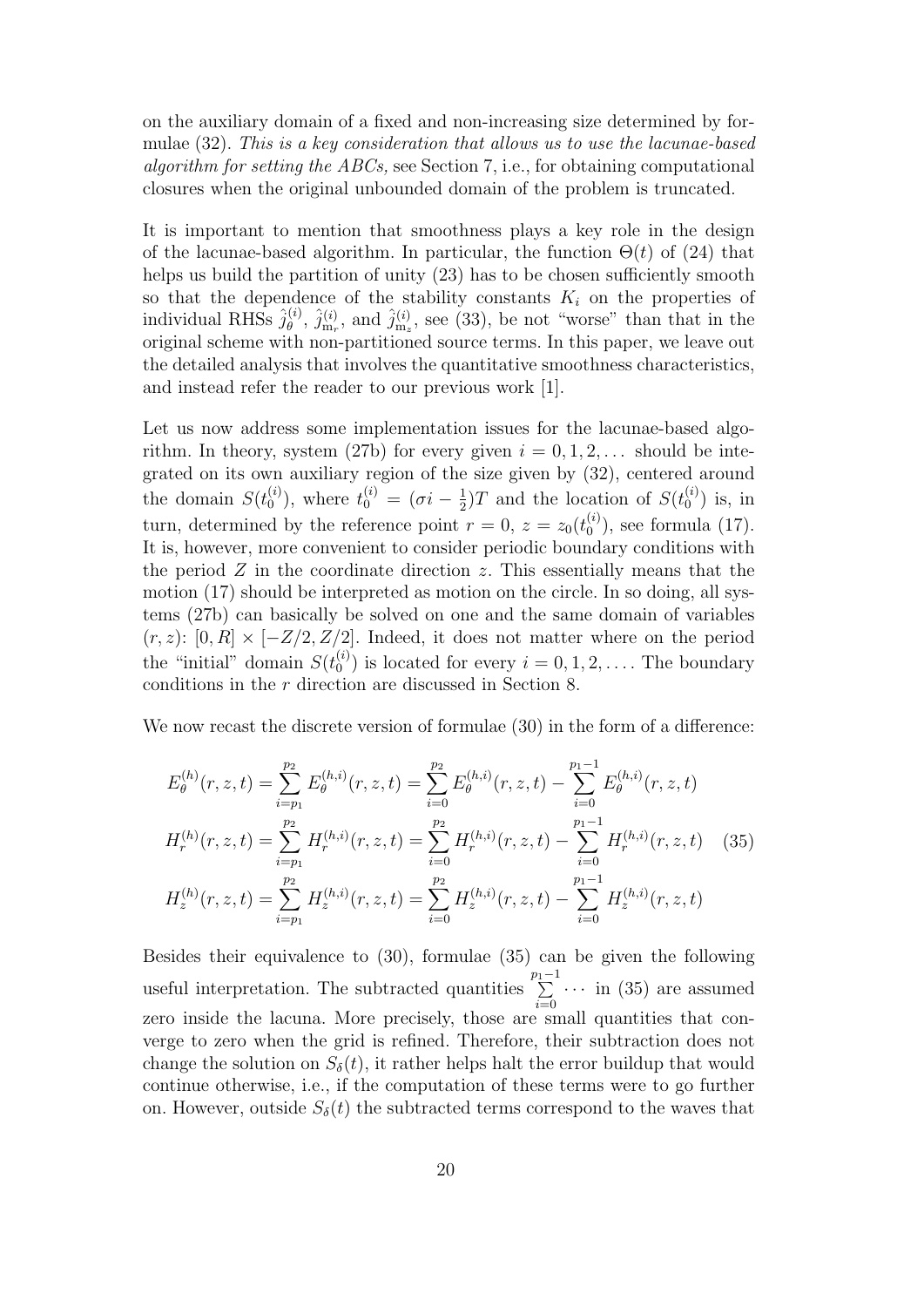have left the domain of interest. In the presence of reflecting outer boundaries, the subtraction of  $\sum_{i=1}^{p_1-1}$  · · · in (35) helps prevent those waves from coming back and re-entering the domain of interest  $S_{\delta}(t)$  and as such, "contaminating" the solution there.

Existence of the upper limit  $i = p_2$  in the summation (35) is due to the causality which is always a factor, and has nothing to do with the lacunae. Therefore, each minuend  $\sum_{n=1}^{\infty}$  $i=0$  $\cdots$  in formulae (35) could have simply been obtained by a straightforward time-marching of system  $(22)$  on the interval  $[0, t)$ , with absolutely no regard to either the partition  $(25)$  or split systems  $(27b)$ . Of course, neither of the full quantities  $E_{\theta}^{(h)}$  $H_{\theta}^{(h)}(r,z,t), H_{r}^{(h)}(r,z,t), \text{ or } H_{z}^{(h)}(r,z,t)$ can be obtained by only marching. To properly account for the presence of the subtrahends  $\sum_{n=1}^{p_1-1}$  $i=0$  $\cdots$  in formulae (35), let us first symbolically write down the time-marching scheme that would apply to (22) and (27b):

$$
E_{\theta}^{(h)}(r, z, t + \Delta t) = \mathcal{E}\Big(E_{\theta}^{(h)}(\cdot, t), H_{r}^{(h)}(\cdot, t), H_{z}^{(h)}(\cdot, t), \hat{j}_{\theta}(\cdot, t)\Big)
$$
  
\n
$$
H_{r}^{(h)}(r, z, t + \Delta t) = \mathcal{H}_{r}\Big(E_{\theta}^{(h)}(\cdot, t), H_{r}^{(h)}(\cdot, t), \hat{j}_{mr}(\cdot, t)\Big)
$$
  
\n
$$
H_{z}^{(h)}(r, z, t + \Delta t) = \mathcal{H}_{z}\Big(E_{\theta}^{(h)}(\cdot, t), H_{z}^{(h)}(\cdot, t), \hat{j}_{m_{z}}(\cdot, t)\Big)
$$
\n(36)

We assume that the boundary conditions are built into the operators  $\mathcal{E}, \mathcal{H}_r$ and  $\mathcal{H}_z$ . Note, scheme (36) is chosen two-level explicit for simplicity only, this is by no means a limitation, and the analysis for multi-level schemes can be found in  $[1]$ . Consider now a particular moment of time t that corresponds to the change in the lower summation limit in formulae (35) from  $i = p_1$  to  $i = p_1 + 1$ , i.e., such t that

$$
\underbrace{\left[\left(\frac{t+\Delta t - T_{\text{int}}}{T} + \frac{1}{2}\right)/\sigma\right]}_{p_1 + 1} = \underbrace{\left[\left(\frac{t - T_{\text{int}}}{T} + \frac{1}{2}\right)/\sigma\right]}_{p_1} + 1. \tag{37}
$$

Combining formulae  $(35)$  and  $(36)$ , we will then have for this particular t:

$$
E_{\theta}^{(h)}(\cdot, t + \Delta t) = \mathcal{E}\Big(E_{\theta}^{(h)}(\cdot, t), H_{r}^{(h)}(\cdot, t), H_{z}^{(h)}(\cdot, t), \hat{j}_{\theta}(\cdot, t)\Big) - E_{\theta}^{(h, p_1)}(\cdot, t + \Delta t) H_{r}^{(h)}(\cdot, t + \Delta t) = \mathcal{H}_{r}\Big(E_{\theta}^{(h)}(\cdot, t), H_{r}^{(h)}(\cdot, t), \hat{j}_{m_{r}}(\cdot, t)\Big) - H_{r}^{(h, p_1)}(\cdot, t + \Delta t)
$$
(38)  

$$
H_{z}^{(h)}(\cdot, t + \Delta t) = \mathcal{H}_{z}\Big(E_{\theta}^{(h)}(\cdot, t), H_{z}^{(h)}(\cdot, t), \hat{j}_{m_{z}}(\cdot, t)\Big) - H_{z}^{(h, p_1)}(\cdot, t + \Delta t)
$$

In other words, when the current moment of time  $t$  satisfies the "switch" condition (37), the terms  $E_{\theta}^{(h,p_1)}$  $\theta_{\theta}^{(h,p_1)}(r, z, t + \Delta t), H_r^{(h,p_1)}(r, z, t + \Delta t)$ , and  $H_z^{(h,p_1)}(r, z, t + \Delta t)$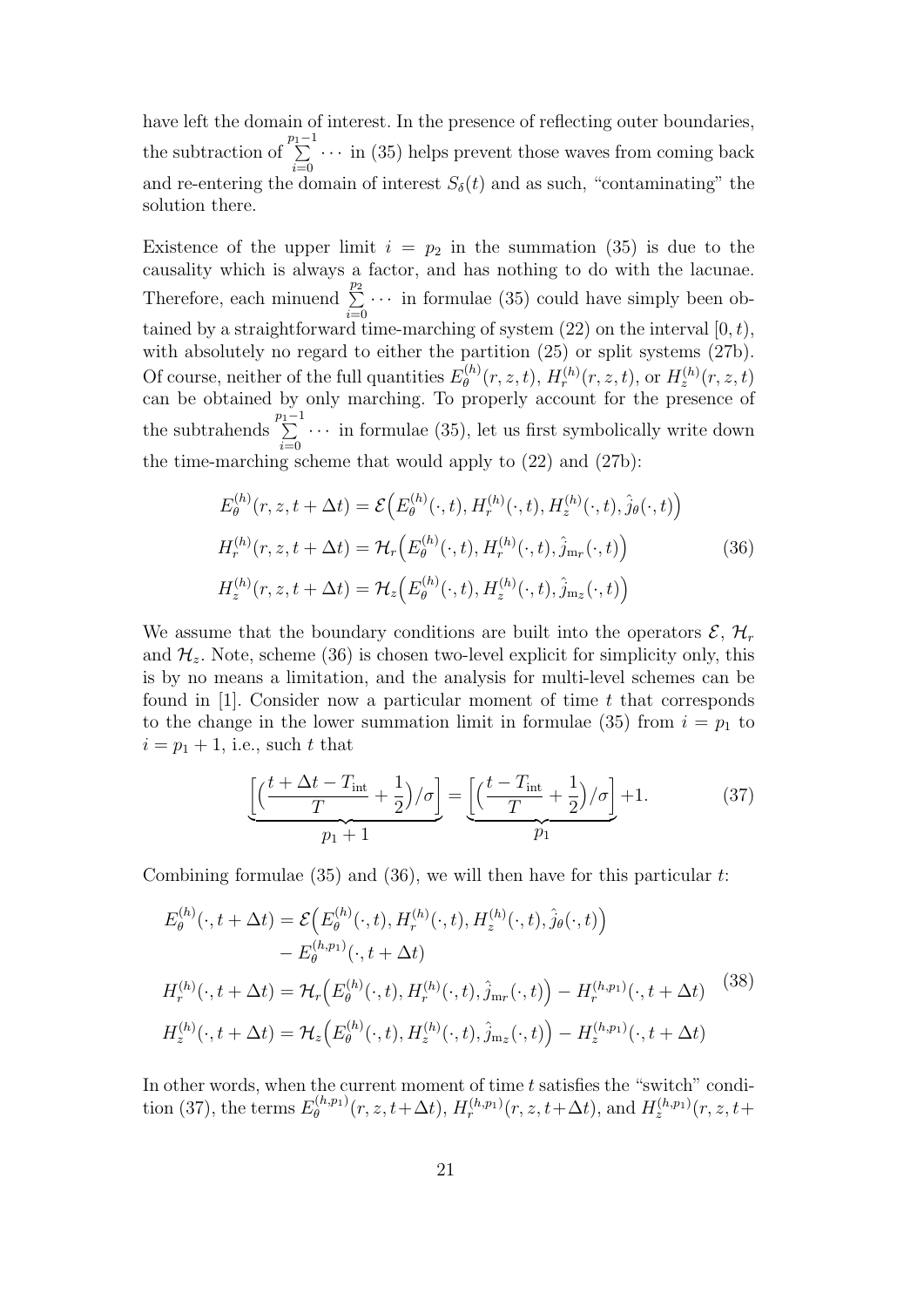$\Delta t$ ) need to be explicitly subtracted from the respective overall expressions, see (38), on top of the standard time-marching step as per (36). This basically amounts to the required change of the upper summation limit in both subtrahends of formulae (35) from  $p_1 - 1$  to  $p_1$ . We will also assume hereafter that similarly to the original differential equations (22), the scheme (36) satisfies the linear superposition principle. Then, the next time step after the one defined by formulae (38), i.e., the step  $t + \Delta t \longmapsto t + 2\Delta t$ , shall only be done by marching (36). Indeed, the subtracted quantities  $E_{\theta}^{(h,p_1)}$  $\partial_{\theta}^{(n,p_1)}(r,z,t+\Delta t),$  $H_r^{(h,p_1)}(r, z, t + \Delta t)$ , and  $H_z^{(h,p_1)}(r, z, t + \Delta t)$  will carry over to all the steps that follow (38) due to the linearity. The genuine "unperturbed" marching can thus continue till the next switching moment  $t$ , i.e., till condition  $(37)$  is satisfied by  $p_1 + 2$  and  $p_1 + 1$ . At this moment, the quantities  $E_{\theta}^{(h,p_1+1)}$  $\partial_{\theta}^{(n,p_1+1)}(r,z,t+\Delta t),$  $H_r^{(h,p_1+1)}(r, z, t + \Delta t)$ , and  $H_z^{(h,p_1+1)}(r, z, t + \Delta t)$  will need to be subtracted, and then the procedure will cyclically repeat itself.

We therefore conclude that the lacunae-based algorithm can be implemented as a conventional time-marching procedure supplemented by repeated subtraction of the retarded terms, see (38). The subtraction moments can be determined ahead of time and are separated from one another by equal time increments. The subtracted terms are legitimately called retarded because for a given moment of time  $t$  that satisfies (37), they are generated by the RHSs that are active in the past, on the time interval  $[t_0^{(p_1)}]$  $t_0^{(p_1)}, t_0^{(p_1)} + T$  =  $[(\sigma p_1 - \frac{1}{2})$  $(\frac{1}{2})T,(\sigma p_1 + \frac{1}{2})$  $\frac{1}{2}[T] = [t - T_{\text{int}}, t - T_{\text{int}} + T]$ . Of course, the actual subtracted quantities  $E_{\theta}^{(h,p_1+1)}$  $\mathcal{H}_{\theta}^{(h,p_1+1)}(r,z,t+\Delta t), H_{r}^{(h,p_1+1)}(r,z,t+\Delta t), \text{ and } H_{z}^{(h,p_1+1)}(r,z,t+\Delta t)$ shall be re-computed for every  $p_1$  independently of the primary time-marching procedure. This is done by means of the same scheme (36) applied to the corresponding system (27b) on the interval  $[t - T_{\text{int}}, t]$ .

#### 7 Setting the ABCs

Assume that there is a space-time grid  $\mathbb{N} \times \mathbb{T}$ , on which a discrete approximation to the auxiliary problem is built. The spatial grid N consists of the nodes  $n$ , whereas the temporal grid  $\mathbb T$  is composed of the time levels  $l = 0, 1, 2, \ldots$ . Note that in the case of a staggered scheme (see the example in Section 8) each "formal" node  $(n, l)$  may, in fact, correspond to a collection of several space-time locations, each associated with a different variable, that are shifted with respect to one another in a particular way. The grid  $\mathbb N$  is actually introduced on the auxiliary domain  $[0, R] \times [-Z/2, Z/2]$  of size (32). We emphasize that the grid N does not have to offer any special geometric features to accommodate the shape of the domain  $S(t)$ . It is most convenient to simply use a uniform Cartesian grid. We also note that the original problem solved inside  $S(t)$  does not have to be approximated on the same grid. In the most gen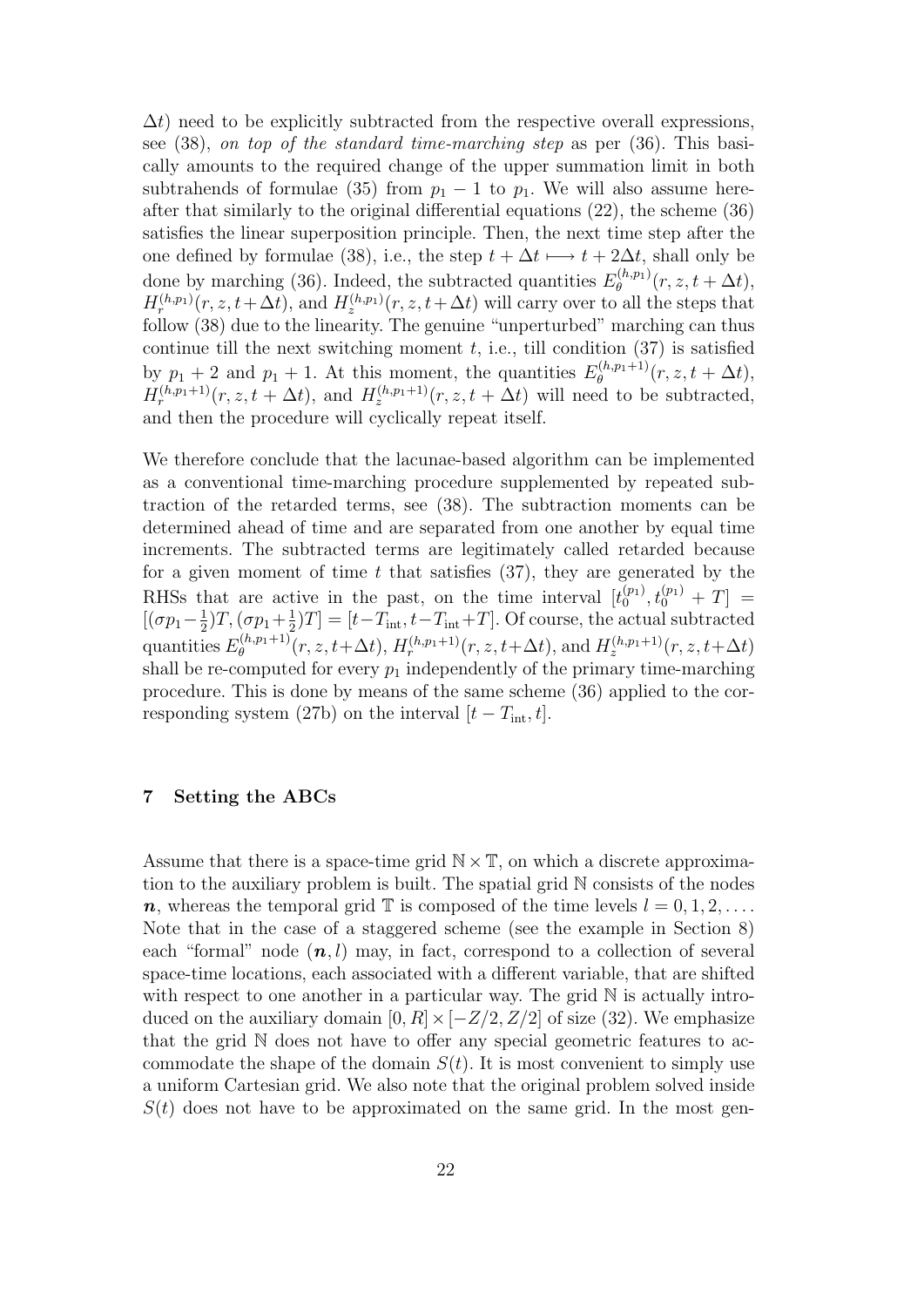eral situation, we will have different grids for the interior problem and for the exterior/auxiliary problem. Then, in the transition region  $S(t)\backslash S_{\varepsilon}(t)$  we may need to employ a chimera-type grid strategy, i.e., interpolate in-between the overlapping grids. For the analysis in the current paper, however, we will simply assume that the quantities from the interior solution are already available on the grid sub-domain  $\{N \times \mathbb{T}\}\cap \{S(t)\backslash S_{\varepsilon}(t)\}.$ 

Let us denote by  $\mathbb{N}^l$ ,  $l = 0, 1, 2, \ldots$ , the corresponding time levels of the grid  $\mathbb{N} \times \mathbb{T}$ , and by  $\mathbb{S}_n^l$  the stencil of the scheme associated with the node  $(n, l) \in \mathbb{N} \times \mathbb{T}$ . For simplicity, we will assume that the auxiliary problem (22), (21), (19) is time-marched by an explicit scheme, and that the node  $(n, l) \in \mathbb{S}_n^l$ is the actual upper-level node on the  $m + 1$ -level stencil, i.e.,  $\mathbb{S}_n^l \cap \{ \mathbb{N} \times \mathbb{T} \}$  $\{N^l \cup N^{l-1} \cup \ldots \cup N^{l-m}\}\$  and  $\mathbb{S}_n^l \cap \mathbb{N}^l = (n, l)$ . In Section 6, we have assumed  $m = 1$ , see formula (36). Denote by  $\mathbb{N}_{+}^{l}$  the sub-grid of  $\mathbb{N}^{l}$  that belongs to the interior domain, i.e.,  $\mathbb{N}_{+}^{l} = \mathbb{N}^{l} \cap S(t^{l}),$  where  $t^{l}$  is the *l*-th time level in actual units ("seconds"); in the simplest case  $t^l = l\Delta t$ . Then, introduce the sum of the interior sub-grids for all time levels:  $\mathbb{N}_+ = \mathbb{N}_+^0 \cup \mathbb{N}_+^1 \cup \mathbb{N}_+^2 \cup \ldots \subset \mathbb{N} \times \mathbb{T}$ . Finally, consider a somewhat larger sub-grid of  $\mathbb{N} \times \mathbb{T}$ :  $\tilde{\mathbb{N}}_+ = \bigcup_{(n,l) \in \mathbb{N}_+}$  $\mathbb{S}_n^l$ , which is simply a composition of all the stencils  $\mathbb{S}_n^l$  obtained when the upper-level node  $(n, l)$  sweeps the grid  $\mathbb{N}_+$ ; obviously,  $\mathbb{N}_+ \subset \mathbb{N}_+$ . The part of the grid  $\mathbb{N}_+$  that does not belong to  $\mathbb{N}_+$  is called the grid boundary and is denoted  $\gamma = \tilde{N}_{+} \backslash N_{+}$ . We will require that the domain  $S_{\delta}(t^{l})$  be chosen so that on every time level  $t^l$ ,  $l = 0, 1, 2, \ldots$ , all of the grid  $\tilde{\mathbb{N}}^l_+$  belong to this domain:  $\tilde{\mathbb{N}}_+^l \subset S_\delta(t^l)$ ; equivalently, we may require that  $\gamma^l \subset S_\delta(t^l)$ . We note that the grid boundary  $\gamma$  is a narrow fringe of grid nodes that follows the geometry of

 $\partial S(t)$ . Therefore, the parameter  $\delta$  may be chosen small, on the order of a few grid sizes depending on the specific structure of the stencil  $\mathbb{S}_n^l$ . We also note that our construction of the grid boundary  $\gamma$  is a simplified interpretation of the rigorous general definition that is used for obtaining the discrete Calderon's potentials and boundary projection operators [24]; the latter are used in [16] as a universal apparatus for setting the ABCs.

We will now describe one time step of the combined time-marching algorithm that involves setting the lacunae-based ABCs. In so doing, we will assume that all time steps are identical and as such, will provide an inductive description of the algorithm. In other words, all the operations performed on a given time step will be assumed to have been performed on all the previous steps as well.

Suppose that we have obtained the solution for up to a given time level  $l$ . This means that the solution is known not only on the interior domain, but also on the grid boundary — at the levels  $\gamma^l, \ldots, \gamma^{l-m}$  that are immediately needed for advancing the next time step, as well as at all the preceding levels. In particular, one may think about starting the computation from the known (homogeneous) initial conditions. First, we make one interior time step and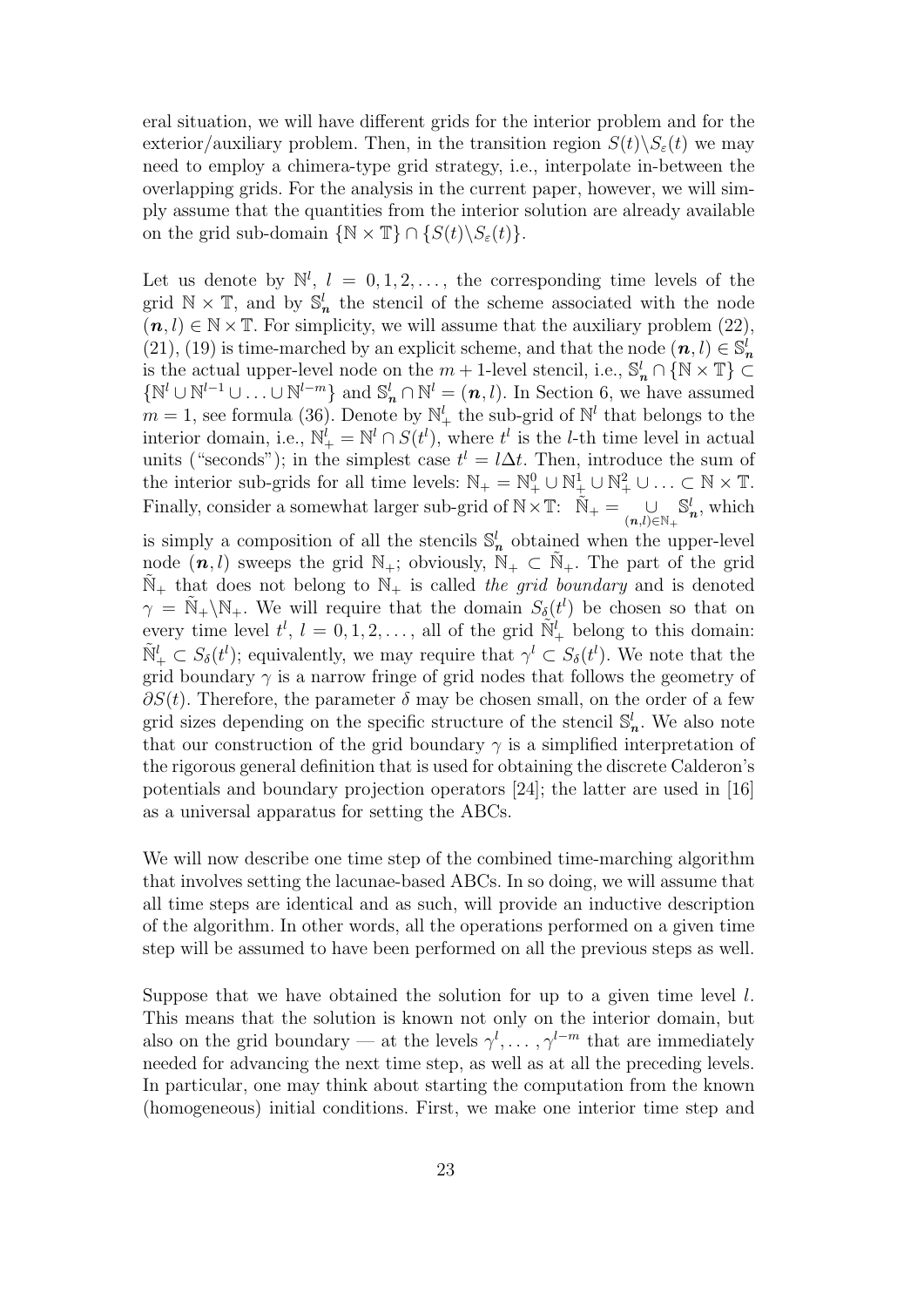obtain the discrete solution everywhere inside  $S(t)$  including the transition region, i.e., the grid area  $\mathbb{N}^{l+1} \cap \{S(t^{l+1}) \setminus S_{\varepsilon}(t^{l+1})\}$ . Then, we perform the modification (21) in the discrete framework, which involves, among other things, reconstruction of  $A_{\theta}$  on the grid in the transition region  $S(t^{l+1})\backslash S_{\varepsilon}(t^{l+1})$ . The most straightforward approach to do that is contour integration along the grid lines; it has proven quite robust in our simulations, see Section 8, taking in to account, of course, that the potential  $A_{\theta}$  only needs to be reconstructed on a narrow near-boundary strip. Having gotten the modified quantities (21) on the grid sub-domain  $\mathbb{N}^{l+1} \cap \{S(t^{l+1}) \setminus S_{\varepsilon}(t^{l+1})\}$ , we apply the discrete version of (19) [introduced in Section 8] and obtain one more time level of the discrete auxiliary RHSs. If the scheme written on the stencil  $\mathbb{S}_n^l$  approximates system (22) with the design accuracy at some node  $(n - n_0, l - l_0) \in \mathbb{S}_n^l$  (clearly,  $l_0 \leq m$ , then the discrete RHSs should obviously be referred to this same node  $(n - n_0, l - l_0)$  and as such, advancing the interior solution till  $(l + 1)$ would mean building the auxiliary RHSs till  $(l + 1 - l_0)$ . Next, we make one time step for the auxiliary problem with these newly updated RHSs, and obtain its solution on  $\mathbb{N}^{l+1}$ . Since we have chosen  $\delta > 0$  so that  $\tilde{\mathbb{N}}_{+}^{l+1} \subset S_{\delta}(t^{l+1}),$ we determine that the solution to the auxiliary problem will, in particular, be available on  $\gamma^{l+1}$ . This concludes one full time step, because once we know the solution on all time levels up to  $(l+1)$  everywhere including the grid boundary, we can advance the next interior time step, etc.

We should emphasize that the auxiliary problem is solved by the lacunaebased methodology of Section 6. The latter includes cyclic subtractions (38) of the retarded terms defined by the partition (25) on top of the straightforward time-marching. It is important to realize that once a particular component has been subtracted, there will never be a need to analyze/incorporate it again in the course of computation. In other words, the subtracted terms are completely disregarded from the moment of subtraction further on. Therefore, the corresponding partition elements (25) of the auxiliary RHSs can be disregarded as well. Consequently, even when integrating over arbitrarily long time intervals, we only need to keep a finite amount of the past information, namely, the auxiliary RHSs (19) defined on the interval of duration  $T_{\text{int}}$ , see (29), that immediately precedes the current moment of time. This makes the extent of temporal nonlocality of the proposed ABCs fixed and limited.

Summarizing on the implementation strategy, we time-march the combined problem by performing the alternating interior/auxiliary steps. To advance an interior step, we need the data on the grid boundary  $\gamma$ , i.e., at those nodes of the scheme stencil that do not belong to the interior domain. Providing these missing data basically means setting the discrete ABCs. This is done in practice by computing the solution to the auxiliary problem on the finite domain  $[0, R] \times [-Z/2, Z/2]$  of size (32), which, in particular, means obtaining it at the grid boundary  $\gamma$  as well. The latter solution is, in turn, driven by the source terms that are generated based on the interior solution.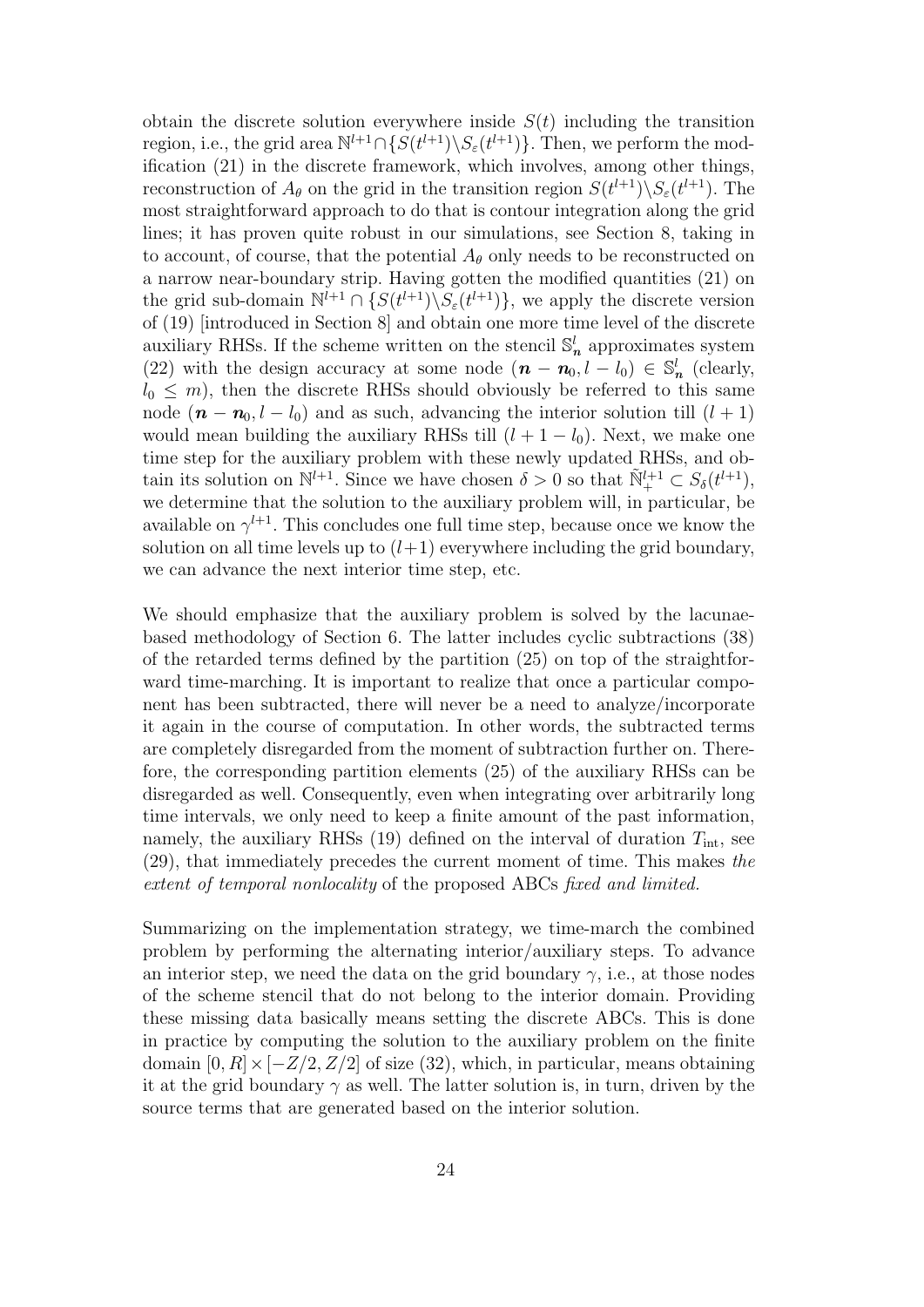In the end of the section, we outline the important design features of the new unsteady ABCs. The boundary conditions are built directly in the discrete framework and can be constructed for any given scheme. The computational expenses per unit time still remain fixed and non-growing. The outer boundary becomes completely transparent for all the outgoing waves, and the accuracy of the boundary treatment is fully determined by that of the scheme employed. The fixed and non-growing expenses per time step are accounted for by using the lacunae-based integration. Besides, the lacunae-based approach guarantees that the ABCs, while being nonlocal, still have only limited and non-growing extent of temporal nonlocality. In addition to that, the accuracy of the boundary treatment per se will not deteriorate as the time elapses. Finally, the ABCs have the capability of handling moving domains, including those engaged in an accelerated motion. In the following Section 8, we corroborate the foregoing design properties of the proposed ABCs by actual numerical examples.

#### 8 Numerical Demonstrations

For the purpose of constructing a discretization, it will be necessary to write the TM Maxwell system on the axis of symmetry  $r = 0$ . First of all, we note that all the unknown quantities must be continuous and bounded everywhere. For the vector components  $E_{\theta}$  and  $H_r$  this consideration, along with the axial symmetry, imply that both  $E_{\theta}$  and  $H_r$  must be equal to zero at  $r = 0$ . The same will obviously be true for  $A_{\theta}$ . For the vector component  $H_z$ , which is parallel to the axis of symmetry, the same arguments lead to the conclusion that  $\frac{\partial H_z}{\partial r}$  $\Big|_{r=0} = 0$ . Next, using Taylor's expansion for  $r \ll 1$ , we have:  $E_{\theta}(r, \cdot) =$  $E'_\epsilon$  $\theta_{\theta}(0,\cdot)r + o(r)$  and consequently,  $\frac{1}{r}$  $\frac{\partial (r E_\theta)}{\partial r} = \frac{1}{r}$ r  $\frac{\partial (r^2 E'_{\theta}(0,\cdot))}{\partial r} + o(1)$ , which means that  $\frac{1}{r}$  $\partial(r E_\theta)$ ∂r  $\Big|_{r=0} = 2 \frac{\partial E_{\theta}}{\partial r}$  $\Big|_{r=0}$ . Therefore, for  $r = 0$  system (22) transforms into:

$$
E_{\theta}(0, z, t) = 0
$$
  
\n
$$
H_{r}(0, z, t) = 0
$$
  
\n
$$
\frac{1}{c} \frac{\partial H_{z}}{\partial t} + 2 \frac{\partial E_{\theta}}{\partial r} = 0
$$
  
\n
$$
2 \frac{\partial H_{r}}{\partial r} + \frac{\partial H_{z}}{\partial z} = 0
$$
\n(39)

which, in particular, implies that the RHSs  $(21)$ ,  $(19)$  are equal to zero on the axis. The gauge definition (14) for  $r = 0$  becomes:

$$
H_z = 2\frac{\partial A_\theta}{\partial r} \tag{40}
$$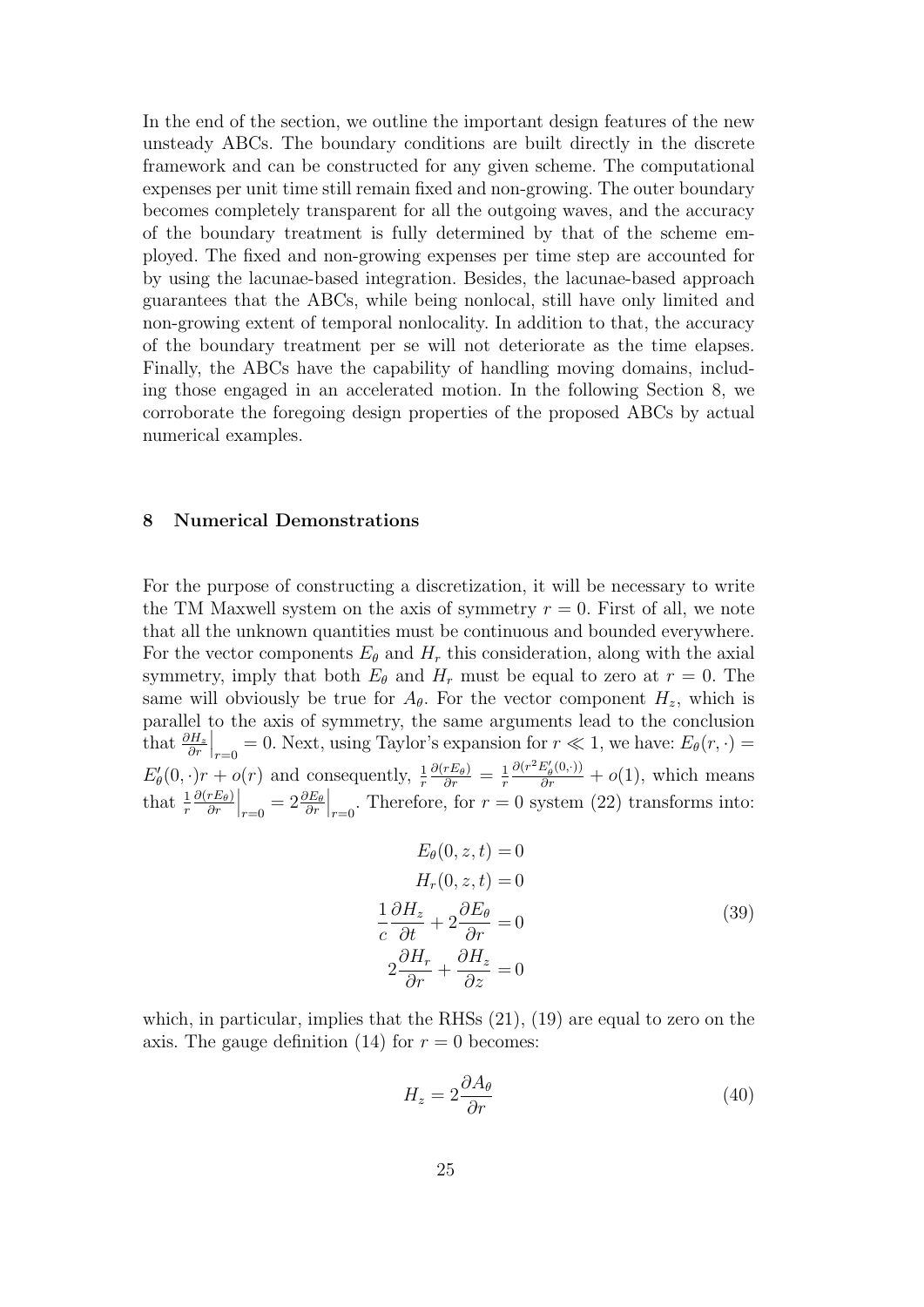The domain  $S(t)$  is chosen as a ball of fixed diameter d centered on the z axis, with its center moving according to (17). Obviously, as the motion (17) is aligned with the direction  $r = 0$ , it does not break the axial symmetry. The value for the diameter that we take is  $d = 1.8$ ; the functions  $w_0(t)$ , and  $z_0(t)$ of (17) will be specified later. The value for the speed of light is chosen  $c = 1$ .

The auxiliary domain is a rectangle  $[0, R] \times [-Z/2, Z/2]$  of variables  $(r, z)$ , with the actual sizes  $R = \pi$  and  $Z = 2\pi$ . We make sure that the other parameters  $\sigma$ , T, and  $\delta$ , see (29), are chosen so that these sizes be greater or equal to the corresponding minimal values prescribed by (32). The boundary conditions in the z direction are periodic:

$$
E_{\theta}(r, z \pm Z, t) = E_{\theta}(r, z, t)
$$
  
\n
$$
H_r(r, z \pm Z, t) = H_r(r, z, t)
$$
  
\n
$$
H_z(r, z \pm Z, t) = H_z(r, z, t)
$$
\n(41a)

The boundary conditions in the radial direction obviously cannot be periodic because of the geometry/symmetry considerations. At  $r = 0$ , there is no need for special boundary treatment at all; instead, we have the first two equations of (39) along with  $\frac{\partial H_z}{\partial r}$  $r=0$ . At  $r=R$ , the boundary conditions are needed for the homogeneous counterpart of system  $(22)$ , and we set:

$$
\frac{\partial(rE_{\theta})}{\partial r}\Big|_{r=R} = 0, \quad \frac{\partial(rH_r)}{\partial r}\Big|_{r=R} = 0, \quad H_z(R, z, t) = 0 \tag{41b}
$$

We note that the particular reflecting properties of boundary conditions (41a) and (41b) are basically immaterial from the standpoint of reconstructing the infinite-domain solution on  $S(t)$ , as long as the geometric restrictions discussed in Section 6 are honored. We only need to make sure that the auxiliary problem is uniquely solvable, which boundary conditions (41a), (41b) do provide for. We leave out a detailed justification of the latter statement, only mention that the homogeneous Robin boundary condition (41b) for  $E_{\theta}$  follows from the homogeneous Dirichlet boundary condition (41b) for  $H<sub>z</sub>$  combined with the homogeneous counterpart of the third equation of  $(22)$ ; and the homogeneous Robin boundary condition (41b) for  $H_r$  follows from the homogeneous Dirichlet boundary condition (41b) for  $H<sub>z</sub>$  combined with the homogeneous counterpart of the fourth (steady-state) equation of (22).

To validate the proposed numerical method, a test solution is needed. Construction of the test solution for electromagnetics will be somewhat more elaborate than that for acoustics, see [3]. In acoustics, we have been able to build the test solution by first obtaining the velocity potential, which is a genuine scalar function. In the context of electrodynamics, the quantity  $A_{\theta}$  that determines all the fields according to (14) is rather a component of a vector. In the TM mode, this component may not depend on the polar angle  $\theta$ .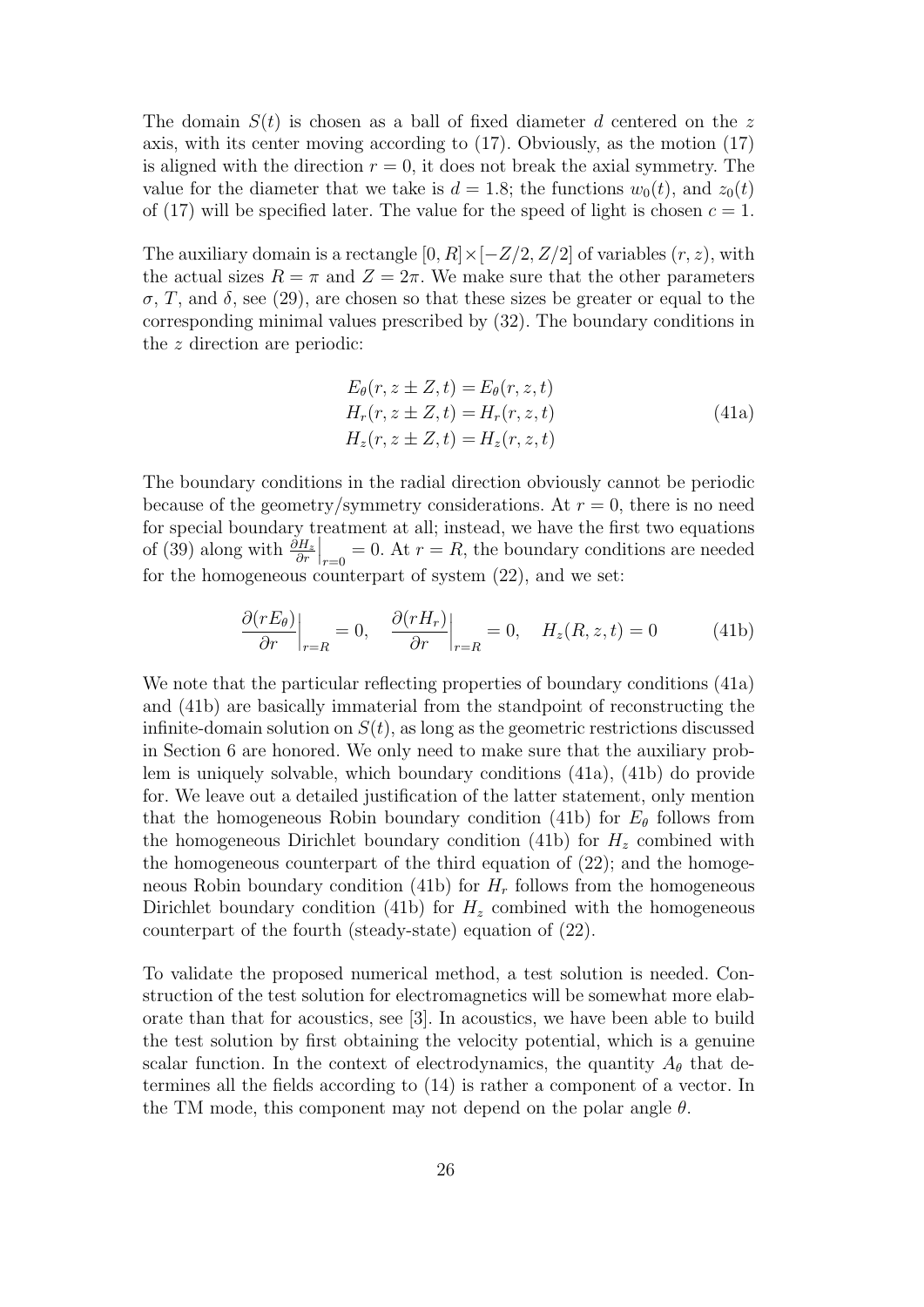We start with constructing two auxiliary dipole solutions  $\psi_x$  and  $\psi_y$  of the three-dimensional scalar wave equation:

$$
\frac{1}{c^2} \frac{\partial^2 \{\psi_x, \psi_y\}}{\partial t^2} - \Delta \{\psi_x, \psi_y\} = \chi(t) \{\delta_x, \delta_y\}(x, y, z - z_0(t)) \tag{42}
$$

where in each case the RHS is a point dipole oriented either along x or along  $y$ , which travels according to the law  $(17)$  and has a time-dependent amplitude  $\chi(t)$ . Solutions of equation (42) can be obtained by computing convolutions with the fundamental solution of the wave operator, which is a single layer of unit magnitude on the expanding sphere of radius  $ct$ , see [3] and [25, Chapter 7] for detail. To write down  $\psi_x$  and  $\psi_y$  in a convenient form, let us introduce a new function  $\tilde{r} = \tilde{r}(t) \stackrel{\text{def}}{=} \sqrt{r^2 + (z - z_0(t))^2}$  and denote  $\nu = \tilde{r}(\tau) + c\tau$ , where  $\tau$  is a parameter. Then,

$$
\psi_{\{x,y\}}(r,z,t) = \frac{1}{4\pi} \frac{c\{x,y\}\chi'(\tau)}{[c\tilde{r}(\tau) - (z - z_0(\tau))w_0(\tau)]^2}\Big|_{\nu = ct} + \frac{c\{x,y\}\chi(\tau)}{4\pi} \left[\frac{c}{\tilde{r}(\tau)[c\tilde{r}(\tau) - (z - z_0(\tau))w_0(\tau)]^2} - \frac{-\frac{c(z - z_0(\tau))w_0(\tau)}{\tilde{r}(\tau)} + w_0^2(\tau) - (z - z_0(\tau))w_0'(\tau)}{[c\tilde{r}(\tau) - (z - z_0(\tau))w_0(\tau)]^3}\right]\Big|_{\nu = ct}
$$
\n(43)

The right-hand side of equality (43) has to be evaluated for  $\nu = ct$ , i.e., for

$$
\sqrt{r^2 + (z - z_0(\tau))^2} + c\tau = ct \tag{44}
$$

Solution  $\tau$  of the algebraic equation (44) gives the actual retarded moment of time, at which the trajectory of the traveling point source intersects the lower portion of the characteristic cone with the vertex  $(r, z, t)$ . For the case of a uniform motion, equation (44) is quadratic with respect to  $\tau$  and can be solved in the closed form. Its root  $\tau < t$ , once substituted in (43), yields solution of the wave equation that can also be obtained via the Lorentz transform. This approach was adopted in [1, 2] for the case of monopole sources. In general however, one should not expect to be able to solve the nonlinear equation (44) explicitly. For the simulations in the current paper, equation (44) is solved numerically using the Newton method.

Next, we know that the vector potential  $\boldsymbol{A}$  satisfies the (vector) wave equation, see [23]. Therefore, its Cartesian components should individually satisfy the standard scalar wave equations. Let us now define  $A_x = \psi_y$  and  $A_y = \psi_x$ , see (42). Then, expressing the angular component of the potential as  $A_{\theta} =$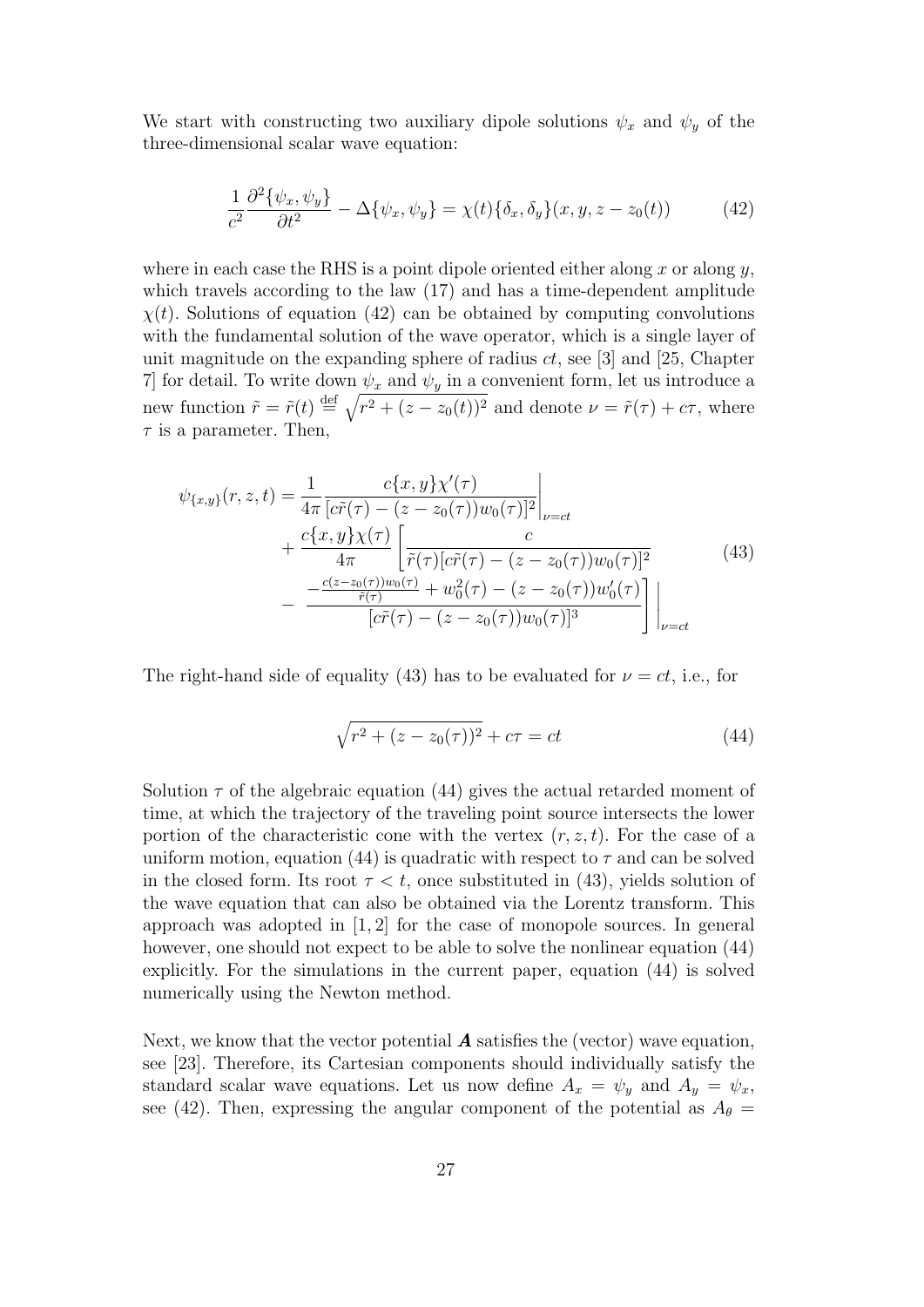$A_x \sin \theta + A_y \cos \theta$  we obtain:

$$
A_{\theta}(r, z, t) = \frac{cr}{4\pi} \frac{1}{[c\tilde{r}(\tau) - (z - z_0(\tau))w_0(\tau)]^2} \left[ \chi'(\tau) + \chi(\tau) \left( \frac{c}{\tilde{r}(\tau)} - \frac{c(z - z_0(\tau))w_0(\tau)}{\tilde{r}(\tau)} + w_0^2(\tau) - B(z - z_0(\tau))w_0'(\tau) \right) \right] \Big|_{\nu = ct}
$$
\n
$$
(45)
$$

Expression (45) obviously gives an appropriate, i.e., axially symmetric,  $A_{\theta}$ . To actually evaluate it for a given  $(r, z, t)$ , the corresponding retarded moment  $\tau$ needs to be determined. Assuming that  $k_1 \leq w_0(t) \leq k_2$ , where  $k_1$  and  $k_2$  are known, we solve equation (44) by Newton's method with the initial guess  $\tau_0$ given by the solution of the quadratic equation:  $4r^2 + (z - \frac{1}{2})$  $\frac{1}{2}(k_1+k_2)\tau_0)^2=$  $c(t-\tau_0)^2$  that satisfies  $\tau_0 < t$ . For the numerical demonstrations in this paper, we specify the same law of motion (17) as we used in acoustics, see [3]:

$$
z_0(t) = \left[\frac{t}{10}\right] + \frac{1}{2}\left(1 + \frac{15}{8}s - \frac{5}{4}s^3 + \frac{3}{8}s^5\right), \quad s = 2\left(\left\{\frac{t}{10}\right\} - \frac{1}{2}\right),\tag{46}
$$

where  $\lceil \cdot \rceil$  denotes the integer part, as before, and  $\lceil \cdot \rceil$  denotes the fractional part. The motion (46) consists of repeated acceleration/deceleration cycles of duration 10, so that during each cycle the source travels a total distance of 1 along the z axis. Both the velocity  $w_0(t) = z_0$  $v_0(t)$  and the acceleration  $w'_{0}$  $z''_0(t) = z''_0$  $_{0}^{"}(t)$  determined by (46) are continuous functions of time, and 0 =  $k_1 \leq w_0(t) \leq k_2 = 0.1875$ , which means that the condition  $\max_t |w_0(t)| < c$  is met because  $c = 1$ .

Solution (45) for the potential  $A_{\theta}$  is obviously singular, and cannot be used directly to derive the quantities needed for testing the numerical procedure. To remove the singularity, we introduce a smooth function  $G = G(\tilde{r}), \tilde{r} = \tilde{r}(t)$ , such that  $G(\tilde{r}) \equiv 1$  for  $\tilde{r} \geq \frac{\kappa d}{2}$  $\frac{sd}{2}$ , where  $\kappa$  < 1, and also such that  $\frac{d^kG(0)}{d\tilde{r}^k}$  $\frac{\partial G(0)}{\partial \tilde{r}^k} = 0$ for  $k = 0, \ldots, 4$ . Then, the new function  $A_{\theta}(r, z, t) \cdot G(\tilde{r})$  is continuous and bounded everywhere. By differentiating it, we define the components of the reference solution to the cylindrical TM system [cf. formulae (14)]:

$$
E_{\theta}(r, z, t) = -\frac{1}{c} \frac{\partial}{\partial t} \Big( A_{\theta}(r, z, t) \cdot G(\tilde{r}) \Big)
$$
  
\n
$$
H_{r}(r, z, t) = -\frac{\partial}{\partial z} \Big( A_{\theta}(r, z, t) \cdot G(\tilde{r}) \Big)
$$
  
\n
$$
H_{z}(r, z, t) = \frac{1}{r} \frac{\partial}{\partial r} \Big( r \cdot A_{\theta}(r, z, t) \cdot G(\tilde{r}) \Big)
$$
\n(47)

On the axis  $r = 0$ , we use the first two relations of (39) and formula (40). Note that  $A_{\theta}$  of (45) is a retarded potential, and therefore differentiating it as in (47)

<sup>&</sup>lt;sup>4</sup> Obtained from (44) for the case of a uniform motion with the speed  $(k_1 + k_2)/2$ .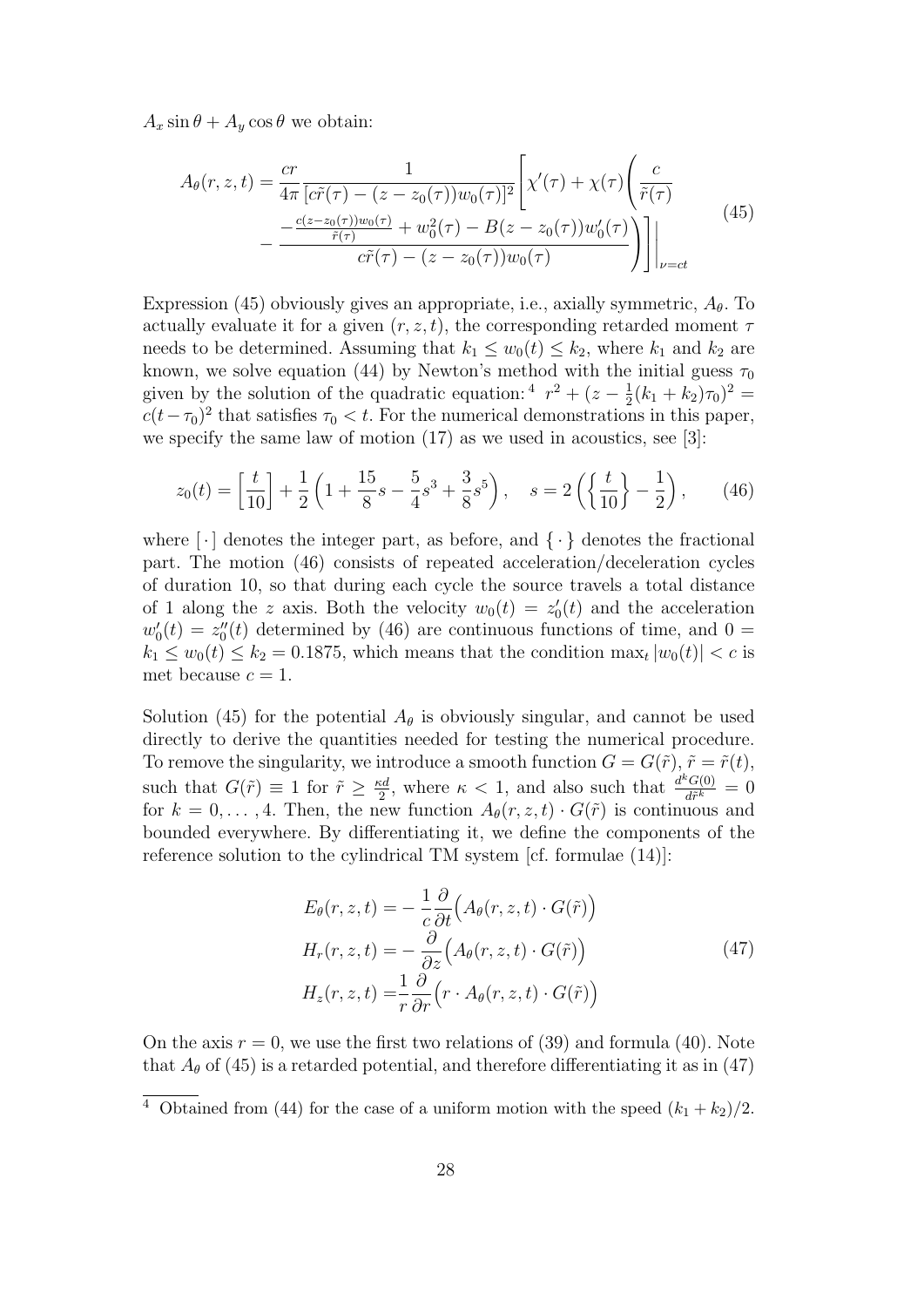will involve implicit differentiation of  $\tau$  via equation (44). In contradistinction to that, the definition of  $G(\tilde{r})$  does not involve any retardation.

The variables  $E_{\theta}$ ,  $H_r$ , and  $H_z$  of (47) satisfy the homogeneous Maxwell system for  $\tilde{r} > \frac{\kappa d}{2}$ , i.e., outside a smaller ball concentric with  $S(t)$ . The value of  $\kappa$  that we took for our simulations was  $\kappa = 0.8$ . Inside this smaller ball, i.e., for  $\tilde{r} \leq \frac{\kappa d}{2}$  $\frac{ad}{2}$ ,  $E_{\theta}$ ,  $H_{r}$ , and  $H_{z}$  of (47) satisfy equations (13a), (13b) with the current  $j_{\theta}$  obtained by directly substituting the field components (47) into the first equation of the system. Note, when removing the singularity of the solution we have required that sufficiently many derivatives of  $G$  be equal to zero at  $\tilde{r} = 0$ ; consequently, the resulting  $j_{\theta}$  will have no singularities either. Altogether, we have therefore obtained a reference electromagnetic solution, which is regular everywhere, and which can be said to be generated by the electric currents concentrated inside the moving domain  $S(t)$ , more precisely, on a smaller concentric ball of diameter  $\kappa d$ . Outside of this smaller ball, our reference solution is basically a system of unsteady electromagnetic waves radiated by and propagating away from a moving source. We are going to reconstruct this solution numerically on the domain  $S(t)$ , and set the discrete lacunaebased ABCs on its outer boundary  $\partial S(t)$  according to the methodology of Sections 7 and 6. The latter will include formulating the interconnected interior and auxiliary problems, building the near-boundary auxiliary RHSs, and integrating the auxiliary problem using the lacunae-based algorithm.

The Maxwell system (13a) is approximated numerically on the Cartesian grid of variables  $(r, z)$ :

$$
r_i = i\Delta r, \quad \Delta r = R/N_r, \quad i = 0, 1, \dots, N_r
$$
  

$$
z_j = j\Delta z, \quad \Delta z = Z/2N_z, \quad j = 0, \pm 1, \dots, \pm N_z
$$
 (48)

using a second-order staggered finite-difference scheme:

$$
\frac{1}{c} \frac{E_{\theta_{i,j}}^{l+1} - E_{\theta_{i,j}}^{l}}{\Delta t} + \frac{H_{z_{i+\frac{1}{2},j}}^{l+\frac{1}{2}} - H_{z_{i-\frac{1}{2},j}}^{l+\frac{1}{2}}}{\Delta r} - \frac{H_{r_{i,j+\frac{1}{2}}}^{l+\frac{1}{2}} - H_{r_{i,j-\frac{1}{2}}}^{l+\frac{1}{2}}}{\Delta z} = -\frac{4\pi}{c} \jmath_{\theta_{i,j}}^{l+\frac{1}{2}}
$$
\n
$$
\frac{1}{c} \frac{H_{r_{i,j+\frac{1}{2}}}^{l+\frac{1}{2}} - H_{r_{i,j+\frac{1}{2}}}^{l-\frac{1}{2}}}{\Delta t} - \frac{E_{\theta_{i,j+1}}^{l}}{\Delta z} - E_{\theta_{i,j}}^{l}} = 0
$$
\n
$$
\frac{1}{c} \frac{H_{z_{i+\frac{1}{2},j}}^{l+\frac{1}{2}} - H_{z_{i+\frac{1}{2},j}}^{l-\frac{1}{2}}}{\Delta t} + \frac{1}{r_{i+\frac{1}{2}}} \frac{r_{i+1}E_{\theta_{i+1,j}}^{l}}{\Delta r} - r_{i}E_{\theta_{i,j}}^{l}} = 0
$$
\n(49a)

Note that we do not include the discretized equation (13b) into the integration scheme (49a). From the structure of system (13a) it is easy to conclude that if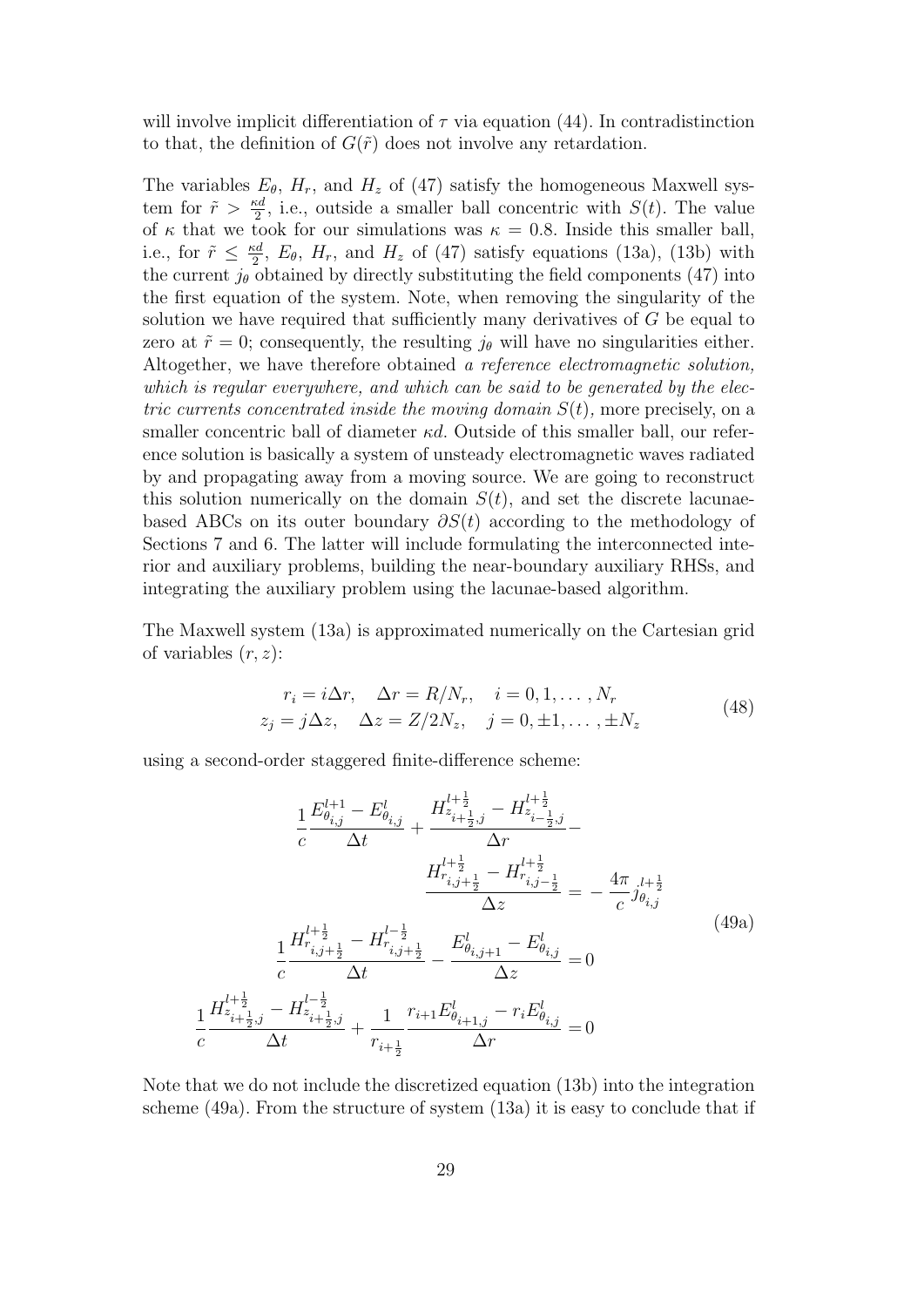equation (13b) holds for  $t = 0$ , which is always the case for the homogeneous initial conditions, it will also hold for all subsequent  $t > 0$ . This property is, in fact, inherited by the staggered discretization (49a), as can be verified directly, assuming that the discrete derivatives for (13b) are done in a natural way consistent with (49a). Note also that the auxiliary system (27b) is discretized using the same scheme (49a). The only difference is that the second and third equations may be inhomogeneous, the corresponding discrete RHSs  $\hat{j}^{(i)}_{\text{m}r}$  and  $\hat{j}^{(i)}_{m_z}$  are referred to the grid locations  $(i, j + \frac{1}{2})$  $(\frac{1}{2}, l)$  and  $(i + \frac{1}{2})$  $(\frac{1}{2}, j, l)$ , respectively. The discrete version of the last equation of (27b) does not have to be a part of the integration scheme either. Indeed, as indicated in Section 7 all the auxiliary RHSs are obtained directly on the discrete level, i.e., by applying the corresponding difference operators to the modified fields on the grid, similarly to (19). In so doing, if the modification (21) is used, then the appropriate discrete version of the degenerate continuity equation  $\frac{1}{r}$  $\frac{\partial(\hat{r}_{j_{\mathrm{m}_r}})}{\partial r} + \frac{\partial \hat{j}_{\mathrm{m}_z}}{\partial z} = 0$  will guarantee that once the discretized last equation of (27b) holds for the initial data, it will hold for all subsequent moments of time as well.

Scheme (49a) is, in fact, a version of the well-known Yee scheme that was originally introduced for solving the Cartesian Maxwell equations, see [26]. Discretization (49a) is valid for  $i > 0$ , i.e., away from the axis of symmetry. On the axis, we discretize equations (39), which yields:

$$
E_{\theta_{0,j}}^{l} = 0
$$
  
\n
$$
H_{\tau_{0,j+\frac{1}{2}}}^{l+\frac{1}{2}} = 0
$$
  
\n
$$
\frac{1}{c} \frac{H_{z_{\frac{1}{2},j}}^{l+\frac{1}{2}} - H_{z_{\frac{1}{2},j}}^{l-\frac{1}{2}}}{\Delta t} + \frac{2}{\Delta r} E_{\theta_{1,j}}^{l} = 0
$$
\n(49b)

Periodic boundary conditions (41a) are recast on the grid as follows:

$$
E_{\theta_{i,N_z}}^l = E_{\theta_{i,-N_z}}^l, \quad H_{r_{i,N_z+\frac{1}{2}}}^{l+\frac{1}{2}} = H_{r_{i,-N_z+\frac{1}{2}}}^{l+\frac{1}{2}}, \quad H_{z_{i+\frac{1}{2},N_z}}^{l+\frac{1}{2}} = H_{z_{i+\frac{1}{2},-N_z}}^{l+\frac{1}{2}} \tag{50a}
$$

whereas boundary conditions (41b) are discretized as:

$$
\frac{r_{N_r} E^l_{\theta_{N_r,j}} - r_{N_r-1} E^l_{\theta_{N_r-1,j}}}{\Delta r} = 0, \quad \frac{r_{N_r} H^{l+\frac{1}{2}}_{r_{N_r,j+\frac{1}{2}}} - r_{N_r-1} H^{l+\frac{1}{2}}_{r_{N_r-1,j+\frac{1}{2}}} }{\Delta r} = 0
$$
\n
$$
H^{l+\frac{1}{2}}_{z_{N_r-\frac{1}{2},j}} = 0
$$
\n(50b)

A staggered second-order scheme similar to (49a), (49b) has been used for conducting the numerical experiments with lacunae-based ABCs in acoustics, see [3]. There are, however, important differences, not only in the structure of the system, see (15a), but also in how the variables are assigned to the integer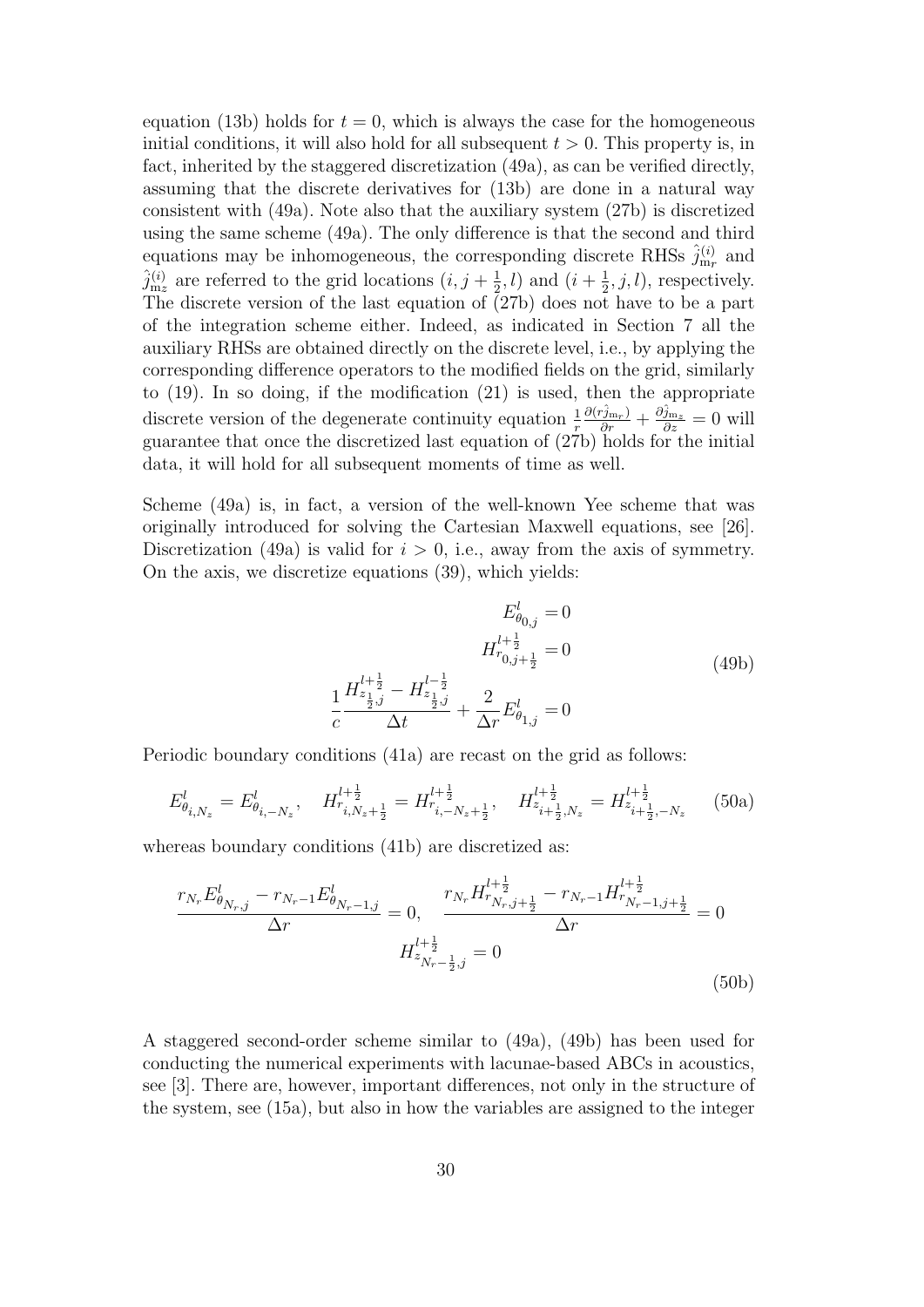and semi-integer grid nodes, and how the continuous and discrete boundary conditions in the radial direction are set.

Four our simulations of the Maxwell equations, we have used a sequence of three successively more fine square cell grids,  $\Delta r = \Delta z$ , of dimensions  $N_r \times 2N_z = 64 \times 128$ , 128 × 256, and 256 × 512. The Courant stability constraint was applied when selecting the time step for the explicit scheme (49a), (49b). The grid boundary  $\gamma$  was built in accordance with the definition given in Section 7, taking into account that scheme (49a), (49b) is staggered. The latter implies that we effectively have three independent stencils that are shifted with respect to one another for updating one electric field component and two magnetic field components. Of course, the grid boundary is constructed concurrently with the actual time-marching. The parameter  $\delta$  that is needed to accommodate the width of the grid boundary  $\gamma$  was taken  $\delta = \frac{3}{2}\Delta r$ . The functions  $\Theta(t)$ ,  $\mu(\mathbf{x}, t)$ , and  $G(\tilde{r})$  introduced in order to guarantee smoothness at all the stages of the derivation, are constructed as piece-wise polynomials with four continuous derivatives everywhere. In so doing, the multiplier  $\mu(\boldsymbol{x}, t)$ , see (9), is also built as only a function of  $\tilde{r}$ . The amplitude  $\chi(t)$ , which is a part of the definition of the potential  $A_{\theta}$ , see (45), was chosen in the form of a harmonic oscillation with the frequency three times that of the motion cycles (46). The width  $\varepsilon$  of the transition region  $S(t)\backslash S_{\varepsilon}(t)$ , see Figure 1, varied to demonstrate different aspects of the algorithm performance, see below. The parameter  $\sigma$ , which is a part of the definition of the partition of unity (23), (24) was chosen  $\sigma = \frac{3}{4}$  $\frac{3}{4}$ . The actual temporal thickness T of each partition element was calculated "backwards" from (29) and (32), considering that the domain size, the maximum motion speed, see  $(46)$ , and the period Z are known. When marching the auxiliary problem, retarded components of the solution are subtracted according to (38). Each subtracted component is recomputed as solution to the corresponding problem  $(27b)$ . For a given i, this problem is inhomogeneous on the interval  $[t_0^{(i)}]$  $\binom{(i)}{0},t_1^{(i)}\equiv[(\sigma i-\frac{1}{2}% ,\sigma 1)\cdot\sigma (i+2\sigma )]^{2}$  $(\frac{1}{2})T,(\sigma i + \frac{1}{2})$  $(\frac{1}{2})T$ , and then it remains homogeneous on the interval  $[t_1^{(i)}]$  $\binom{(i)}{1},\binom{(i)}{2}\equiv[(\sigma i+\frac{1}{2}% )^{2},\left( \sigma \right) \in\binom{(i)}{2}$  $(\frac{1}{2})T,(\sigma i - \frac{1}{2})$  $(\frac{1}{2})T + T_{\rm int}$ . Therefore, we first explicitly time-march this system on its interval of inhomogeneity. Then, we do the  $\text{FFT}$  of the solution in the z direction and expansion with respect to the corresponding eigenfunctions (evaluated numerically) in the  $r$  direction, which allows us to advance the homogeneous solution further till  $t_2^{(i)}$  by simply raising the resulting amplifications factors to the corresponding powers. We note that in so doing scheme (49a) effectively gets split into three discrete wave equations for the respective unknown quantities. The reason is that because of the cylindrical geometry different transforms along r are needed for different variables. This is basically the only instance at which reduction to a set of independent wave equations is employed; and it is only necessitated by a particular choice of the coordinate system, which allows us to take advantage of the three-dimensional effects in a two-dimensional computational setting.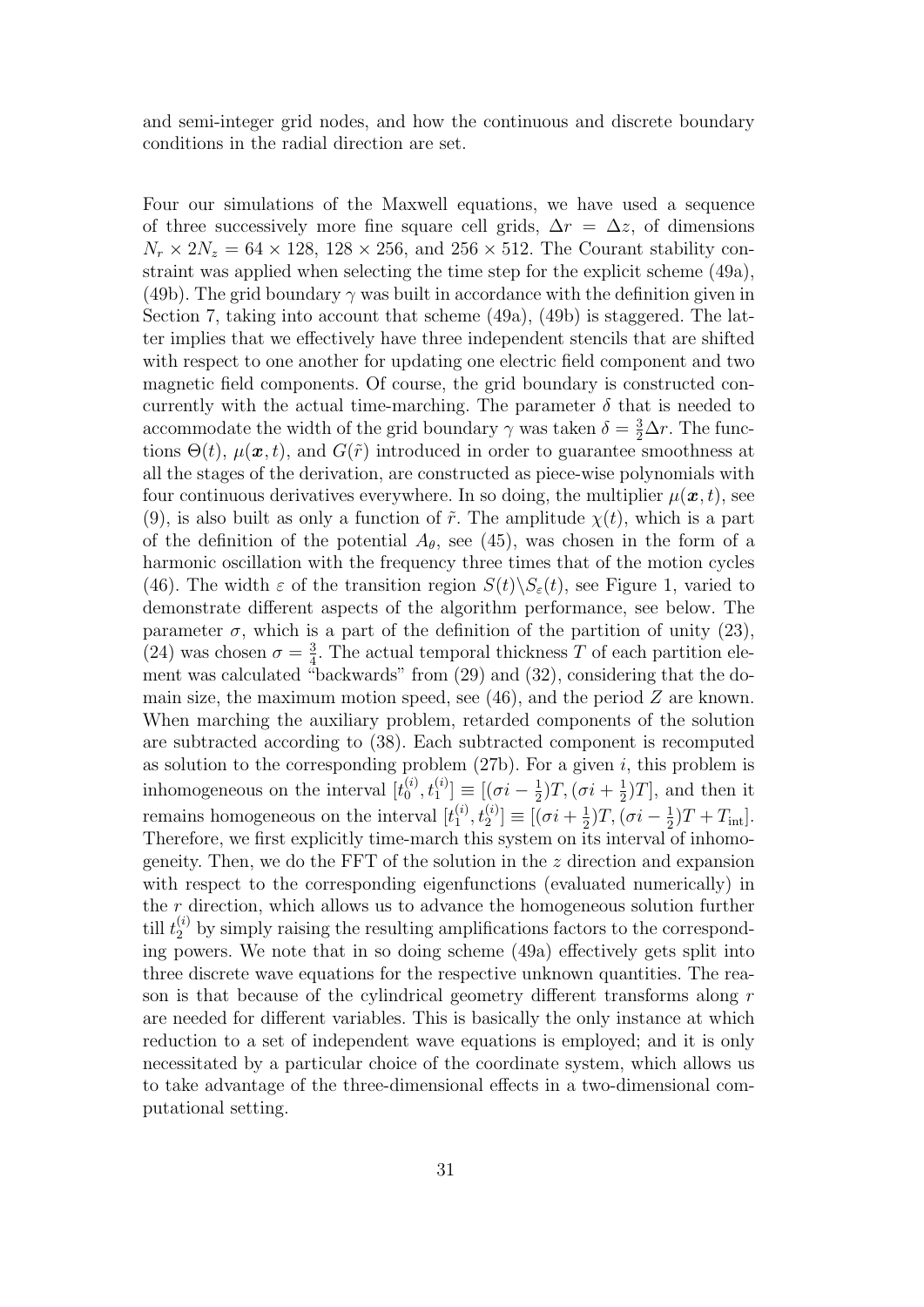### Lacunae−based ABCs for unsteady Maxwell



Fig. 2. Grid convergence study with lacunae-based ABCs,  $\varepsilon = 10\Delta r$ .

In Figure 2 we present the computational error for  $E_{\theta}$  as it depends on time on all three grids that we have employed. The total integration time was  $100\frac{d}{c}$ , i.e., one hundred times the interval required for the waves to cross the domain. The error was evaluated in the maximum norm on the domain  $S(t)$ . We see that the algorithm provides for no long-term error buildup, and also that it displays the design second-order grid convergence. Error profiles for both magnetic filed components  $H_r$  and  $H_z$  look practically the same and we are not showing them here.

Similarly to our analysis in acoustics [3], we will now discuss how the performance of the lacunae-based ABCs is affected by the key parameter involved — the width of the transition region  $S(t)\backslash S_{\varepsilon}(t)$  defined Section 4. This width  $\varepsilon$  obviously reflects on how well the smooth multiplier function  $\mu(\boldsymbol{x}, t)$  is resolved on the grid, and as such, how smooth the auxiliary RHSs (19) will effectively be. The latter, in turn, affect the quality of the discrete lacunae, i.e., how sharp the aft fronts of the waves really are in the discrete framework. This is important because every time a retarded component is subtracted, see (38), we assume that what is being subtracted inside the lacuna, i.e., on the domain  $S_{\delta}(t)$ , is zero, or more precisely, a small quantity that converges to zero with the refinement of the grid; the convergence, however, hinges on the smoothness of the source terms. Besides having a potential effect on the error behavior, the width of the transition region also determines how many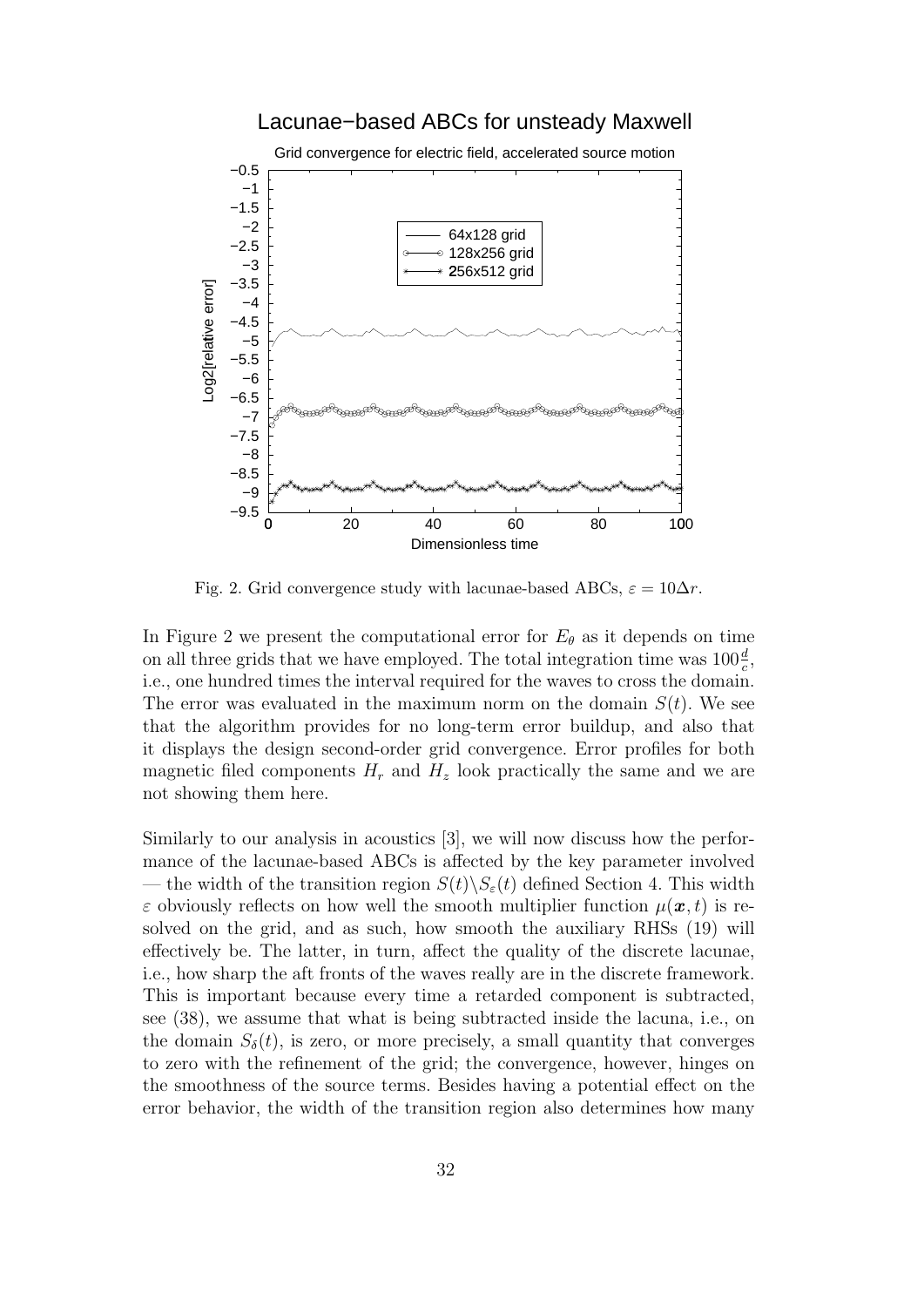

Fig. 3. Grid convergence study with lacunae-based ABCs,  $\varepsilon = 8\Delta r$ .

grid nodes are needed to support the auxiliary RHSs. We remind that those RHSs basically control the extent of temporal nonlocality of the lacunae-based ABCs. The algorithm requires keeping them on the interval of length  $T_{\text{int}}$  that immediately precedes the current moment of time, and as such, the more narrow the transition region is, the less additional storage is needed.

The error curves on Figure 2 were obtained for the transition region  $S(t)\S_{\varepsilon}(t)$ being relatively wide, on the order of ten grid cell sizes. In so doing, the actual geometric width of  $S(t)\backslash S_{\varepsilon}(t)$  decreases with the refinement of the grid. We are, however, interested to find out what happens when the number of cells in the transition region also decreases. In Figures 3, 4, 5, and 6 we are showing the  $E_{\theta}$  error profiles for the width of the transition region being  $\varepsilon = 8, 6, 4, \text{ and } 2$ grid cell sizes, respectively.

We observe that with the decrease of  $\varepsilon$  the error deteriorates, which is natural to expect. We also notice, though, that the deterioration is more visible on the coarser grids, whereas on the finest grid that we have employed,  $256 \times 512$ , it is much slower. Qualitatively, this is the same type of behavior as we have seen in acoustics, see [3]. There is also an important difference. In acoustics, when  $\varepsilon$  decreases, all the error profiles start to grow more or less monotonically with time, see [3]. The smaller the  $\varepsilon$  the faster this growth is, although on the finest grid it is not as fast as on the coarser grids. In contradistinction to that, in the current electromagnetic context the error profile on the finest grid always remains flat on some initial time interval, after which it starts to deteriorate. The extent of this initial interval decreases with the decrease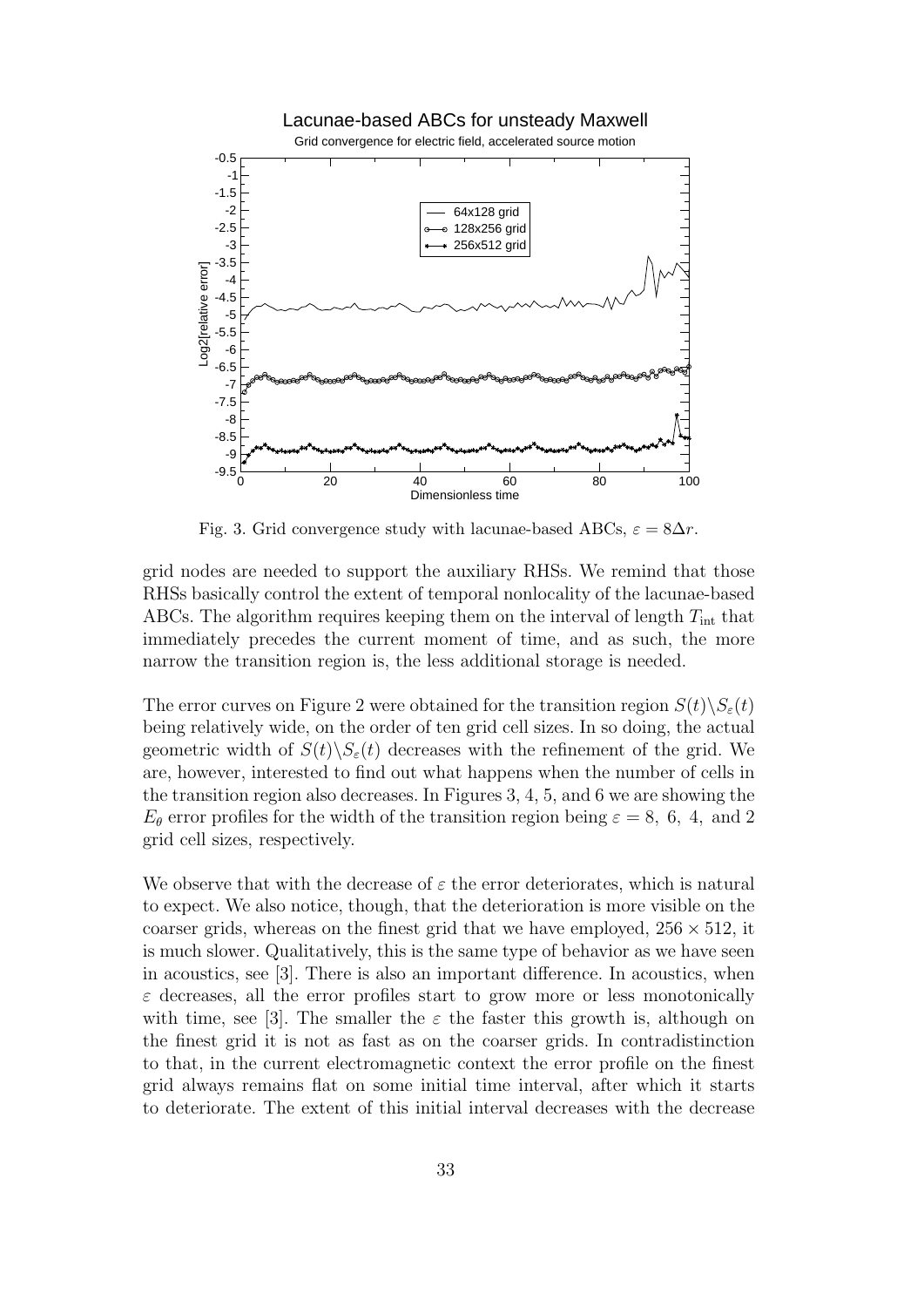

Fig. 4. Grid convergence study with lacunae-based ABCs,  $\varepsilon = 6\Delta r$ .



Fig. 5. Grid convergence study with lacunae-based ABCs,  $\varepsilon = 4\Delta r$ .

of  $\varepsilon$ , but even for the narrowest transition region that we have considered,  $\varepsilon = 2\Delta r$ , it is still quite substantial, about 30 units, i.e., 30 times the time needed for the waves to cross the domain, see Figure 6. The presence of this initial flat portion of the error profile is beneficial as it essentially means that the lacunae-based ABCs can be used for a certain period of time with no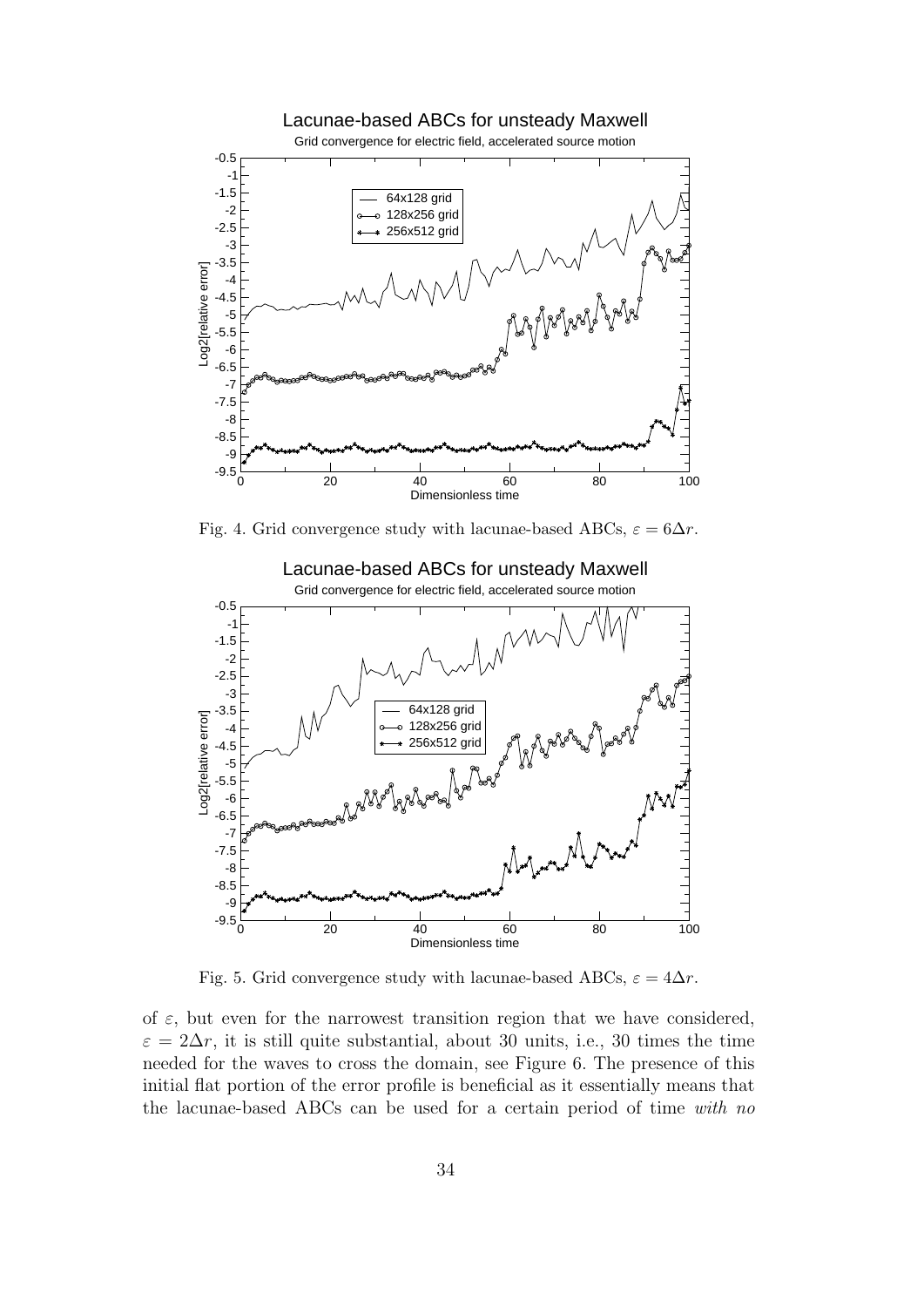

Fig. 6. Grid convergence study with lacunae-based ABCs,  $\varepsilon = 2\Delta r$ .

deterioration of performance even when the auxiliary RHSs involved are not really smooth. We note that having only two grid sizes across  $S(t)\backslash S_{\varepsilon}(t)$  does imply that there is no smoothing in the transition region at all. We are rather having a sharp truncation, and effectively substituting an equivalent of the Heaviside function on the grid for the multiplier  $\mu(\boldsymbol{x}, t)$ .

As of yet, we cannot offer a rigorous theoretical explanation of why the algorithm appears more sensitive to the quality of the discrete lacunae on coarser grids than on the fine grid. To some extent this is counterintuitive because a typical instability would rather manifest itself by a rapid deterioration of the solution when the grid is refined. We can only "speculate" that the observed behavior has to do with the actual magnitude of those discrete "tails" behind the aft fronts of the waves that are due to the "imperfections" in the auxiliary sources, and that apparently are still smaller on fine grids. Altogether, this phenomenon is certainly advantageous for computations with lacunae-based ABCs, because fine grids are needed for high overall accuracy anyway, and at the same time they will allow to maintain high accuracy of the boundary treatment for longer periods of time.

#### 9 Discussion

We have constructed and tested the algorithm for setting highly-accurate global artificial boundary conditions for the computation of time-dependent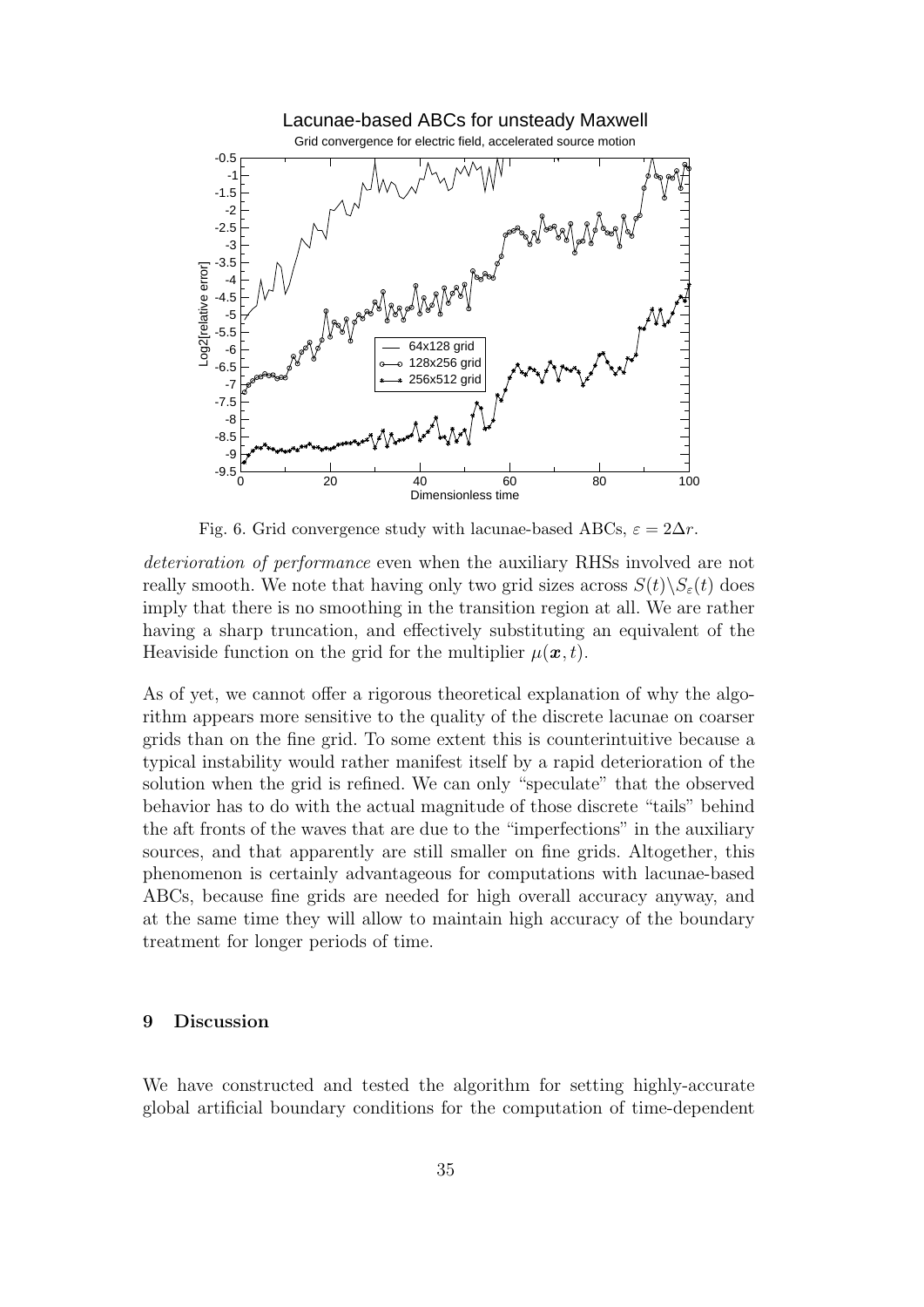electromagnetic waves. This work extends our previous approach that applies to the scalar wave equation [2], and is also similar to the ABCs that we have recently developed for unsteady acoustics [3]. The algorithm is based on the presence of lacunae (aft fronts of the waves) in the three-dimensional wavetype solutions. The ABCs are obtained directly for the discrete formulation of the problem and can complement any consistent and stable finite-difference scheme. In so doing, neither a rational approximation of non-reflecting kernels, nor discretization of the continuous boundary conditions is required, see the review [5]. The extent of temporal nonlocality of the new ABCs appears fixed and limited, and this is not a result of any approximation but rather a direct consequence of the fundamental properties of the solution. The proposed ABCs can handle artificial boundaries of irregular shape on regular grids with no fitting/adaptation needed. Besides, they possess a unique capability of being able to handle boundaries of moving computational domains, including the case of accelerated motion.

The key idea of using lacunae for computations is straightforward: One should not continue the computation inside the lacuna once the solution has become zero there due to "natural causes." Otherwise the error may unwarrantably build up on one hand, and on the other hand, the extent of the required temporal pre-history of the solution may grow un-justifiably high.

Of course, there are many technical issues that need to be addressed before this idea can actually be implemented in practice. Those relate primarily to what to do with the waves outside, rather than inside, the domain of interest. In the framework of the previous analysis, we simply allow them to propagate a certain distance away till they get reflected, and then set up the auxiliary domain so that the reflected waves do not reach the domain of interest before it completely falls inside the lacuna. This, however, is by no means the only possible option. In fact, any treatment of the outgoing waves that would prevent the reflections from re-entering the domain of interest before it falls into the lacuna will be appropriate. At the same time, introducing an alternative to the approach described above may be beneficial from the standpoint of the overall computational cost. For example, a treatment of the sponge layer type that slows down the outgoing waves, see, e.g., [27,28], may allow to reduce the size of the auxiliary domain. Alternatively, the lacunae-based approach can be combined with a PML-based treatment for the waves outside the domain of interest, see, e.g., the survey papers [29, 30].

The scope of numerical demonstrations presented in the current paper is limited to the cylindrically symmetric case. The reason for that is two-fold. On one hand, by doing so we can take advantage of the fundamentally important three-dimensional effects in an essentially two-dimensional computational setting. We have, in fact, followed this strategy in our previous work on acoustics [3] and on the scalar wave equation [2]. On the other hand, cylindrically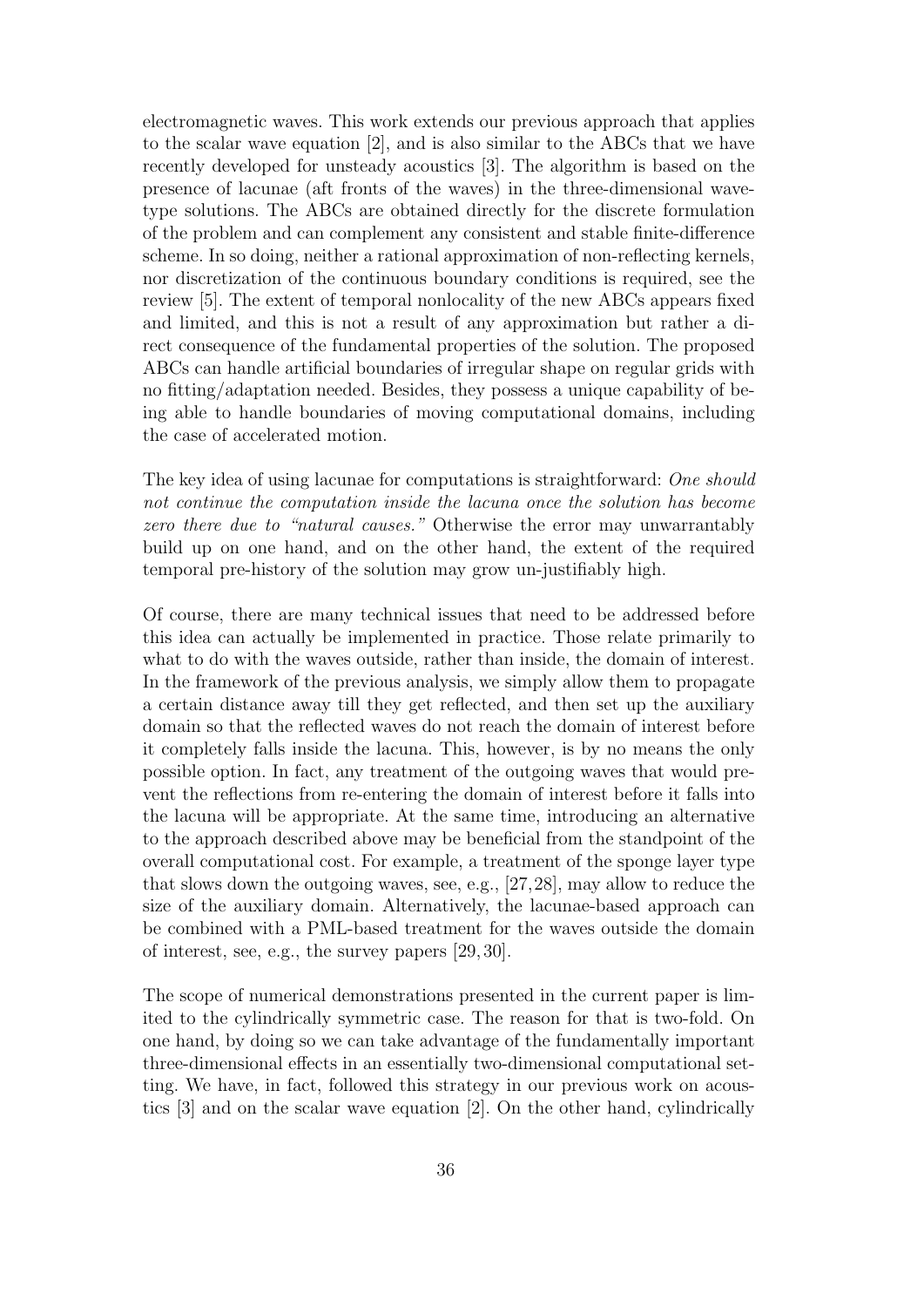symmetric TM mode helps us guarantee that the partitioned auxiliary sources will satisfy the correct continuity equation, see the beginning of Section 6. For that purpose we also need to use a particular method of obtaining the auxiliary sources that involves reconstruction of the potential component  $A_{\theta}$ . Reconstruction of  $A_{\theta}$  in the context of electromagnetics is similar to reconstruction of the velocity potential that we have used in acoustics, see [3]. In electromagnetics, however, it is needed to ensure the solvability the auxiliary sub-problems with the partitioned RHSs (27b), whereas in acoustics existence of the potential implies existence of the lacunae in the solutions of the auxiliary problem. We should note that in the full-fledged electromagnetics context that involves all six field components (as opposed to the TM subsystem that governs only three components) there will be both the magnetic continuity equation and the electric continuity equation for the RHSs that will need to be enforced once the sources are partitioned in time. At this moment of time, the question of how it may be achieved for the electric part remains open. To some extent, this presents an obstacle for constructing the lacunae-based ABCs for the Maxwell equations in the most general case. Of course, this obstacle can be easily overcome by simply reducing the system to a collection of six individual wave equations for the field components, and treating each equation independently from the others according to the methodology of [2]. This always remains a "fail-safe" option; it may, however, be more expensive than obtaining the ABCs in the framework of one first-order system. As such, implementation for the full three-dimensional Maxwell system will be in the focus of the future study.

For the current cylindrically symmetric case, numerical experiments conducted in the paper fully corroborate the theoretical design properties of the method. Besides, when a key parameter of the algorithm, the width of the transition region, changes so that to reduce the overall memory requirements, the performance of the ABCs deteriorates in an expected way. However, on fine grids this deterioration is considerably slower than that on coarse grids. Therefore, for those practical problems, for which typical integration times are sufficiently long but not excessively long, this deterioration my go almost unnoticed.

#### References

- [1] V. S. Ryaben'kii, S. V. Tsynkov, V. I. Turchaninov, Long-time numerical computation of wave-type solutions driven by moving sources, Appl. Numer. Math. 38 (2001) 187–222.
- [2] V. S. Ryaben'kii, S. V. Tsynkov, V. I. Turchaninov, Global discrete artificial boundary conditions for time-dependent wave propagation, J. Comput. Phys. 174 (2) (2001) 712–758.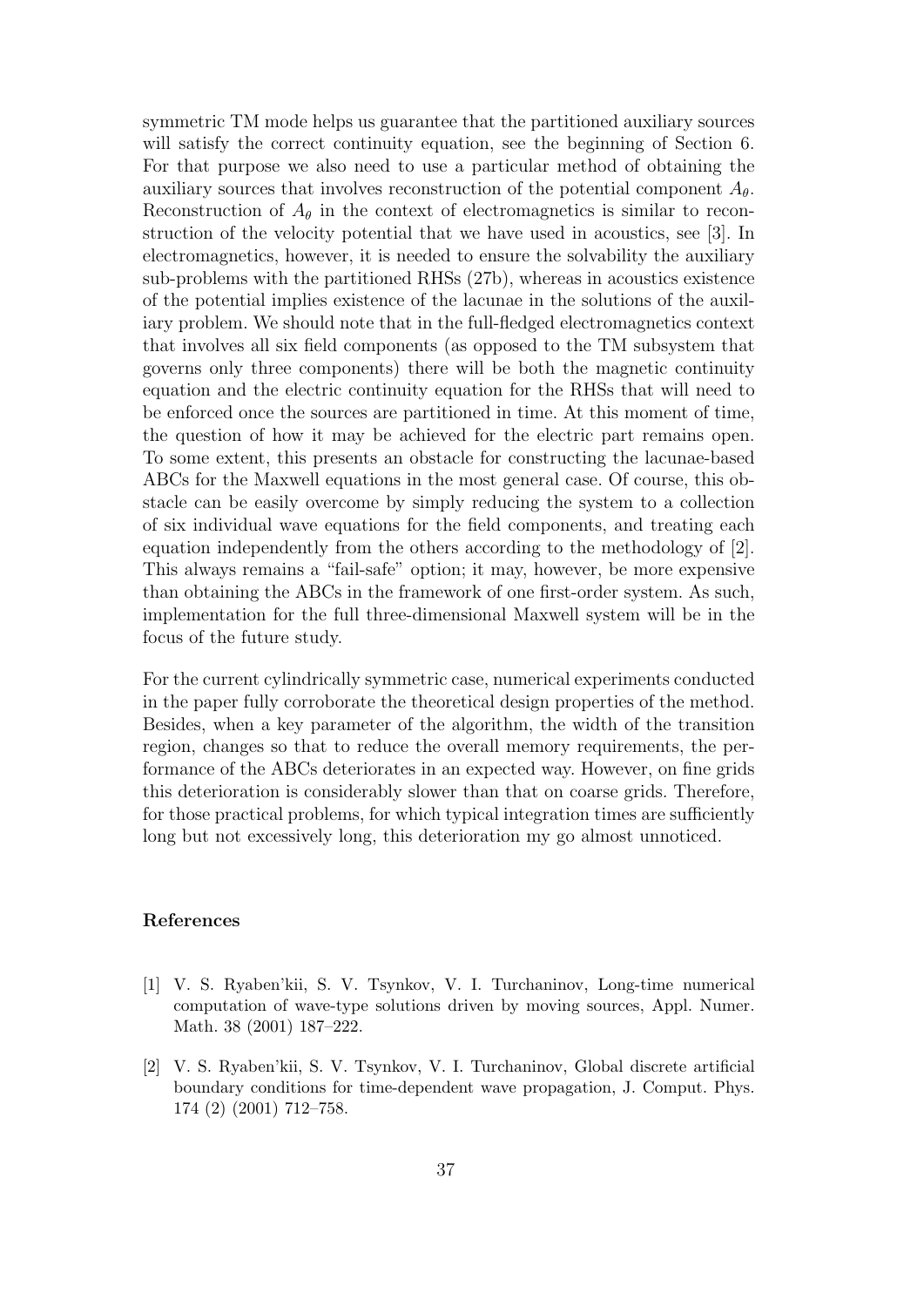- [3] S. V. Tsynkov, Artificial boundary conditions for the numerical simulation of unsteady acoustic waves, J. Comput. Phys. Submitted for publication.
- [4] D. Givoli, Non-reflecting boundary conditions, J. Comput. Phys. 94 (1991) 1– 29.
- [5] T. Hagstrom, Radiation boundary conditions for the numerical simulation of waves, in: A. Iserlis (Ed.), Acta Numerica, Vol. 8, Cambridge University Press, Cambridge, 1999, pp. 47–106.
- [6] S. V. Tsynkov, Numerical solution of problems on unbounded domains. A review, Appl. Numer. Math. 27 (1998) 465–532.
- [7] M. J. Grote, J. B. Keller, On nonreflecting boundary conditions, J. Comput. Phys. 122 (1995) 231–243.
- [8] M. J. Grote, J. B. Keller, Exact nonreflecting boundary conditions for the timedependent wave equation, SIAM J. Appl. Math. 55 (1995) 280–297.
- [9] M. J. Grote, J. B. Keller, Nonreflecting boundary conditions for time-dependent scattering, J. Comput. Phys. 127 (1996) 52–65.
- [10] M. J. Grote, J. B. Keller, Nonreflecting boundary conditions for Maxwell's equations, J. Comput. Phys. 139 (1998) 327–342.
- [11] I. L. Sofronov, Artificial boundary conditions of absolute transparency for twoand three-dimensional external time-dependent scattering problems, European J. Appl. Math. 9 (1998) 561–588.
- [12] I. L. Sofronov, Non-reflecting inflow and outflow in a wind tunnel for transonic time-accurate simulations, J. Math. Anal. Appl. 221 (1998) 92–115.
- [13] B. Alpert, L. Greengard, T. Hagstrom, Rapid evaluation of nonreflecting boundary kernels for time-domain wave propagation, SIAM J. Numer. Anal. 37 (2000) 1138–1164.
- [14] B. Alpert, L. Greengard, T. Hagstrom, Nonreflecting boundary conditions for the time-dependent wave equation, J. Comput. Phys. 180 (1) (2002) 270–296.
- [15] E. Michielssen, A. Ergin, B. Shanker, D. Weile, The multilevel plane wave time domain algorithm and its applications to the rapid solution of electromagnetic scattering problems: A review, in: Mathematical and numerical aspects of wave propagation (Santiago de Compostela, 2000), SIAM, Philadelphia, PA, 2000, pp. 24–33.
- [16] V. S. Ryaben'kii, Nonreflecting time-dependent boundary conditions on artificial boundaries of varying location and shape, Appl. Numer. Math. 33 (2000) 481–492.
- [17] V. S. Vladimirov, Equations of Mathematical Physics, Dekker, New-York, 1971.
- [18] I. Petrowsky, On the diffusion of waves and the lacunas for hyperbolic equations, Matematicheskii Sbornik (Recueil Mathématique) 17 (59) (3) (1945) 289–370.